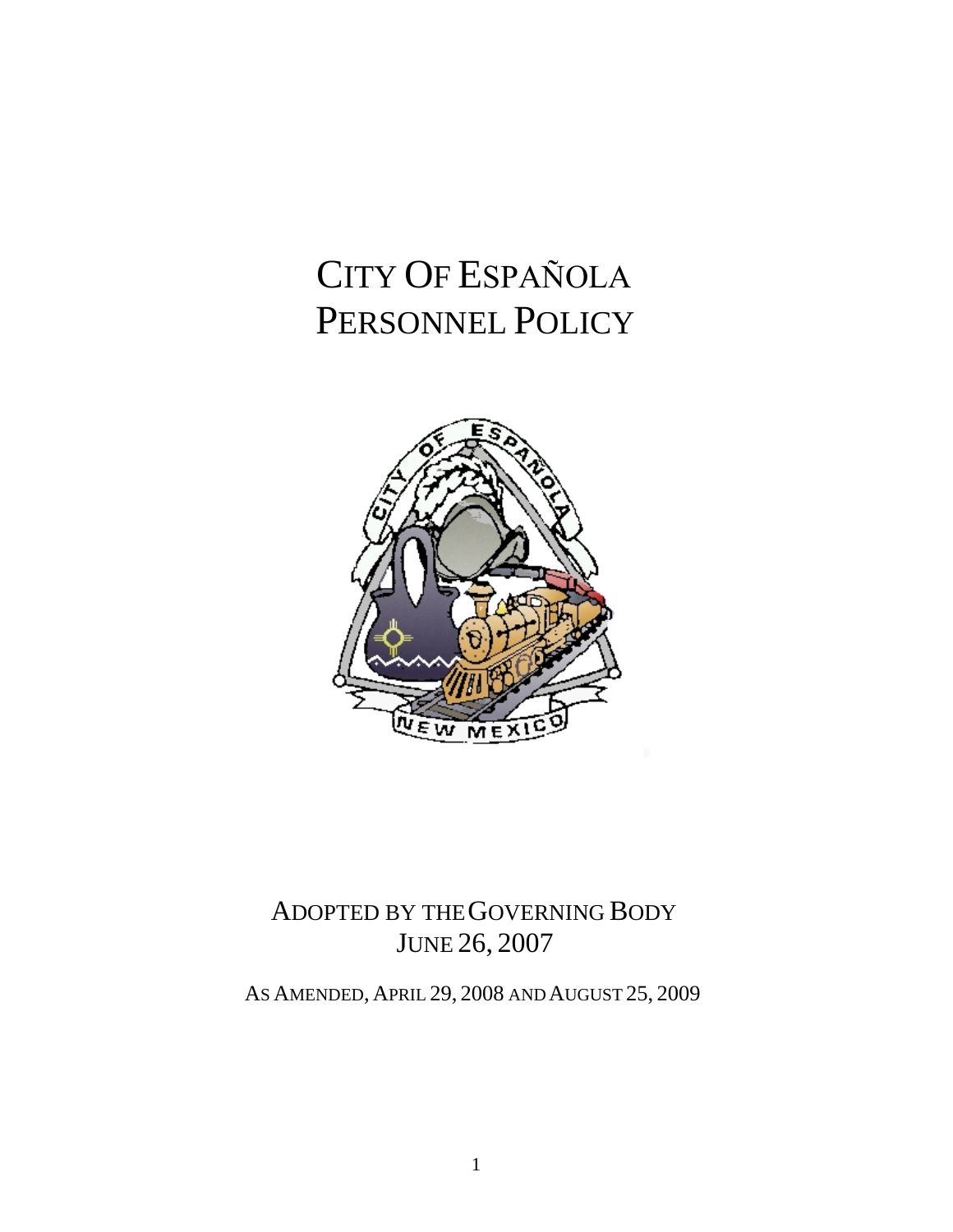# TABLE OF CONTENTS

# PURPOSE AND DISCLAIMERS

| <b>SECTION 1-GENERAL</b> |                                                         |                |
|--------------------------|---------------------------------------------------------|----------------|
| 1.1                      | PURPOSE AND SCOPE                                       | 1              |
| 1.2                      | NATURE OF THE EMPLOYMENT RELATIONSHIP                   | $\overline{c}$ |
| 1.3                      | <b>EQUAL EMPLOYMENT OPPORTUNITY</b>                     | $\overline{2}$ |
| 1.4                      | <b>HARASSMENT</b>                                       | $\overline{4}$ |
|                          | 1.5 DEFINITIONS                                         | 5              |
|                          | 1.6 EMPLOYEE PERSONNEL RECORDS                          | 10             |
|                          | <b>SECTION 2 - HOURS AND ATTENDANCE</b>                 |                |
| 2.1                      | <b>WORKING HOURS</b>                                    | 12             |
|                          | 2.2 WORK PERIODS AND OVERTIME                           | 13             |
|                          | 2.3 CALL BACK AND STAND-BY                              | 14             |
|                          | <b>SECTION 3 - RECRUITING AND HIRING</b>                |                |
| 3.1                      | <b>RECRUITING</b>                                       | 15             |
| 3.2                      | <b>HIRING</b>                                           | 15             |
| 3.3                      | PROBATIONARY PERIOD FOR NEW HIRES                       | 19             |
| 3.4                      | PROMOTIONS AND TRANSFERS                                |                |
|                          | 19                                                      |                |
| 3.5                      | <b>EMPLOYMENT OF RELATIVES (NEPOTISM)</b>               | 21             |
|                          | <b>SECTION 4-COMPENSATION</b>                           |                |
| 4.1                      | <b>SALARY CLASSIFICATION AND GRADES</b>                 | 22             |
| 4.2                      | <b>EMPLOYEE PAY RATES</b>                               | 22             |
|                          | 4.3 DEDUCTIONS                                          | 22             |
|                          | 4.4 PAYDAYS                                             | 22             |
|                          | <b>4.5 PAYROLL RECORDS</b>                              | 23             |
| 4.6                      | <b>COMPENSATION UPON TERMINATION</b>                    | 23             |
|                          | <b>SECTION 5 - PERFORMANCE EVALUATIONS AND TRAINING</b> |                |
| 5.1                      | PERFORMANCE EVALUATIONS                                 | 24             |
| 5.2                      | <b>EDUCATION POLICY</b>                                 | 24             |
| 5.3                      | <b>TRAINING</b>                                         | 25             |
|                          | <b>SECTION 6-EMPLOYEE BENEFITS</b>                      |                |
| 6.1                      | <b>RETIREMENT BENEFITS</b>                              | 26             |
| 6.2                      | <b>DISABILITY BENEFITS</b>                              | 26             |
| 6.3                      | <b>INSURANCE BENEFITS</b>                               | 27             |
| 6.4                      | <b>UNEMPLOYMENT COMPENSATION</b>                        | 27             |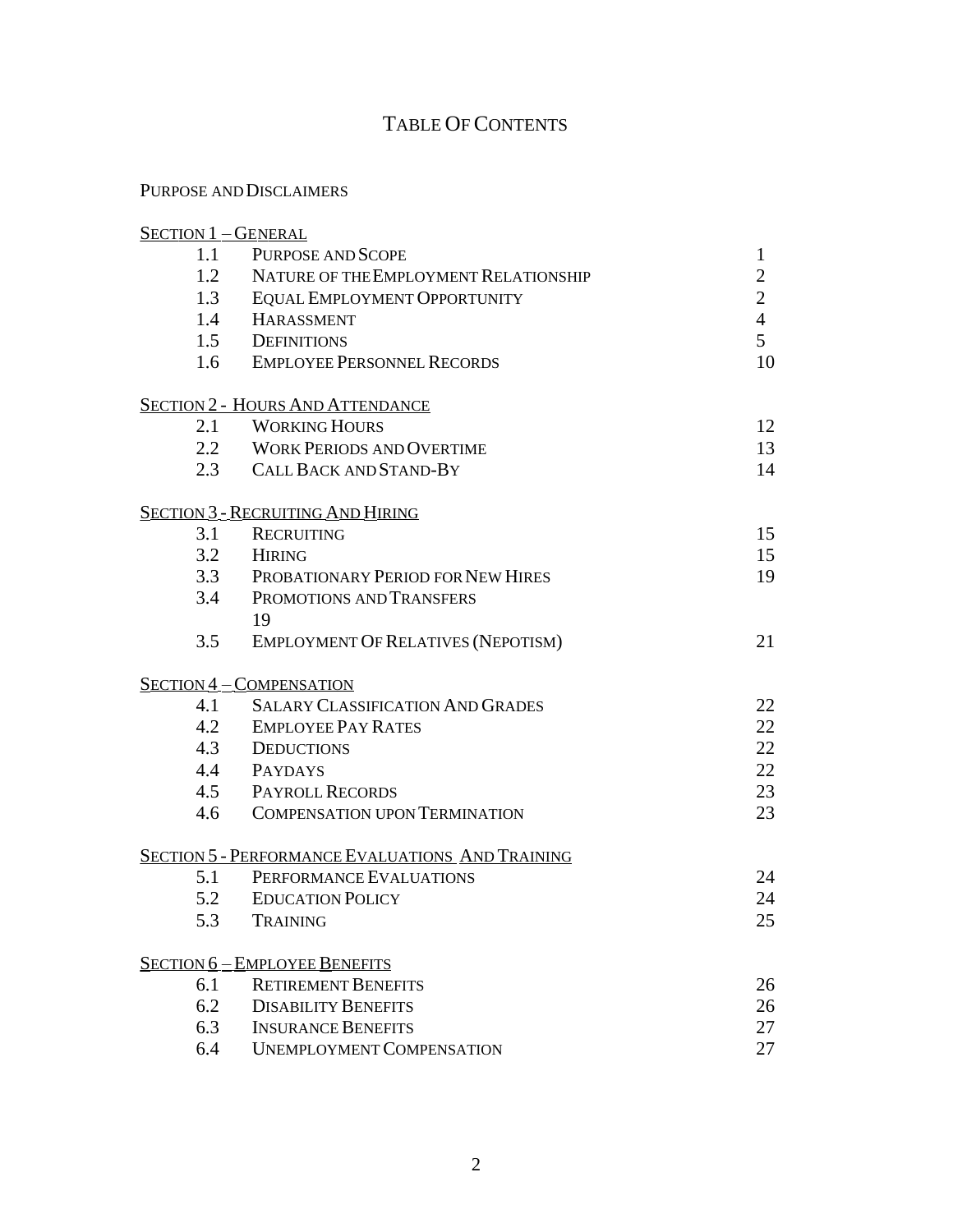# S[ECTION](#page-33-0) 7 – EMPLOY[EE](#page-33-0) L[EAVE](#page-33-0)

| 7.1  | <b>GENERAL</b>                                                       | 28 |
|------|----------------------------------------------------------------------|----|
| 7.2  | <b>ANNUAL LEAVE</b>                                                  | 28 |
| 7.3  | <b>SICK LEAVE</b>                                                    | 29 |
| 7.4  | LEAVE WITHOUT PAY                                                    | 30 |
| 7.5  | <b>JURY AND WITNESS LEAVE</b>                                        | 31 |
| 7.6  | <b>MILITARY LEAVE</b>                                                | 31 |
| 7.7  | <b>ADMINISTRATIVE LEAVE</b>                                          | 31 |
| 7.8  | <b>BEREAVEMENT LEAVE</b>                                             |    |
| 32   |                                                                      |    |
| 7.9  | <b>LONGEVITY LEAVE</b>                                               | 32 |
| 7.10 | DONATION OF LEAVE TO FELLOW EMPLOYEES                                | 32 |
| 7.11 | FAMILY MEDICAL LEAVE ACT OF 1993                                     | 33 |
| 7.12 | <b>HOLIDAYS</b>                                                      | 36 |
| 7.13 | <b>TIME OFF TO VOTE</b>                                              | 37 |
|      | <u>SECTION 8 - EMPLOYEE RESPONSIBILITIES AND CONDUCT</u>             |    |
| 8.1  | <b>GENERAL POLICY</b>                                                | 38 |
| 8.2  | <b>CONFLICT OF INTEREST</b>                                          | 38 |
| 8.3  | <b>OUTSIDE EMPLOYMENT</b>                                            | 39 |
| 8.4  | POLITICAL ACTIVITIES                                                 | 39 |
| 8.5  | NO SMOKING POLICY                                                    | 40 |
| 8.6  | USE OF CITY EQUIPMENT                                                | 40 |
| 8.7  | <b>DRIVER'S LICENSE REQUIREMENTS</b>                                 | 42 |
| 8.8  | <b>SAFETY</b>                                                        | 43 |
| 8.9  | <b>SUBSTANCE ABUSE</b>                                               | 43 |
| 8.10 | <b>DRUG-FREE WORKPLACE</b>                                           | 44 |
| 8.11 | PERSONAL APPEARANCE                                                  | 44 |
|      | <b>SECTION 9 - DISPUTE RESOLUTION</b>                                |    |
| 9.1  | <b>GENERAL PURPOSE</b>                                               | 46 |
| 9.2  | <b>DISPUTE RESOLUTION PROCESS</b>                                    | 46 |
|      | SECTION 10 - CORRECTIVE ACTION, DISCIPLINARY ACTION, AND TERMINATION |    |
| 10.1 | <b>GENERAL PURPOSE</b>                                               | 49 |
| 10.2 | <b>CORRECTIVE ACTION</b>                                             | 50 |
| 10.3 | <b>DISCIPLINARY ACTION</b>                                           |    |
|      | 51                                                                   |    |
| 10.4 | <b>TERMINATION</b>                                                   | 53 |
| 10.5 | <b>APPEAL</b>                                                        | 55 |
| 10.6 | <b>APPEAL TO BINDING ARBITRATION</b>                                 | 56 |
| 10.7 | <b>REDUCTION IN FORCE</b>                                            | 57 |
|      |                                                                      |    |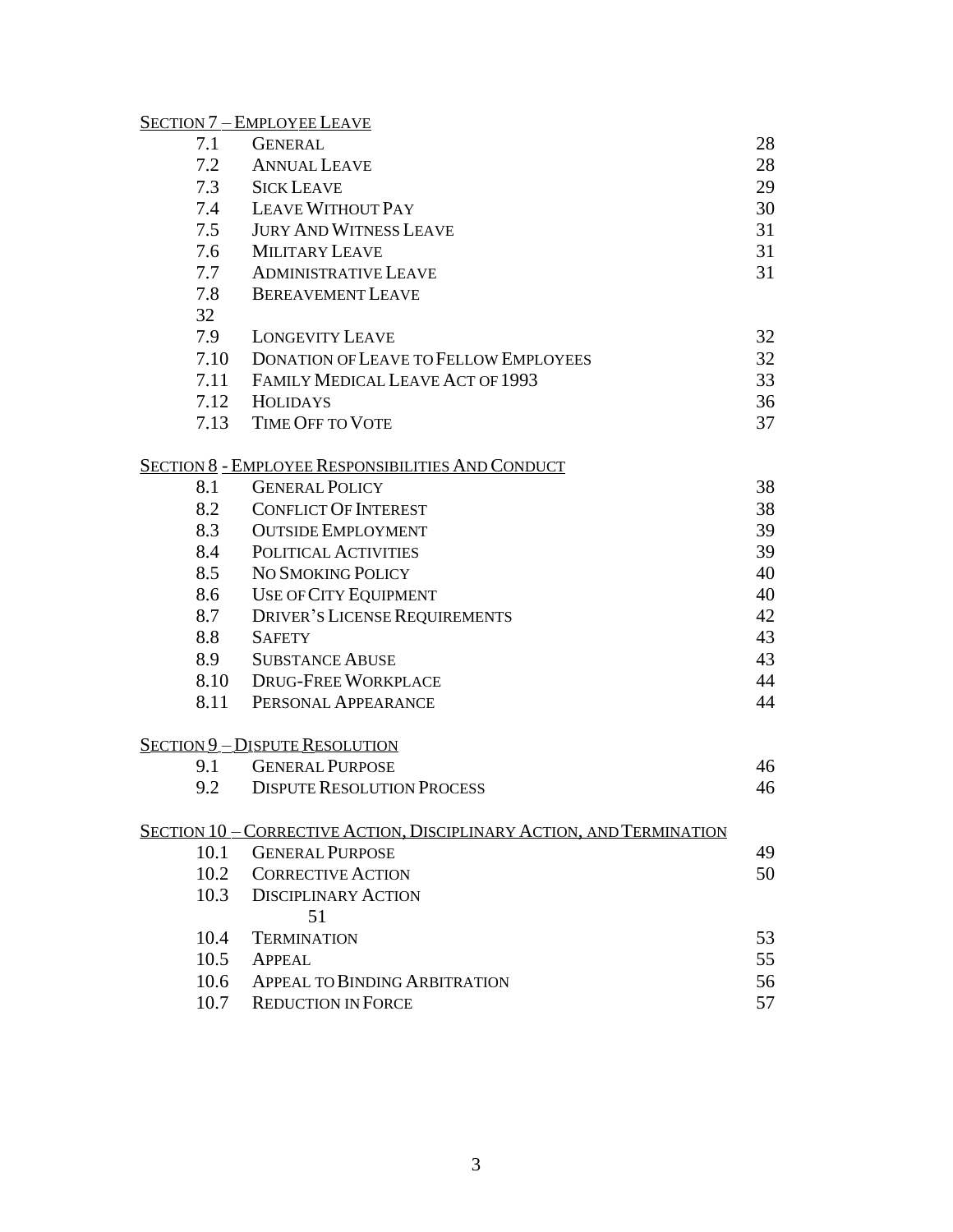Dear New Employee:

On behalf of the entire City government – welcome! We are pleased that you have chosen Española as your new employer. The City offers a wide array of challenging and rewarding opportunities for you.

Because it is vital that every Employee understand the personnel policies of the City, we are providing you with this new Employee handbook. Below, we ask that you sign and date this page to reflect your understanding that you will read the policy immediately and, in the event that you have any questions, will ask your Supervisor for clarification.

We wish you all the best and we look forward to working with you!

\_\_\_\_\_\_\_\_\_\_\_\_\_\_\_\_\_\_\_\_\_\_\_\_\_\_\_\_\_ \_\_\_\_\_\_\_\_\_\_\_\_\_\_\_

Employee Signature Date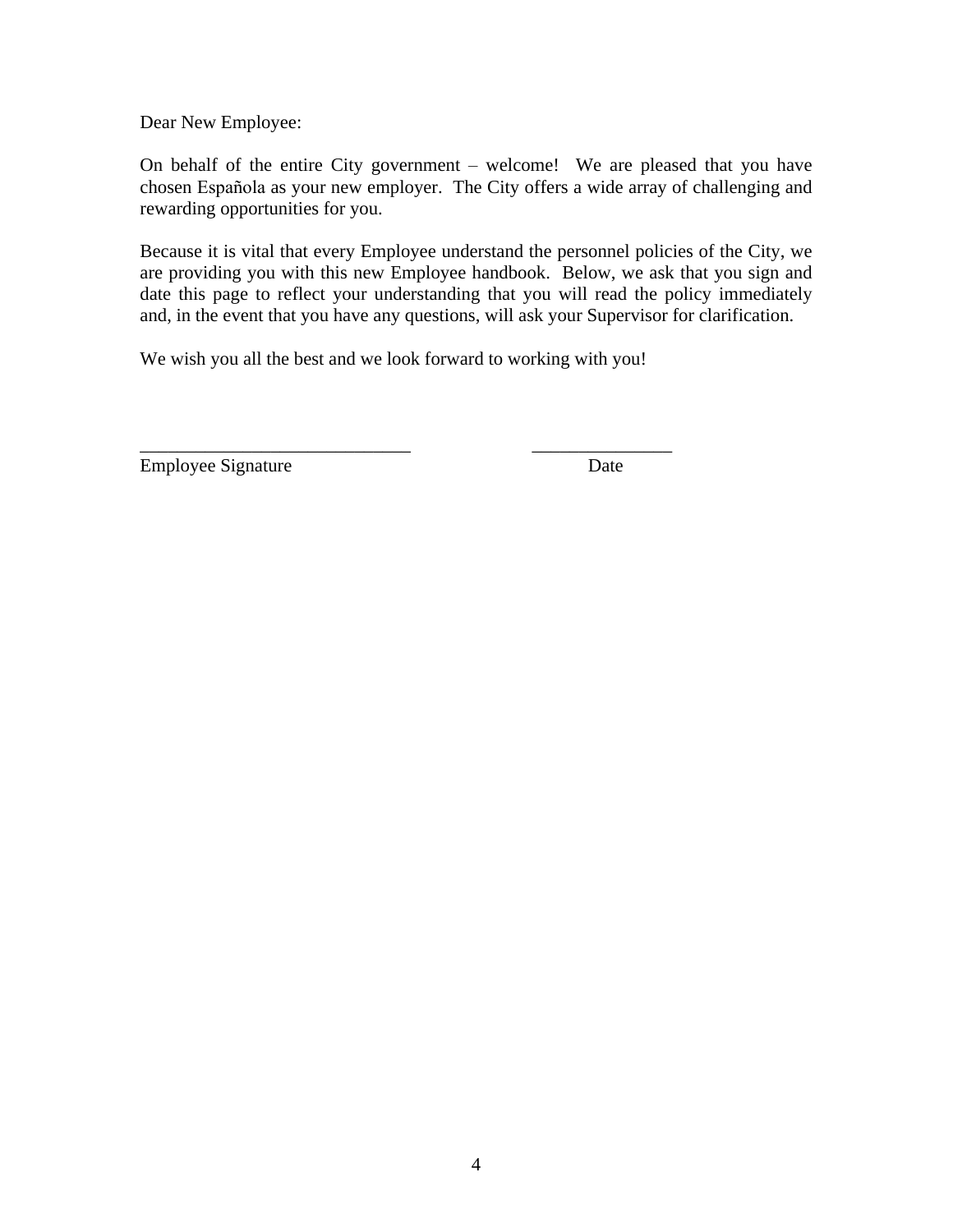#### **PURPOSE AND DISCLAIMERS**

# **Adoption**

Pursuant to 3-13-4 NMSA, 1978, as amended, and Chapter 2-89 of the City Code the following Personnel Policies are adopted by the Governing Body of the City of Española on August 25, 2009.

# **Prior Rules**

The Personnel Policies with all amendments thereto in effect prior to the adoption of these Policies are hereby superseded.

# **Interpretations and Matters Not Covered**

The City Manager may issue such administrative policies as are necessary to implement the provisions of these Policies and to provide further clarification. If substantial clarification is required, the policy issue shall be brought to the City Council for determination at the next scheduled City Council meeting.

# **Technical Rules**

These Policies relate to the matters of personnel administration and may not cover every department's procedures, standard practices, standing orders, or other technical matters. A Department Director may make such departmental rules and procedures that are not in conflict with these Policies, provided such department rules and procedures shall be subject to approval by the City Manager. Upon adoption, the department shall file a copy of the departmental rules and any amendments or changes with the Human Resources Department. Each Employee in the affected department shall receive a copy of the departmental rules, and sign for receipt of such.

#### **Changes**

These Policies are issued by authority of the Governing Body and may be amended by resolution annually. Suggestions for amendments to or changes in these Policies are welcome and may be submitted in writing to the Human Resources Director.

#### **Temporary Modifications**

The Governing Body may temporarily modify, suspend, or waive any of these Policies if it would be reasonable, appropriate, lawful and necessary for the orderly and efficient administration of the City.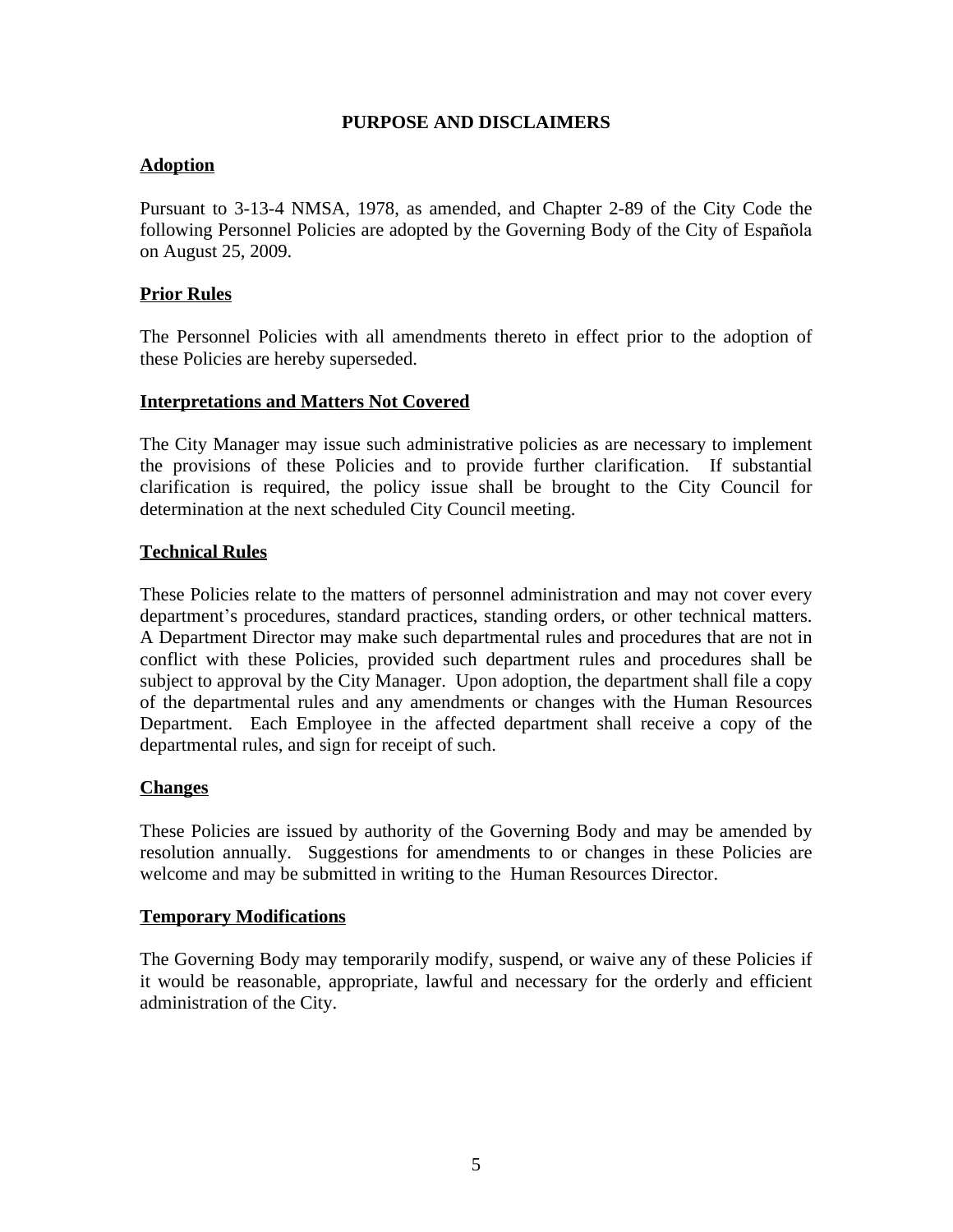#### **Revisions**

Proposed revisions of these Policies shall be circulated by the Human Resources Director to all Department Directors, and notice posted in areas accessible to City Employees at least fourteen (14) calendar days in advance of consideration for final approval by the Governing Body. Such notice shall provide opportunity for comment and shall include the date, time and place of the meeting at which the Governing Body intends final consideration. Revisions to these Policies shall become effective upon approval by the Governing Body.

THE GOVERNING BODY SPECIFICALLY RESERVES THE RIGHT TO REPEAL, MODIFY OR AMEND THESE POLICIES AT ANY TIME, WITH SUFFICIENT NOTICE TO EMPLOYEES. NONE OF THESE PROVISIONS SHALL BE DEEMED TO CREATE A VESTED CONTRACTUAL RIGHT IN ANY EMPLOYEE OR TO LIMIT THE POWER OF THE COUNCIL TO REPEAL OR MODIFY THESE RULES. THESE POLICIES ARE NOT TO BE INTERPRETED AS PROMISES OF SPECIFIC TREATMENT.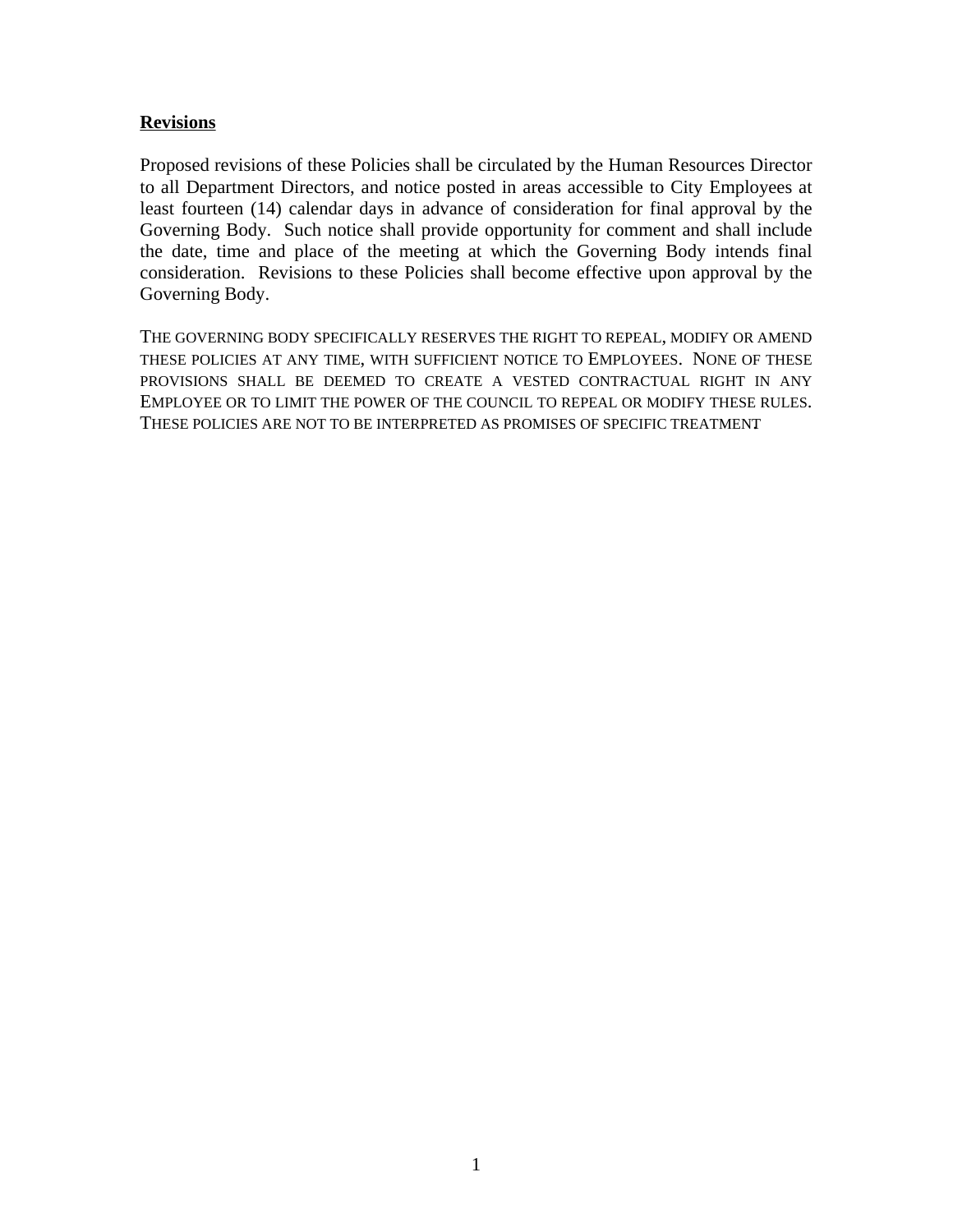#### **CITY OF ESPAÑOLA PERSONNEL POLICY**

#### <span id="page-6-0"></span>**SECTION 1 – GENERAL Back to Top**

#### **1.1 GENERAL PURPOSE AND SCOPE**

#### **General Purpose**

- A. These policies are enacted by the City of Española in order to further the following goals:
	- 1. To provide a uniform system of personnel administration throughout the City.
	- 2. To ensure, protect and clarify the rights and responsibilities of Employees.
	- 3. To ensure that recruitment, selection, placement, promotion, retention and separation of City Employees are based upon Employees' qualifications and fitness, and are in compliance with Federal and State laws.
	- 4. To assist managers in the development of sound management practices and procedures, and to make effective consistent use of human resources throughout the City.
	- 5. To promote communication between Directors, Supervisors, and Employees.
- B. These policies shall not be construed to create contractual rights or any type of promise or guarantee of specific treatment upon which any Employee may rely. The City reserves the right to amend, delete, supplement, or rescind any of the provisions of this manual, as the City deems necessary and appropriate, with advance notice. The City Manager reserves the right to deviate from these policies in emergency situations, in order to achieve its primary mission of providing orderly and cost efficient services to its citizens.
- C. These personnel policies shall apply to all City Employees. They shall not apply to elected officials, independent contractors, or to any Employee whose employment relationship with the City is covered by an employment contract. Certain provisions of this Policy relating to recruitment, grievance and discipline do not apply to the exempt employees listed in the Definitions Section 1.5. In the event of conflict between any provision of this manual and any provision of a valid and effective contract or in cases where the application of these policies would conflict with applicable state or federal law, the provisions of the contract and/or the state and federal laws shall govern. In all other cases, these policies shall govern.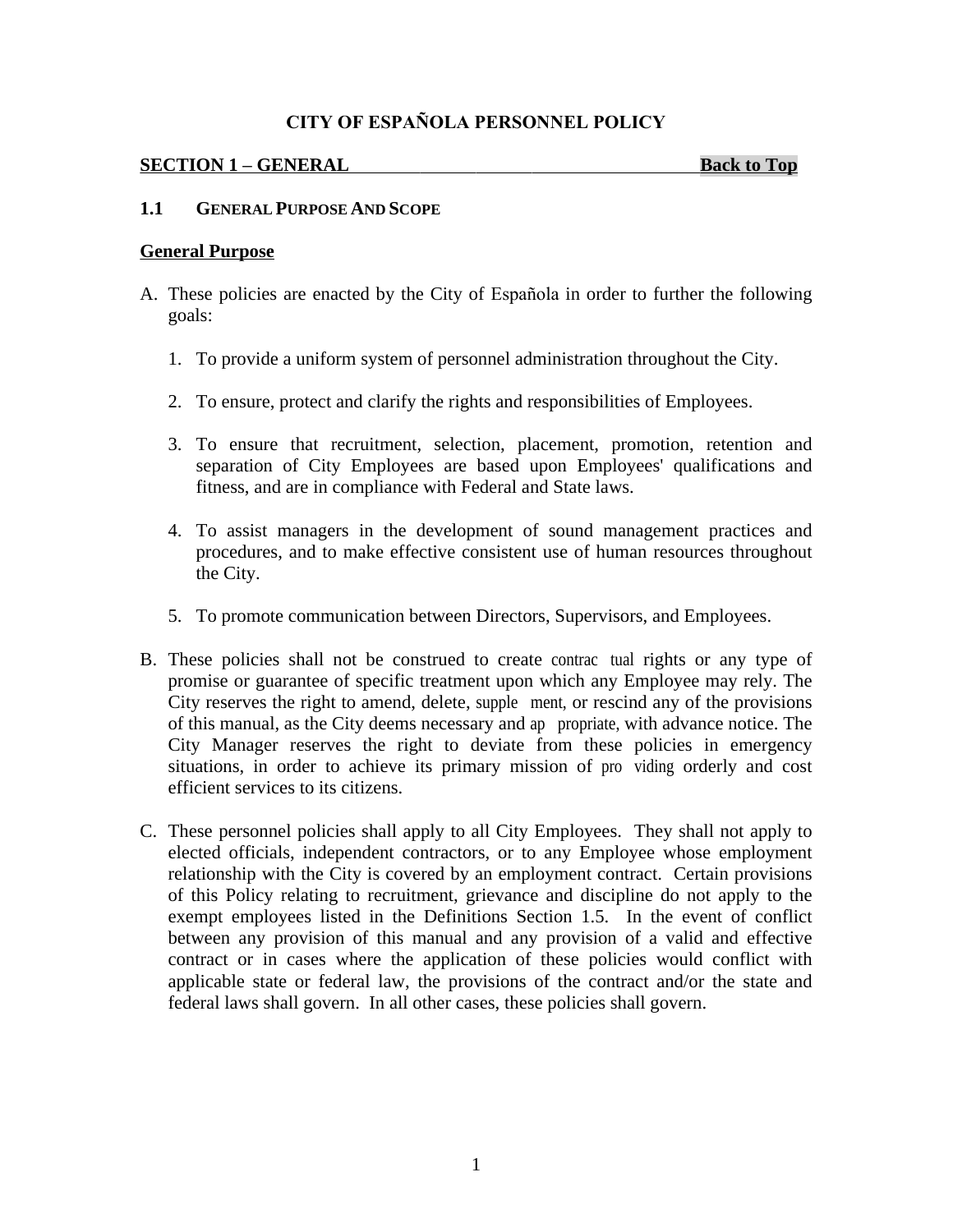#### **1.2- NATURE OF THE EMPLOYMENT RELATIONSHIP**

A. Employment with the City of Española is voluntary on the part of both parties. Either the Employee or the City may terminate the employment relationship at any time, with or without cause, as either party may deem appropriate.

# **1.3- EQUAL EMPLOYMENT OPPORTUNITY POLICY**

- A. It is the policy of the City to ensure equal employment opportunity for all Employees and appointed representatives. This commitment includes a mandate to promote and afford equal treatment and services to all citizens, Employees and City representatives, and to assure equal employment opportunity based on ability and fitness to all persons regardless of race, religion, color, creed, national origin, sex, marital status, age, or the presence of any sensory, mental, or physical disability unless such disability effectively prevents the performance of the essential duties required of the position and which are bona fide occupational qualifications which cannot be accommodated without undue hardship.
- B. The goals and objectives of the Equal Employment Opportunity Policy are to:
	- 1. Ensure fair treatment and non-discrimination in City hiring, City employment, and in appointments to and service on City boards and commissions.
	- 2. Provide compliance with State and Federal Equal Opportunity requirements and regulations.
	- 3. Provide a basis for encouraging those who do business with the City to practice Equal Employment Opportunity.

#### **1.3.1- EQUAL EMPLOYMENT OPPORTUNITY PROGRAM RESPONSIBILITY**

The Human Resources Director shall serve as the Employee charged with the duty to carry out the Equal Employment Opportunity Policy and Program. The Human Resources Director shall be the focal point for the City's Equal Opportunity efforts and shall advise and assist staff and management personnel in all matters regarding implementation of and compliance with the Equal Employment Opportunity Policy, and be responsible for the successful execution of the program, utilizing the assistance of appropriate State and community agencies. The Human Resources Director will have responsibility to examine existing internal policies or procedures, which may serve as barriers to implementing the Equal Employment Opportunity Program.

#### **1.3.2- EQUAL EMPLOYMENT OPPORTUNITY PRACTICES**

A. The Human Resources Director shall undertake the following actions to assure equal employment opportunities in the City: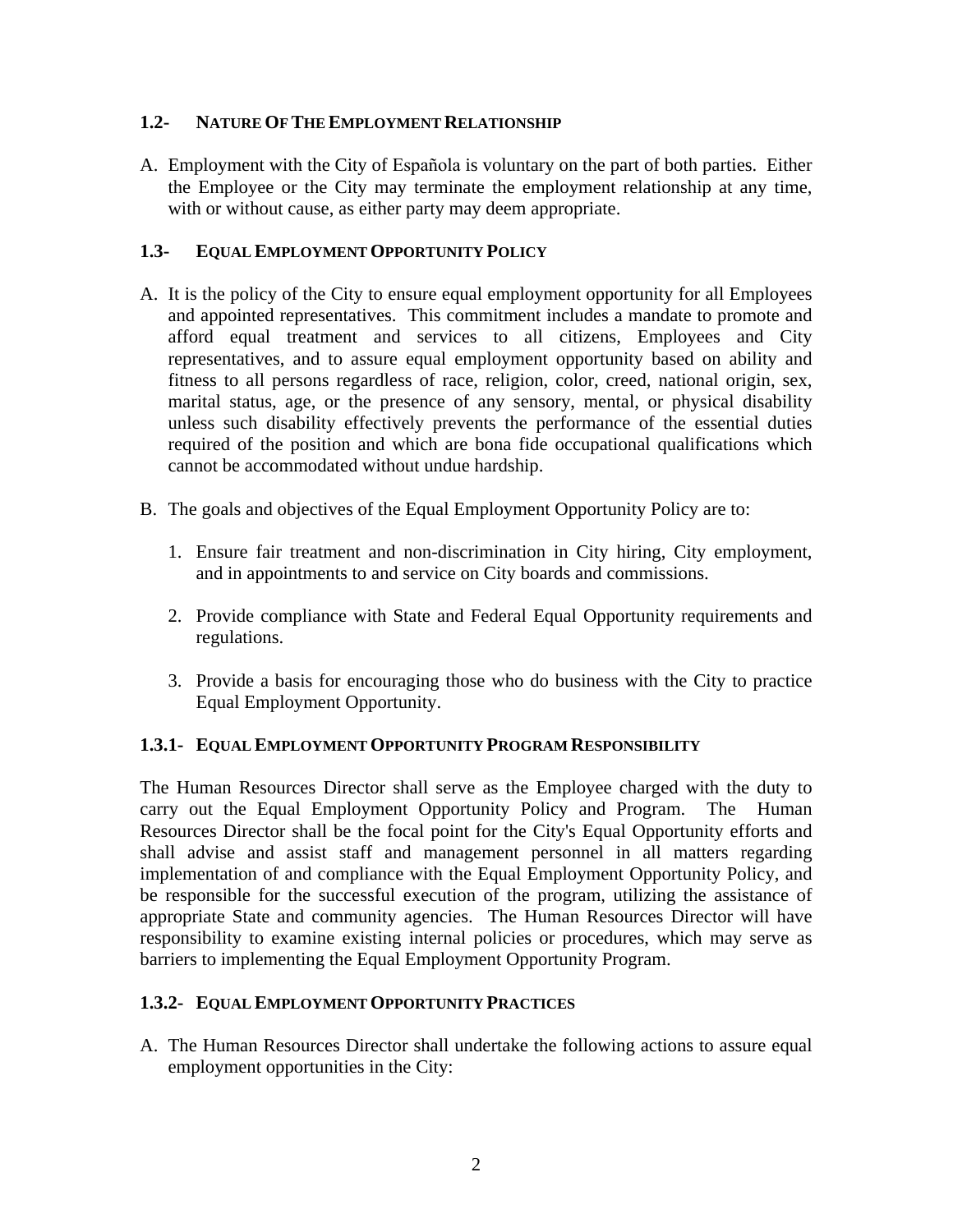- 1. Inform and provide guidance to staff and management personnel who make hiring decisions so that all applications for selections, promotion and termination, including those of minorities and women are considered without discrimination and all applicants be given equal opportunity regardless of race, creed, color, national origin, sex, marital status, age, or the presence or a sensory, mental, or physical disability unless such disability effectively prevents the performance of essential duties and functions required by the position and which are bona fide occupational qualifications which cannot be accommodated without undue hardship.
- 2. Annually review all position qualifications and job descriptions to insure requirements are relevant to the tasks to be performed. Make recommendations as needed to delete requirements not reasonably related to the tasks to be performed.
- 3. Assure that pay and fringe benefits depend upon job responsibility and, along with overtime work, are administered on a non-discriminatory basis.
- 4. Whenever possible, create a large pool of qualified candidates to encourage diversity and ensure equal employment opportunity in hiring.
- 5. Provide orientation for all new Employees specifically emphasizing how the City assures equal opportunity. Encourage all Employees to avail themselves of services rendered.
- 6. This policy shall be made known to all Employees, contractors, and suppliers through distribution of this Equal Opportunity Policy. Applications for employment will include an Equal Opportunity clause.

#### **1.3.3- APPOINTED CITY REPRESENTATIVES**

In order to enhance fairness and non-discrimination in the City, the administration will strive to achieve a balanced representation of racial, social and ethnic persons on City boards, commissions and ad-hoc committees. Ensuring non-discrimination in the appointment of the City's representatives will encourage the fair and even-handed administration of the City's code and policies.

#### **1.3.4- EMPLOYEE DEVELOPMENT**

- A. The following actions shall be undertaken by management to achieve Employee job satisfaction and fair treatment:
	- 1. Assure that there shall be no discrimination with regard to training and educational opportunities, upgrading, promotions, transfer and demotion, layoffs and termination of Employees. Any actions that might adversely affect Employees will be brought to the attention of the Personnel Director.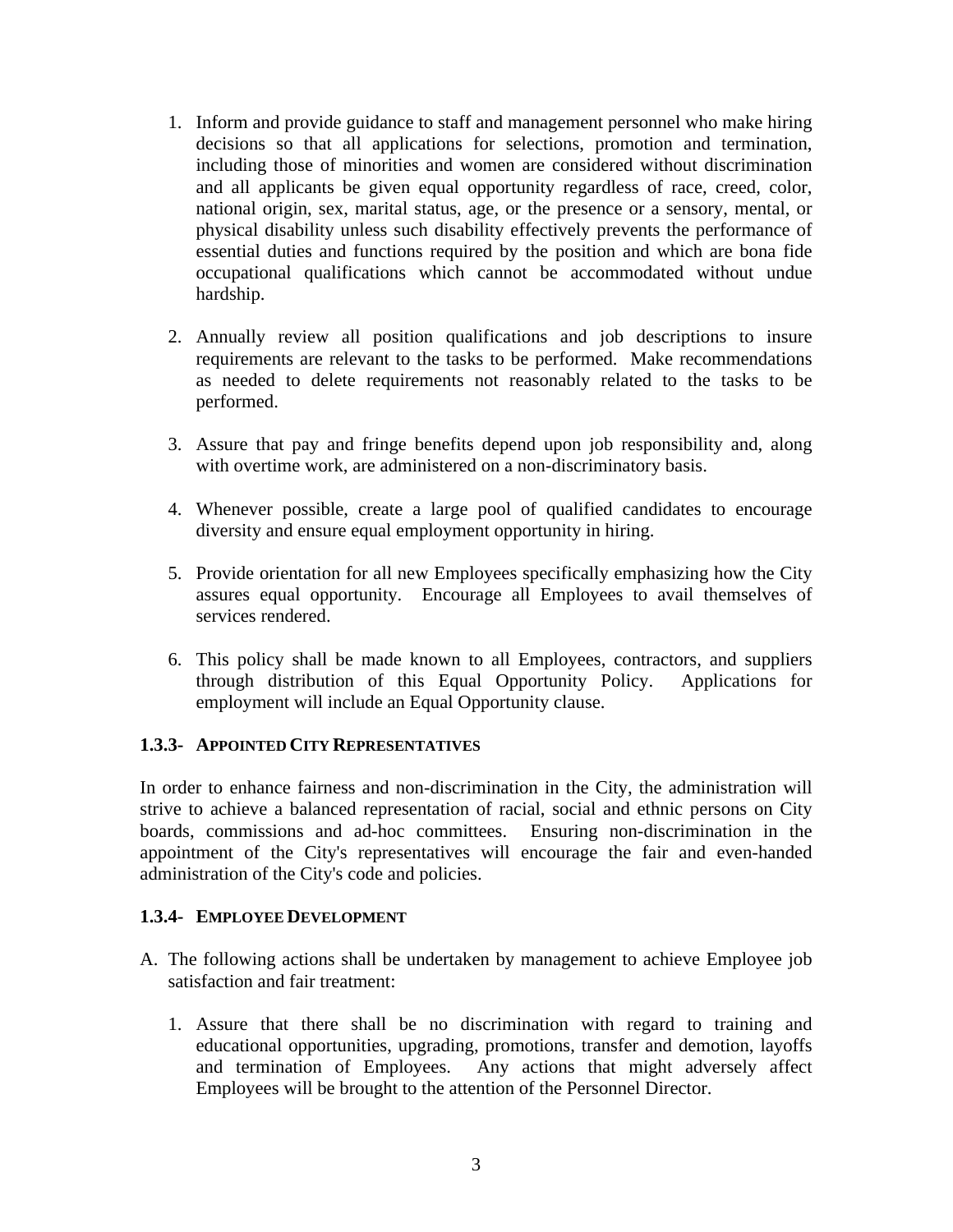2. Actively encourage Employees to increase their skills and job potential through training and educational opportunities. Offer guidance and counseling in developing programs tailored to individual aptitudes and desires, taking full advantage of programs offered.

# **1.3.5- COORDINATION WITH STATE AND FEDERAL LAWS**

- A. The City recognizes its responsibilities to comply with and assure the equal opportunity and non-discrimination policies of State or Federal agencies with which it conducts business are carried out. Specifically, the City shall:
	- 1. Be responsible for reporting to the appropriate agencies any complaints received from any Employee of, or an applicant for employment with any City contractor or subcontractor.
	- 2. Cooperate in special compliance reviews or in investigations as requested.
	- 3. Carry out minority reporting functions of contractors or subcontractors as required by State or Federal laws.
	- 4. Include a non-discrimination clause in all standard City contracts.
- B. The City's Equal Employment Opportunity Program shall be made available to any Federal or State agency upon request.

# **1.4- HARASSMENT**

- A. The City of Española is committed to offer employment opportunity, based upon ability and performance in a productive climate, free of discrimination and to provide a workplace in which Employees are treated with dignity and respect. Therefore, it is the policy of the City that any Employee or Supervisor shall not harass another Employee or member of the public.
- B. Harassment includes racial or ethnic slurs and other verbal, visual or physical abuse relating to a person's race, age religion, color, national origin, ancestry, sex, physical or mental handicap or medical condition. Harassment also includes any other behavior that interferes with an individual's work performance or creates an intimidating, hostile or offensive working environment.
	- 1. Harassment of any kind of an Employee will not be tolerated. Any Employee experiencing or witnessing such harassment shall report such instances immediately to their Supervisor, Department Director, or the Human Resources Department. Noncompliance with this policy by any City Employee may result in corrective or disciplinary action, including termination.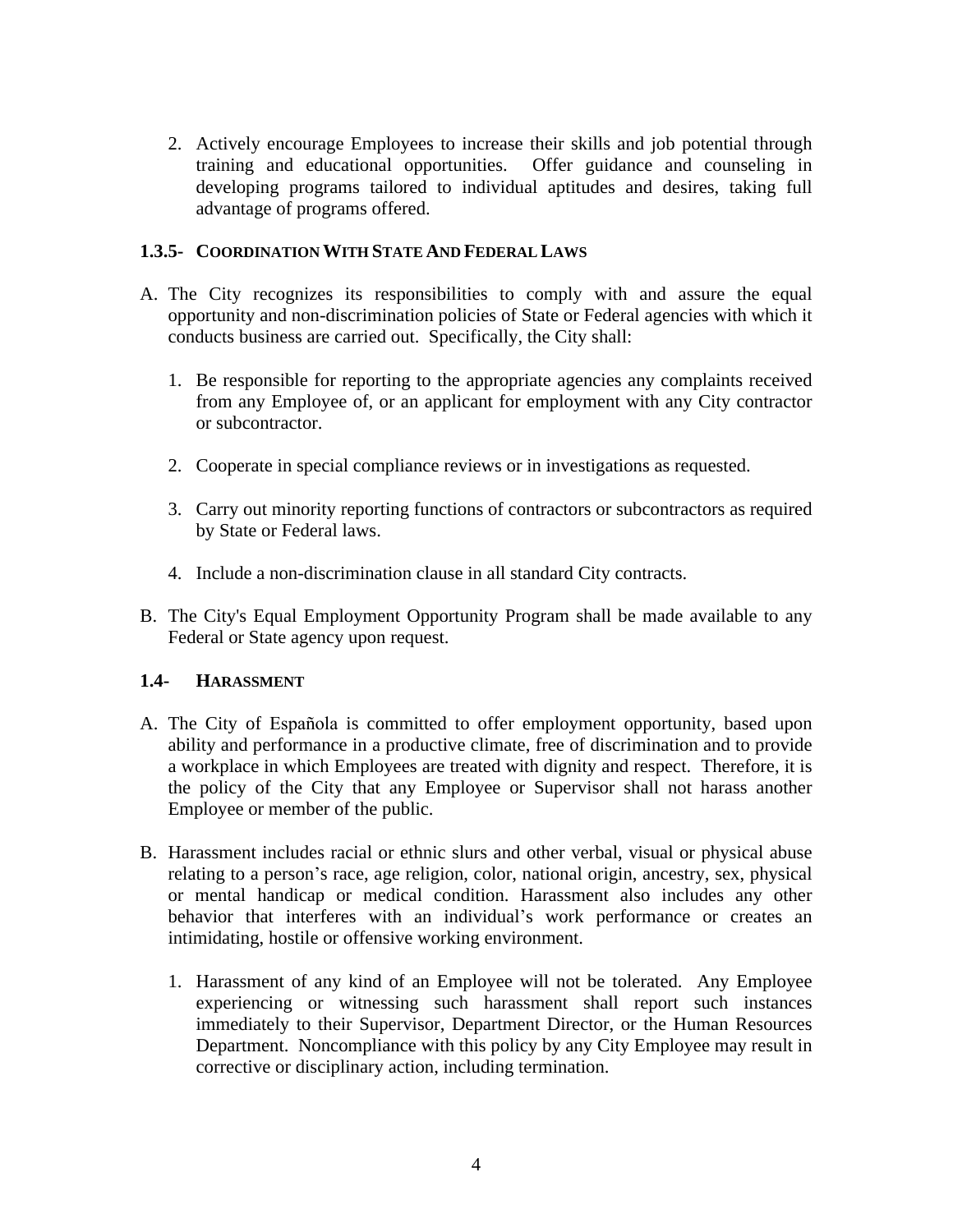2. No Employee shall be subjected to any form of intimidation or threat of retaliation for exercising their rights under the law or these Policies.

# **1.4.1- SEXUAL HARASSMENT**

- A. It is the policy of the City to provide a work environment for its Employees, which is free from discrimination and intimidation. The City will not tolerate any form of sexual har assment. Prompt disciplinary action will be taken against an Employee who commits or participates in any form of sexual harassment.
- B. Sexual harassment is defined as unwanted, unwelcome sexual advances, requests for sexual favors, and other verbal or physical conduct, which has the effect of creating an offensive, intimidating, degrading or hostile work environment, or adversely interferes or affects an Employee's work performance.
- C. Sexually harassing conduct includes;
	- Sexual flirtation, touching, advances or propositions;
	- Verbal comments of a sexual nature;
	- Graphic or suggestive comments about an individual's dress or body;
	- Sexually degrading words to describe an individual;
	- Display in the workplace of sexually suggestive objects or pictures, including nude or semi-nude photographs.
- D. Any Employee having knowledge of a violation of this policy shall report it to their Supervisor or to the Human Resources Director, who will take prompt and appropriate action.
- E. Any Employee who believes he or she is being sexually harassed by Supervisors or co-workers should immediately notify the Department Director. In the event that the harass ment involves the Department Director, the Employee should notify the Human Resources Director. The City will not retaliate against an Employee who complains of sexual harassment.

#### **1.5- DEFINITIONS**

The following definitions shall be used for descriptive purposes; in the event of any conflict between these definitions and the policy to which the definition apply, the policy shall take precedence.

**Allocation** means the action taken to assign a position to an appropriate class

**Alternative Work Schedule** means a change in the employee's work hours from the standard work day. A flex time schedule may be requested for work hours outside of the standard work week. Department Directors shall have the authority to disapprove a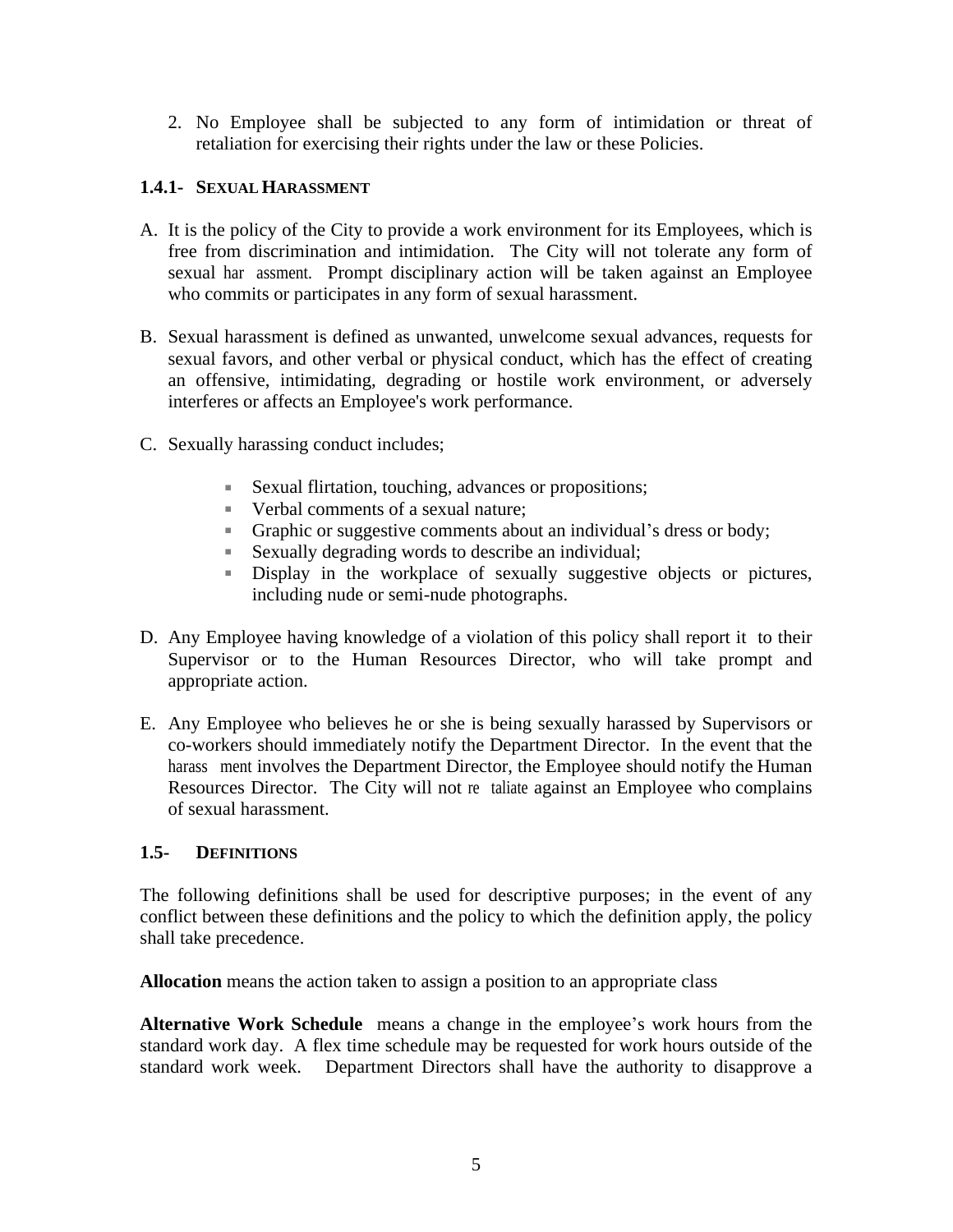request for an alternative work schedule if the schedule is not in the best interests of the City. Alternative work schedules for the City

Manager, City Attorney, City Clerk and the Chief of Police must be approved by the City Council.

**Anniversary date** means the date upon which the performance evaluation occurs. This date initially corresponds to the hire date, but may be changed by subsequent promotions, demotions, transfers or other personnel actions.

**Application** means all written material submitted by an individual to indicate interest in a position with the City.

**Break in service** means any period following termination of employment of at least one normal workday and shall affect the Employee's anniversary date.

**Call back and stand by** means all Employees are subject to call back in emergencies or as needed by the City to provide neces sary services to the public.

**Candidate** means any person who has qualified under these policies for employment to a position in a specified classification.

**Classification** means one or more positions in the City sufficiently similar in duties and responsibilities, degrees of supervision exercised or received, and minimum qualifications, so that the same descriptive title may be used to designate them and the same salary grade applied to all such positions.

**Classified Employee (non-exempt)** means an Employee whose position requires a regularly assigned combination of duties to be performed by one Employee in the City and a position, which is not temporary and may or may not be exempt under the Fair Labor Standards Act. Each Employee is also entitled to benefits and right to appeal.

**Compensation Plan** means a series of salary grades. Each position is assigned to a grade, based upon the evaluation of the position.

**Confidential** means work related communication that is not intended to be disclosed to other persons, other than those with a certified need to know.

**Confidential Employee** means an Employee who has access to confidential and sensitive information as part of the essential functions of their duties.

**Controlled Substance** includes, but is not limited to, heroin, marijuana, cocaine, PCP, "meth" and "crack" as well as "legal" drugs not prescribed by a licensed physician.

**Corrective Action** means oral or written warnings or written reprimands.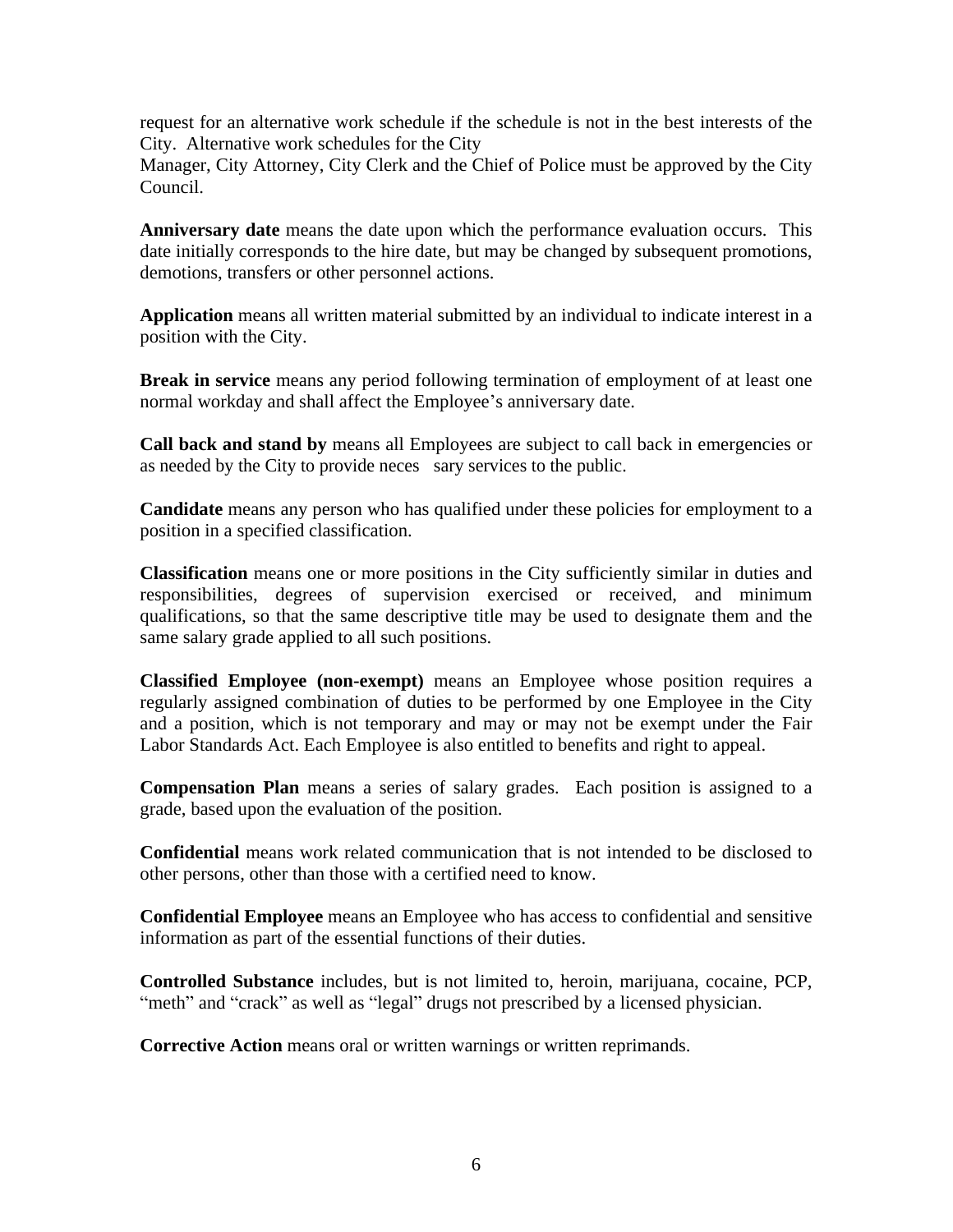**Demotion** means the change of an Employee, for disciplinary or other reasons, to a position in a class with a lower salary grade, for which the Employee qualifies.

**Department** means the administrative groupings of divisions, sections, units and subunits as specified by the current City organizational chart as adopted by the Governing Body. Director or Department Director means the head of a department of the City.

**Disability** means the temporary physical or mental inability of an Employee to perform the essential functions of the job duties.

**Discharge** means the involuntary termination of an Employee for disciplinary reasons.

**Disciplinary action** means reprimand that includes suspension, demotion or discharge.

**Equal Employment Opportunity** expresses the commitment of the City to provide equal access to job opportunities for applicants and Employees regardless of race, religion, color, national origin, ancestry, sex, physical or mental handicap or medical condition.

**Exempt Employee (non-classified)** means an at-will Employee, not necessarily FLSA exempt, covered by the Personnel Ordinance and Personnel Policies, and entitled to the same rights and privileges afforded other Employees, except for the rights and privileges of selection, appeal of disciplinary action, grievance procedures or dismissal set forth in Sections Three, Nine and Ten of this policy. The exempt Employees are the City Manager, City Clerk, City Attorney, Public Safety Chief, Department Directors, and all Employees of the Municipal Court.

**Fair Labor Standards Act (FLSA)** means the Federal law enacted by the U.S. Congress in 1938, as amended, to regulate minimum wages, overtime pay, equal pay, record keeping, and child labor standards.

**F**urlough means a suspension in part or in whole of an employee's regular work hours for operational or budgetary needs as recommended by the City Manager to the City Council for action. A furlough may occur as a result of a reduction in force, or it may occur as a budgetary or operational measure.

**Good standing** in the case of a terminated Employee will be determined by examining the Employee's past employment history, including but not limited to: sufficient notice of resignation, past performance appraisals, disciplinary actions, the exit interview and other pertinent documentation.

**Hatch Act** means the Federal law (5 USC Sections 1501 to 1508) which prohibits certain partisan political activity by an Employee whose principal employment is in connection with an activity which is financed in whole or in part by loans or grants made by the United States of a Federal agency.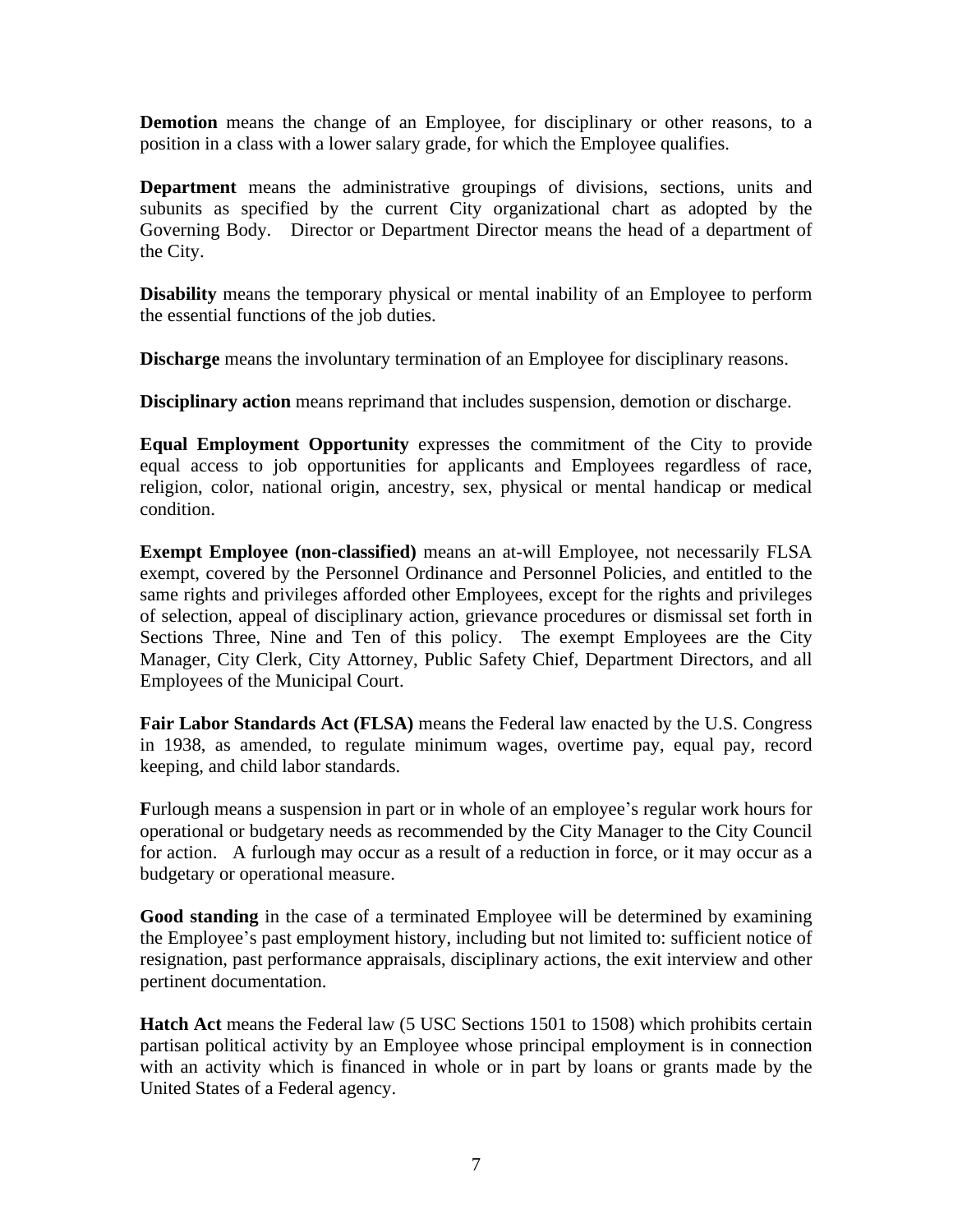**Immediate family** means the parent, stepparent, grandparent, spouse, domestic/life partner, child, stepchild, sister, brother, father-in-law, mother-in-law, brother-in-law, sister-in-law, son-in-law, daughter-in-law, or grandchild of the Employee and shall include persons with whom the Employee has a legal custodial relationship, or who, through life-style accommodations, have the substantial equivalent of a family relationship.

**Just cause** means any behavior relating to the Employee's work, which is inconsistent with the Employee's obligation to the City. Just cause includes but is not limited to inefficiency; incompetence; misconduct; negligence; insubordination; performance which continues to be inadequate after reasonable efforts have been made to correct it; conviction of a felony, or misdemeanor where the provisions of the Criminal Offender Employment Act apply.

**Layoff** or Reduction in Force means the involuntary separation without prejudice, of an Employee, when a position has been abolished because of insufficient funds, or because of lack of work resulting in a reduction in force, or due to reorganization.

**Management** means the collective body of those who direct, supervise, or administer within the City's organization of departments, divisions, and sections.

**Nepotism** means to employ in a subordinate position a person related by blood or marriage within the third degree. (10-1-10, 10-1-11 NMSA 1978, as amended.) See Section 3.5.

**Non-exempt** (see Classified Employee)

**Overfill** means an incumbent who is being compensated at a rate higher than the maximum for the classification he/she holds.

**Overtime** means time an Employee is directed and authorized to work in excess of the standard workweek, or, in the case of sworn police personnel and fire fighters, in excess of the standard work period.

**Probationary Period** means the period of time in which an Employee's job performance is evaluated to determine the adequacy of the Employee's ability to satisfactorily perform the essential duties of the position they were hired for. The probationary period is six months for all classified and term Employees, except police officers, detention officers and fire personnel, whose probationary period is one year. A probationary Employee may be terminated with or without cause without the right to appeal. Management may extend an Employee's probationary period for up to two additional 90 day periods.

**Qualifying Period** is distinguished from the initial probationary period in that the Employee has already attained the rights of a status Employee of the City; thus a classified Employee who accepts a promotion shall continue to be eligible for all the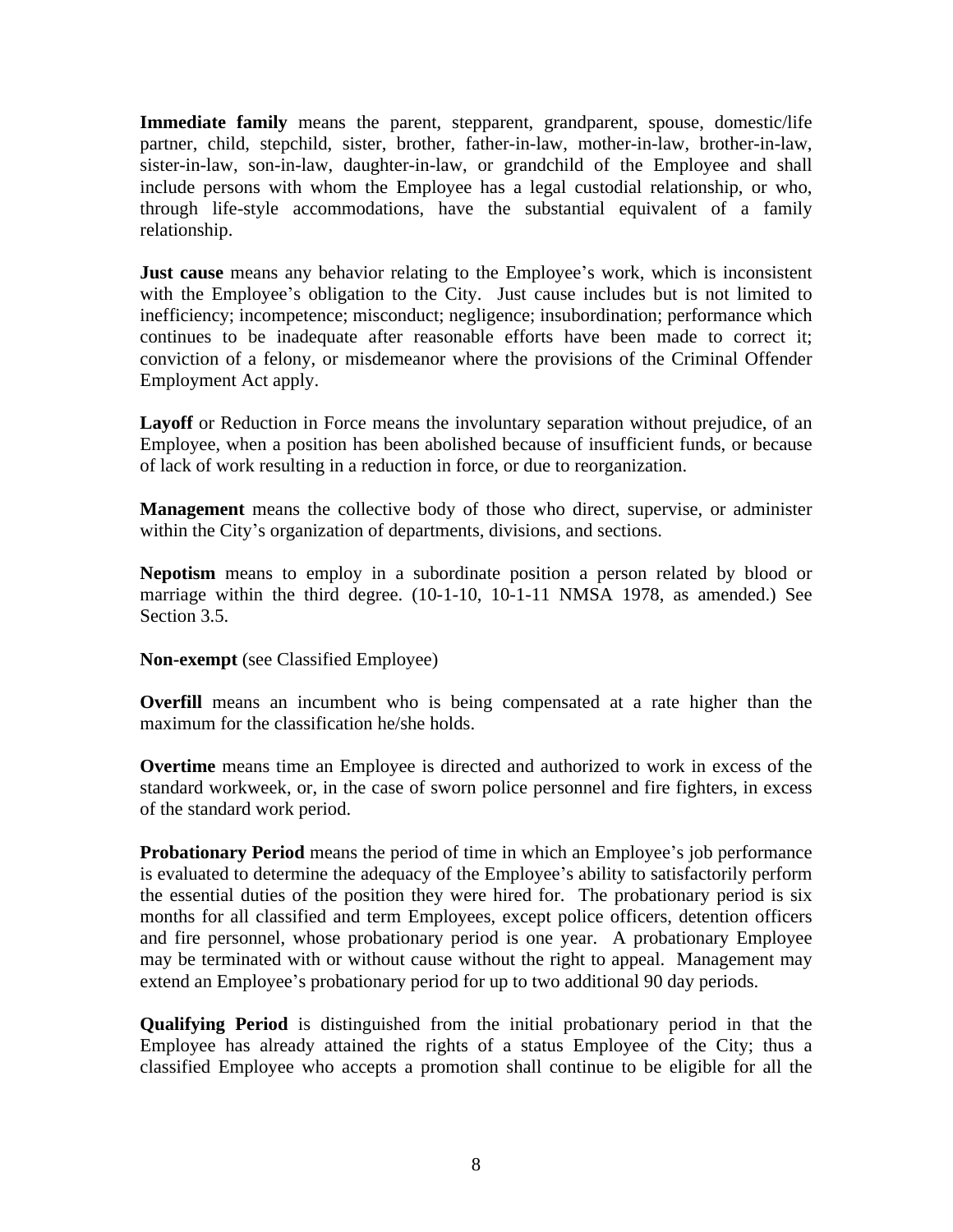benefits and privileges of status Employees, including but not limited to annual leave and the right to file a grievance or appeal.

**Promotion** means the change of an Employee from a position in one class to a position in a class with a higher salary grade. Employees who receive a promotion to another classified position shall serve a six (6) month qualifying period in the new position. The six (6) month probationary period does not apply to a promotion or transfer to an exempt position as defined under "exempt employees" whose employment status is "at will."

**Reclassification** means a change of a position from one classification to another.

**Reemployment** means the employment of a former Employee in any position with a new employment date.

**Reinstatement** means the return of an Employee, who was on leave of absence, to employment in any position without a break in service.

**Resignation** means a voluntary termination from employment at the request of the Employee.

**Rules** means the Personnel Policies and Work Rules as may be amended, distributed in accordance with the provisions of the City's personnel ordinance.

**Salary Range** means divisions of the salary schedule to which classifications are assigned.

**Selection** means the choosing of a candidate for employment.

**Seniority** means length of continuous service.

**Separation** means the end of employment with the City of Española.

**Status** means the rights and privileges of a position.

**Supervisor** means an Employee who manages a recognized work unit and who customarily and regularly directs the work of two or more other Employees. Direction includes performing or making recommendations, which are given particular weight, in such areas as; training, establishing work schedules and authorizing overtime, appraising performance, hiring, promoting, disciplining or terminating Employees.

**Suspension** means the involuntary leave without pay of an Employee for disciplinary reasons. In no event shall a suspension exceed thirty (30) calendar days.

**Temporary Employees** means Employees who hold jobs of limited duration arising out of special projects, seasonal programs, temporary funding, abnormal workloads or emergen cies. Temporary Employees are not eligible for leave accrual or City benefits.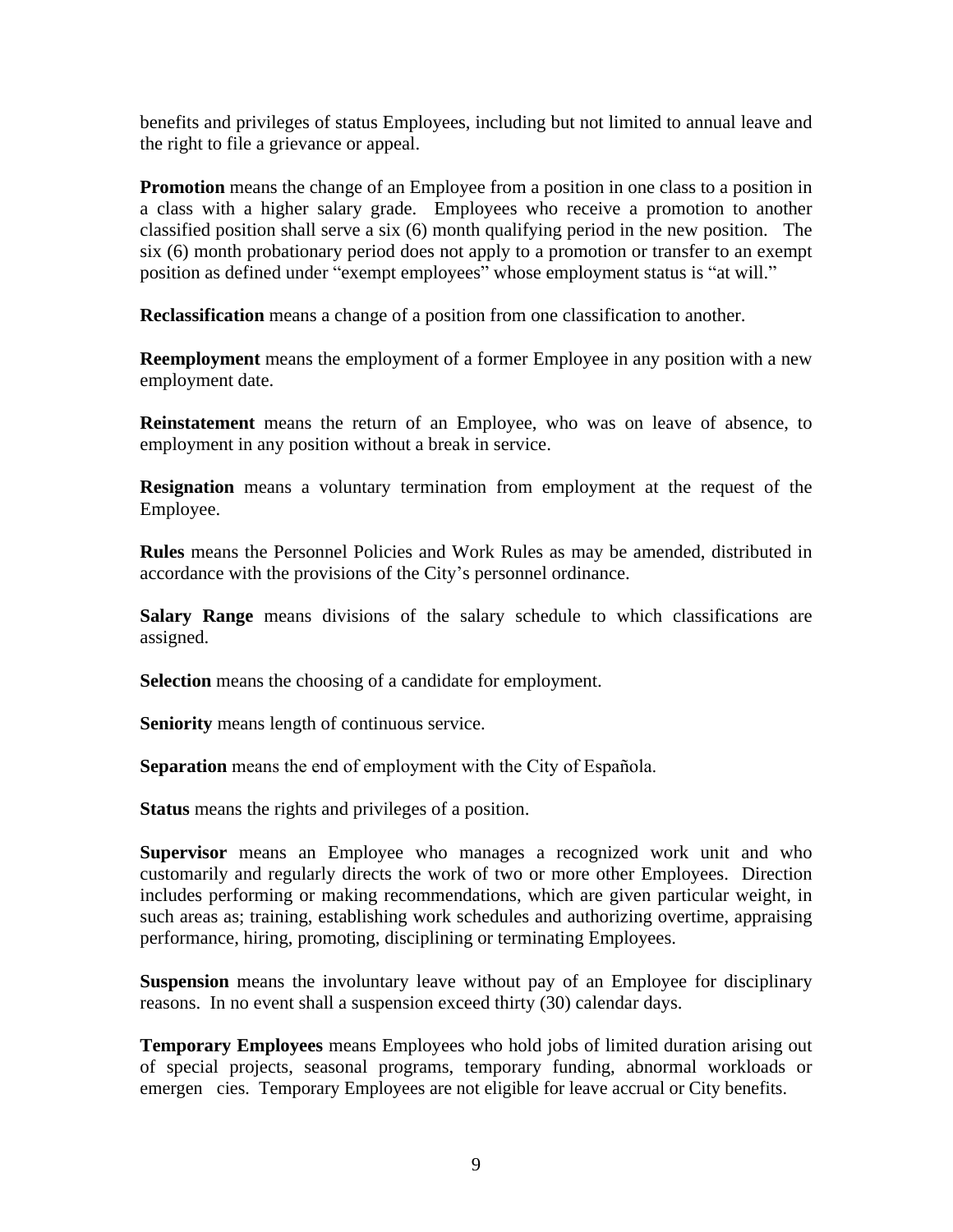**Termination** means the discontinuation of employment with the City, whether due to layoff, resignation, discharge, or other reason.

**Test** means a method of measuring qualifications, fitness and ability, and includes examinations that are written, rated, oral, physical or in the form of a demonstration of skill or ability, or any combination thereof.

**Transfer** means the movement of an Employee from one classified position to another classified position with similar duties, within the same salary range, or from the Employee's current position to the same position in another department, without a break in service.

**Unexcused absence** means an absence which is not reported in a timely manner, i.e., within one hour of the normal starting time unless in an emergency, or an absence for which the Supervisor requested documentation before the Employee returned to work and the Employee did not provide satisfactory proof.

**Unscheduled absence** means any absence from work, which was not scheduled with the Supervisor at least 24 hours in advance, with the exception of sick or bereavement leave.

**Veteran** means any person who served in the United States Armed Forces for at least one hundred eighty (180) days and/or was separated under other than dishonorable conditions. An individual separated from the Armed Forces prior to completing one hundred eighty (180) days of service for a service-connected disability shall not be considered a veteran.

**Working day** means normal business days upon which city offices are open to the public, specifically, Monday through Friday, except those days declared legal holidays.

# **1.6- EMPLOYEE PERSONNEL RECORDS**

- A. An official personnel file for each Employee is kept in City Hall, and access is limited to the Employee's immediate Supervisor, the Department Head, City Manager, City Attorney, and the Human Resources Director. An Employee's personnel file contains the Employee's name, title and/or position held, job description, department to which the Employee is assigned, salary, changes in employment status, training received, performance evaluations, personnel ac tions affecting the Employee, including commendation and discipline, and other pertinent information.
- B. An Employee has the right to review their file. An Employee may request removal of what the Employee believes to be ir relevant or erroneous information in their personnel file. If the City denies the Employee's request to remove the information, the Employee may file a written rebuttal state ment to be placed in their file.
- C. Personnel files are kept confidential to the maximum extent permitted by law. Except for employment verification of the employee's date of hire, positions held, salary and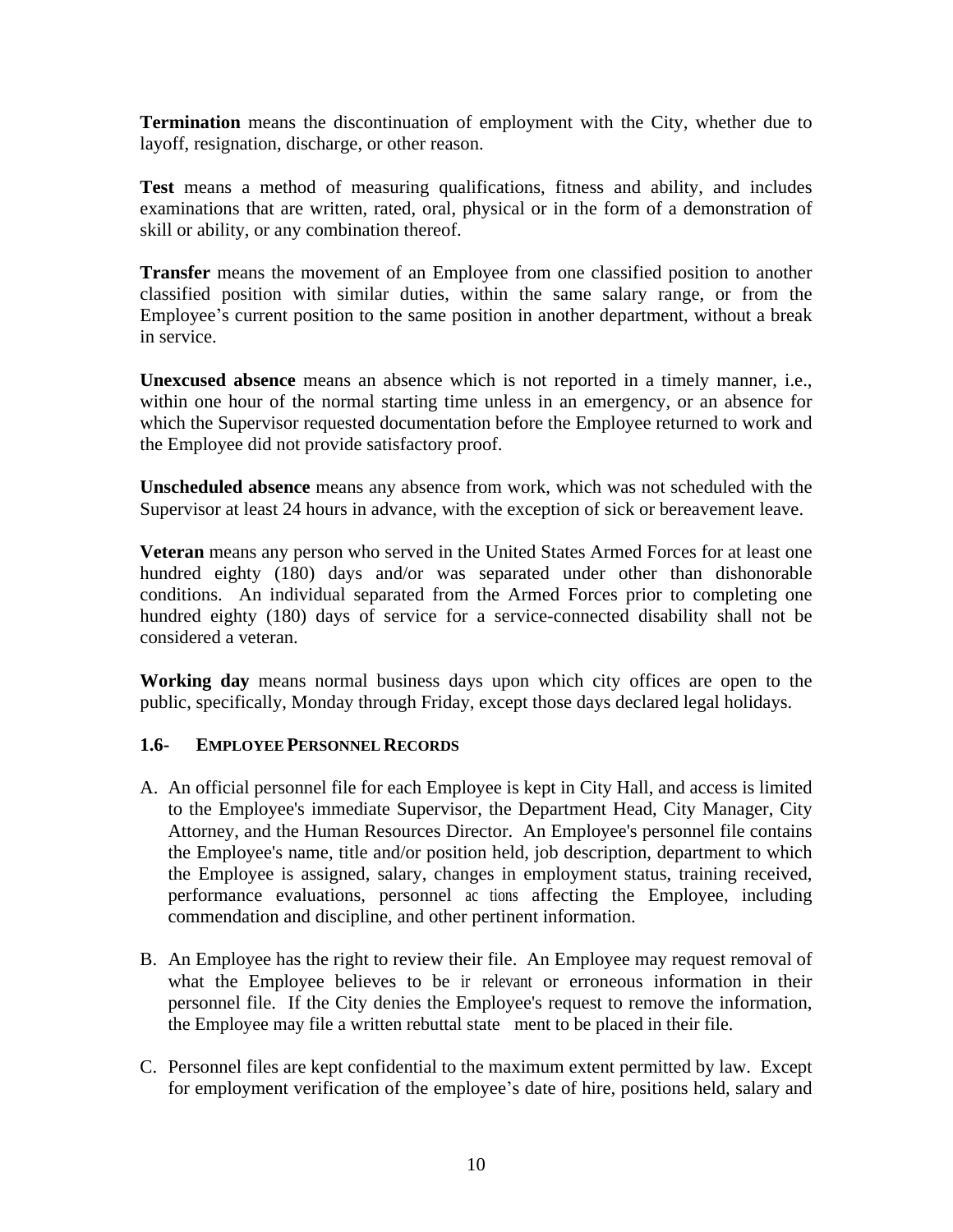date of termination, confidential information from an Employee's personnel file will not be released to the public, including the press.

- D. Each Employee is responsible for the verification of information contained in the personnel file through periodic audit. An administration representative must be present when a file is audited. Only the Human Resources Director or his/her designees may remove items from the respective files with notification to respective Department Director and Employee. All audit appointments should be with an approved administrative Employee present. The purpose of the audit or inspection is to ensure accuracy and completeness of the file.
- E. An Employee may submit a written request to the Human Resources Director to have a verbal or written warning or written reprimand removed from their personnel file two (2) years after issuance, provided that there have been no further infractions in the two intervening years and provided that the underlying action giving rise to the warning or reprimand did not involve misconduct, violent behavior or misuse of City property.
- F. Supervisors may maintain duplicate unofficial personnel files, which are limited to Personnel Action Forms and time and leave records. Such records shall be made available for inspection by the Employee and by the Human Resources Director.
- G. Internal Affairs files created by the Public Safety Department shall be maintained at the Police Department, with access strictly limited to personnel as determined by the Public Safety Director and City Attorney.

# **1.6.1- EMPLOYMENT VERIFICATION**

The City will provide employment verification of dates of employment, position held and last salary on current or former regular City Employees.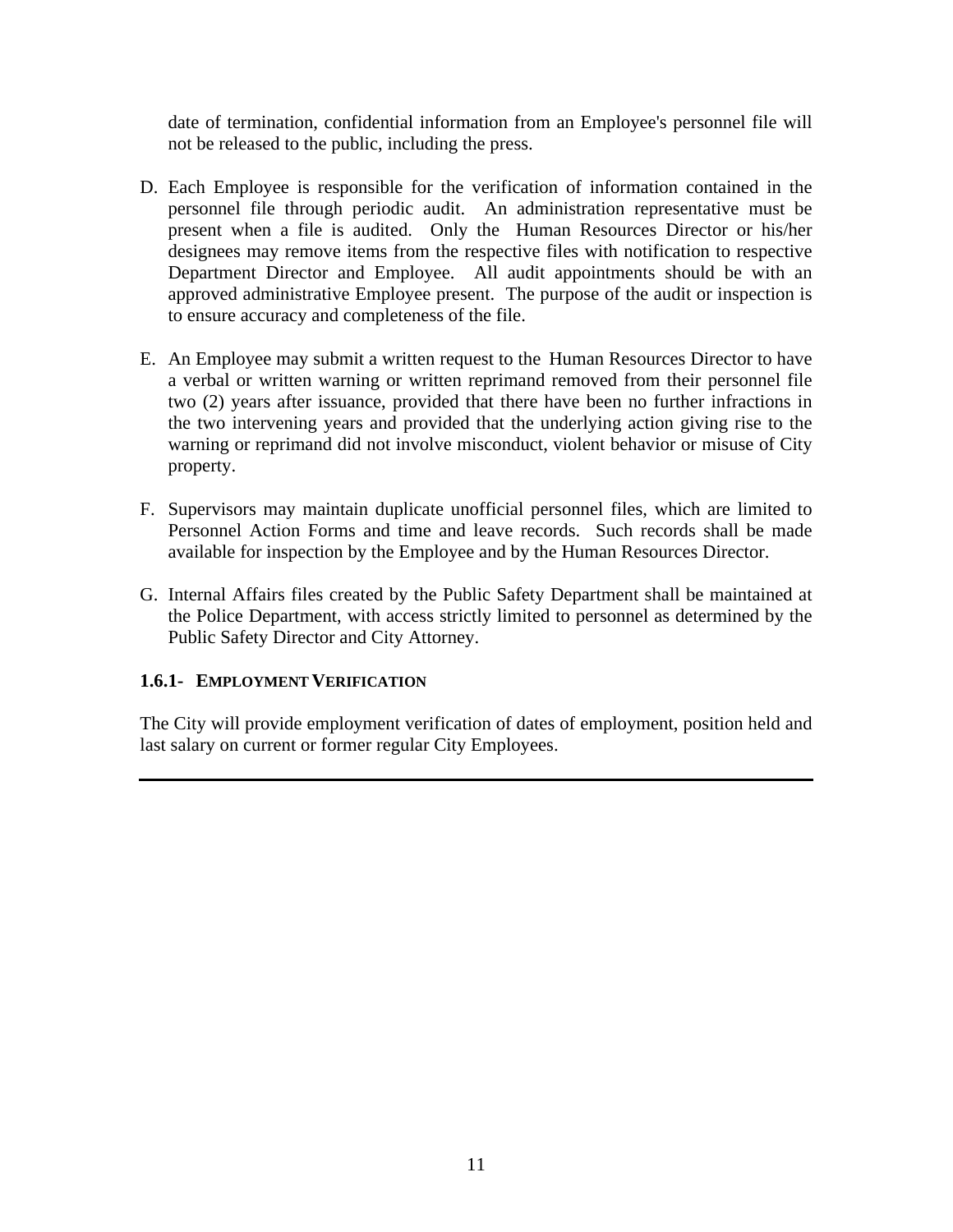#### **SECTION 2 – HOURS AND ATTENDANCE Back To Top**

#### <span id="page-17-0"></span>**2.1- WORKING HOURS**

- A. The City's standard workweek is Monday through Friday from 8:00 a.m. to 5:00 p.m. with one hour unpaid lunch period.
- B. A normal working schedule for regular, full-time Employees consists of forty (40) hours each workweek. Different work schedules, such as in the case of police, fire and prisoner transport Employees, may be established by the City to meet job assignments and provide necessary City services. Each Employee's Department Director will advise the Employee regarding his or her specific working hours.
- C. An alternative work schedule may be requested to establish work hours outside of the standard work week. Department Directors shall have the authority to disapprove an alternative work schedule request when the request is not in the best interest of the City. Alternative work schedules must conform to the Alternative Work Schedule Guidelines Procedure established by the Human Resource Director. Alternative work schedules must be documented on a City-approved form.
- D. Part-time and temporary Employees will work hours as specified by their Department Directors.

# **2.1.2- ATTENDANCE**

- A. Punctual and consistent attendance is a condition of employment. Each Supervisor is responsible for maintaining an accurate attendance record of his or her Employees.
- B. Employees unable to work or unable to report to work on time should notify their Supervisor as soon as possible, ordinarily before the work day begins or within thirty (30) minutes of the Employee's usual starting time. If an absence continues beyond one day, the Employee is responsible for reporting in each day. If the Supervisor is unavailable, the Employee may leave a message with the Personnel Director or designated representative, stating the reason for being late or unable to report for work. A voicemail message shall not suffice for contacting the Supervisor.
- C. Employees are expected to be at work even during inclement weather. Department Heads may allow Employees to be late or leave early during severe weather conditions; however, non-attendance will be counted as absence from work and will be charged to accrued vacation or comp time.
- D. In the case of inclement weather, the City will provide notification on broadcast TV for delay or closure.
- E. An Employee who is absent without authorization or notification is subject to the full range of corrective and disciplinary action.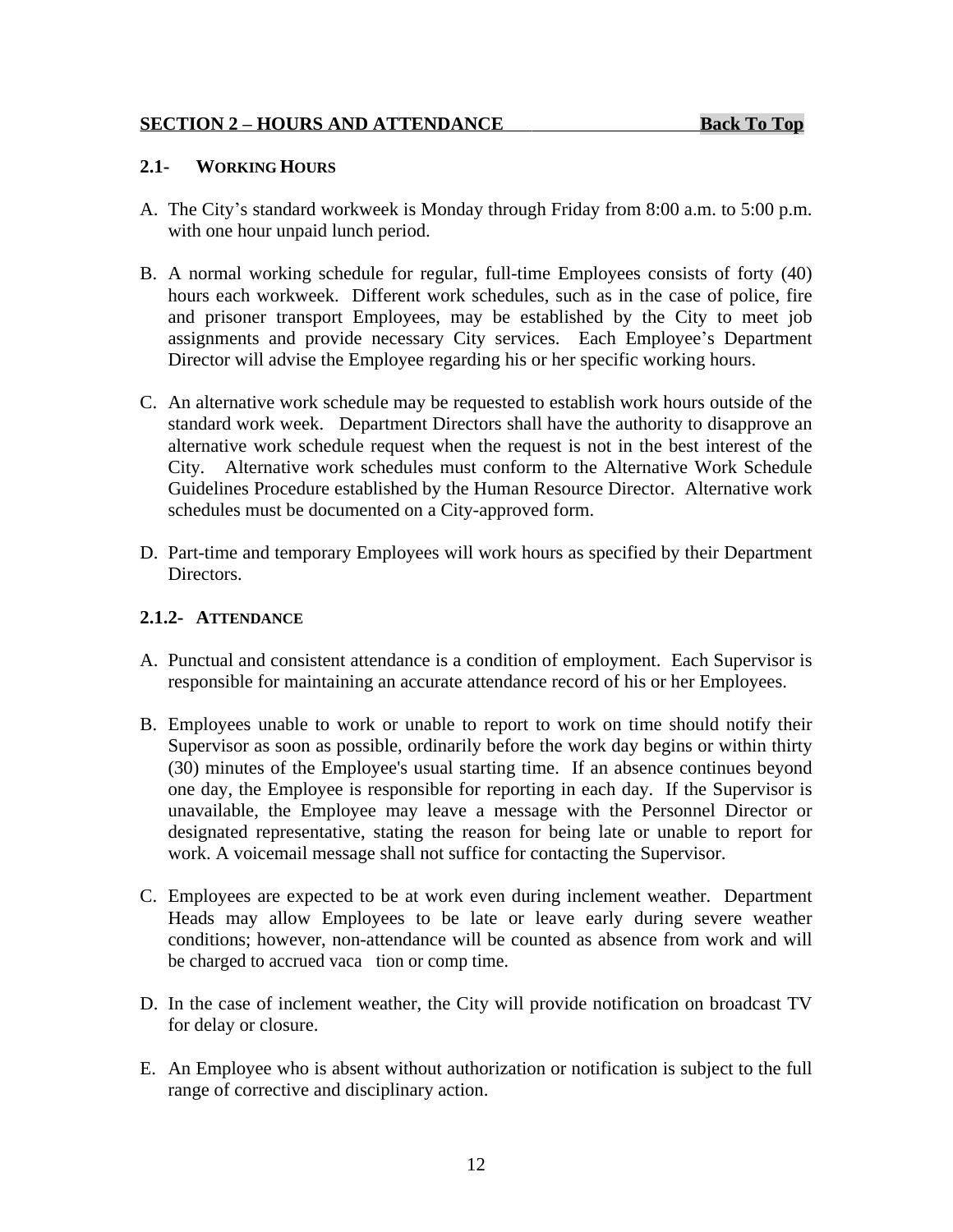#### **2.1.3- BREAKS AND MEAL PERIODS**

- A. Each Employee is entitled to two breaks per day, one fifteen (15)-minute morning break and one fifteen (15)-minute afternoon break. Breaks shall be taken only after having been on the job for a minimum of two (2) hours, unless otherwise approved by the Supervisor. All breaks shall be arranged so that they do not interfere with City business or service to the public. Break periods cannot be accrued for other purposes such as vacation, comp time off, or as a means of arriving late or leaving the job early. Abuse of break time is grounds for corrective or disciplinary action. Employees who are on radio dispatch contact shall notify the dispatcher at the start of the break and upon returning to duty.
- B. In cases where outside temperatures are below  $40^{\circ}$  or above  $90^{\circ}$ , the Supervisor is authorized to allow more frequent paid break periods in order to protect the Employees from injury caused by extreme cold or heat.
- C. Meal periods shall be scheduled by the Employee's Supervisor. The scheduling of meal periods may vary depending on department workload. Meal periods are unpaid and one hour in length.

# **2.2- WORK PERIODS AND OVERTIME**

- A. All City positions are designated as either "exempt" or "non-exempt" according to the Fair Labor Standards Act ("FLSA") and regulations.
- B. For most City Employees, the established work period is forty (40) hours within a seven (7) day workweek. For police and prisoner transport Employees, the established work period is eighty (80) hours (in accordance with FLSA) during a fourteen (14) day period. For fire personnel, the established work period is 104 hours during a fifteen (15) day period.
- C. FLSA Non-exempt Employees are entitled to additional compensation, either in overtime pay or compensatory time (comp time) off, when they work more than the maximum numbers of hours during a work period.
- D. All overtime must be authorized by the Employee's department Supervisor.
- E. Overtime pay is calculated at one and one-half times the Employee's regular rate of pay for all time worked beyond the established work period.
- F. When computing overtime, holidays, sick leave, comp time and vacation time are not counted as hours worked.
- G. FLSA Exempt Employees are not covered by the FLSA overtime provisions and the City is not required to provide comp time in lieu of overtime pay.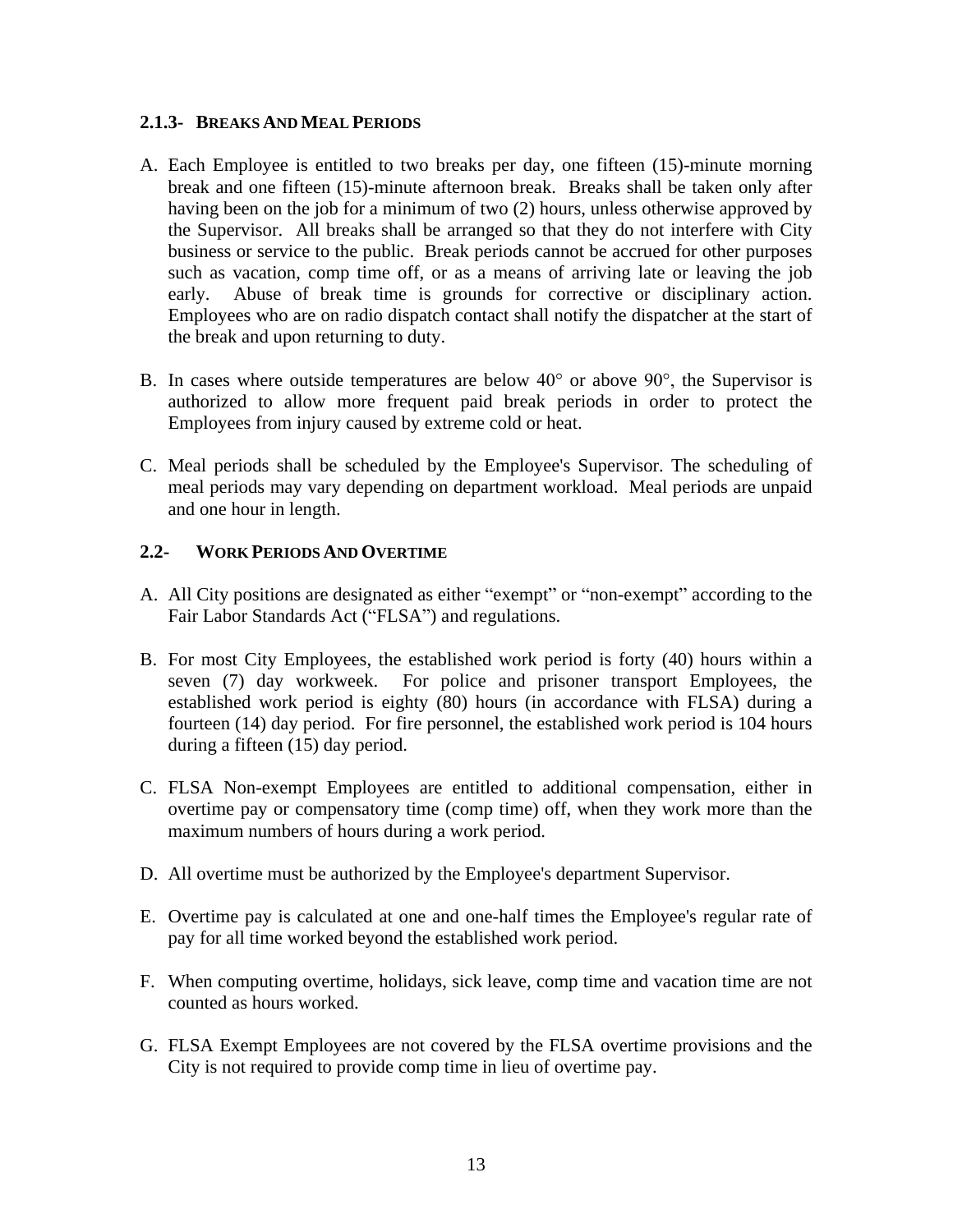#### **2.2.1- COMPENSATORY (COMP)TIME**

- A. FLSA Non-exempt Employees entitled to overtime pay may elect to receive comp time off instead of cash payment. The Employee's Department Director approves this on a case-by-case basis. If the comp time option is exercised, the Employee is credited with one and one-half times the hours worked as overtime. Maximum accruals of compensatory time shall be limited to forty (40) hours for regular Employees, eighty (80) hours for uniformed police and detention personnel, and one hundred four (104) hours for fire personnel. After maxi mum accrual, the excess overtime compensation shall be paid quarterly.
- B. FLSA Exempt Employees may earn comp time on an hour for hour basis. Maximum accrual shall be limited to forty (40) hours. FLSA exempt comp time has no cash value and may not be sold back to the City at any time, including at separation of employment or retirement. In the event that an FLSA exempt employee takes a voluntary reduction in classification to a FLSA non-exempt classification, his/her FLSA exempt comp time balance shall be forfeited.
- C. Employees may use comp time after making a request to their Department Director, with the same procedure as when using Annual Leave.

# **2.3- CALL BACK AND STAND-BY**

- A. All Employees are subject to call back in emergencies or as needed by the City to provide neces sary services to the public. A refusal to respond to a call back is grounds for corrective or disciplinary action. Employees called back to duty will be paid their appropriate rate of pay for hours worked (the overtime rate, if applicable).
- B. Employees may be placed on Stand-by duty for purposes of emergency response.
	- 1. Employees will be compensated while on stand-by duty, and must be fit for duty (no alcohol or other substance use while on stand-by).
	- 2. Employees must be available to respond to the situation within 20 minutes. Only those Employees who can meet the required response time may be placed on stand-by.
	- 3. An Employee on stand-by or called back who is called out to work and has not had eight (8) hours off duty prior to the next regularly scheduled work day shall rest for 8 hours before returning to work. The employee will be paid during the employee's standard work hours which occur during his rest period and may not accrue this time to be used at a later date.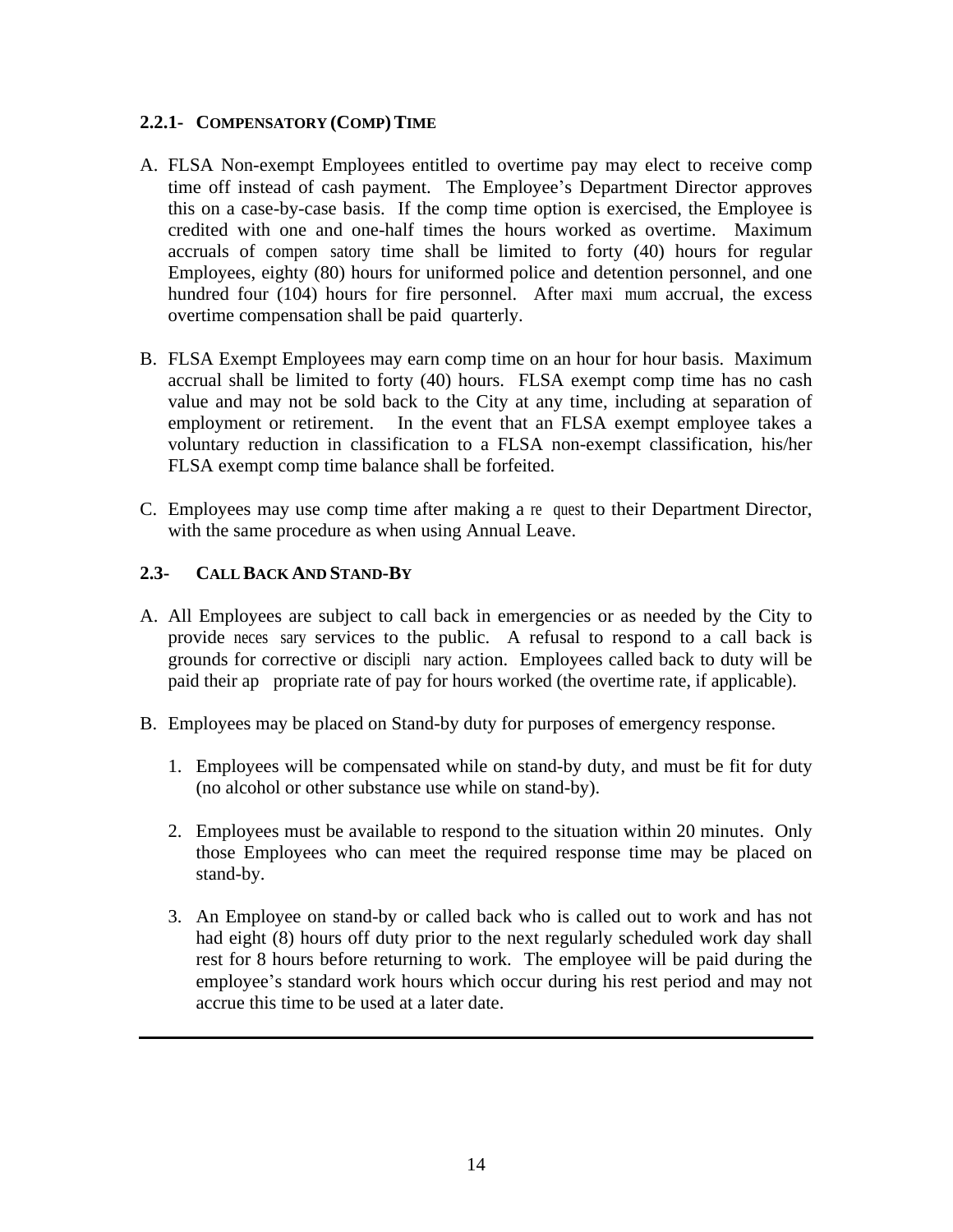# <span id="page-20-0"></span>**SECTION 3 - RECRUITING AND HIRING \_\_\_\_\_\_\_\_\_\_**

# **3.1- RECRUITING**

- A. Recruiting practices are conducted solely on the basis of ability, merit, qualifications and competence, without regard to race, color, religion, national origin, sex, marital status, pregnancy, age or disability.
- B. Each applicant shall complete and sign an application form prior to being considered as a finalist for any position. Resumes may supplement, but not replace, the City's official application form.
- C. Any applicant supplying false or misleading information is subject to disqualification. If the false or misleading information is discovered after hire, the Employee is subject to immediate termination.
- D. Applicants for public safety positions may have additional or different application requirements.

# **3.2- HIRING**

The City's Human Resources Director shall be designated to handle hiring procedures. The Public Safety Department may supplement hiring procedures for their department as is deemed necessary by the Public Safety Chief, in conjunction with the Human Resources Director.

- A. When a position becomes vacant and prior to any posting or advertisement of the vacancy, the Department Director shall review the position, its job description and the need for such a position. The Department Director will prepare and submit a written request to fill the position to the Personnel Director. The position will be posted and/or advertised only after the Human Resources Director, Finance Director, and City Manager have approved the request on prescribed forms. The Human Resources Director shall coordinate all recruitment efforts and shall receive all applications.
- B. The position vacancy posting shall contain the classification of the position, the testing requirement for applicants (if any) the minimum qualifications for the position, the FLSA status, the work location of the vacancy, a description of working conditions, a general description of the position, the pay range of the position, the location where applications are to be filed, and the opening and closing dates.
- C. Selection shall be based on review of the applicant's qualifications to perform the duties of the position and shall, as determined by the Human Resources Director include any of the following:
	- 1. Review of written applications and/or;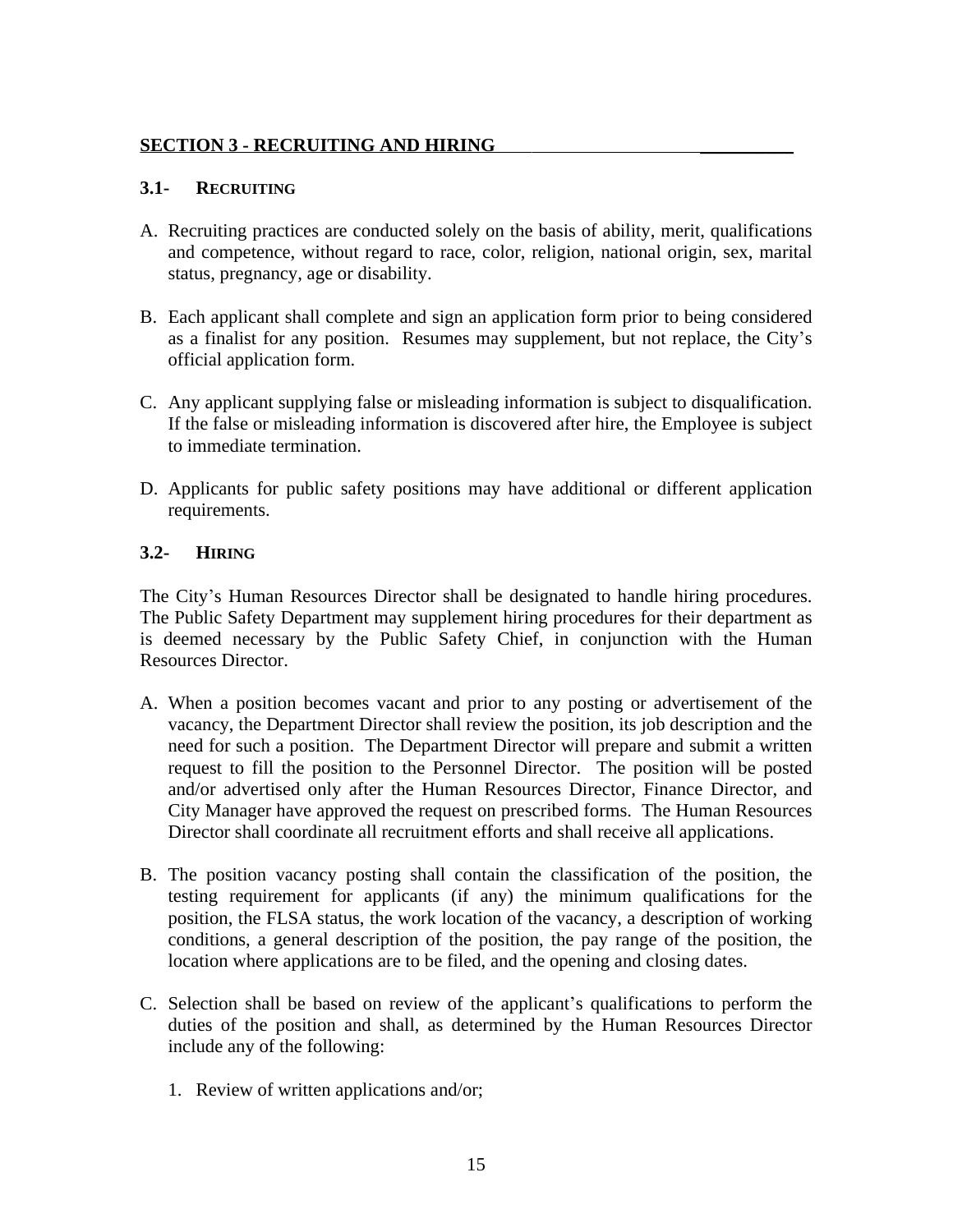- 2. Inquiry of prior employers and/or references provided by the applicants;
- 3. Examination of applicants by interview, skills or written tests, or by other impartial means.

# **3.2.1- IN-HOUSE HIRING**

- A. All vacant classified positions shall be posted in-house, on designated City bulletin boards for a minimum of seven (7) calendar days by the Human Resources Director. The City may advertise the position outside of the City workforce simultaneously with the in-house posting.
- B. If there are fewer than three qualified applicants from in-house for any vacant position, the first interviews may include qualified applicants from outside the City.
- C. Qualified City employees shall be interviewed for all positions within 7 days after the end of the posting period.
- D. Qualified City employees who applied within the time limits but were not selected after having gone through the interview process, shall be notified verbally and in writing by the Human Resources Director. In addition the Human Resources Director shall notify in writing all unqualified or untimely applicants within seven (7) calendar days of providing the applicant pool to the hiring supervisor.
- E. The hiring Supervisor shall make the selection of the candidate and notify the Human Resources Director of the selection subject to the final approval of the City Manager.

# **3.2.2- OUTSIDE HIRING**

- A. The Human Resources Director shall submit to the Department Director the applications of the highest ranking candidates in numbers sufficient to provide a reasonably sized applicant pool and, upon request, may advise the Department Director of additional candidates meeting the minimum requirements for the position.
- B. The hiring Supervisor shall make the selection of the candidate and notify the Human Resources Director of the selection subject to the final approval of the City Manager. The Human Resources Director shall make the official written offer of employment to the candidate. Candidates for employment who were interviewed, but not selected, shall be notified of the decision as early as possible. The Human Resources Director shall keep on file all recruitment and selection records of all candidates for the period required by state and federal law.
- C. The positions of City Manager, City Clerk, City Attorney, and Public Safety Chief are exempt positions appointed by the Mayor, with ratification of the City Council.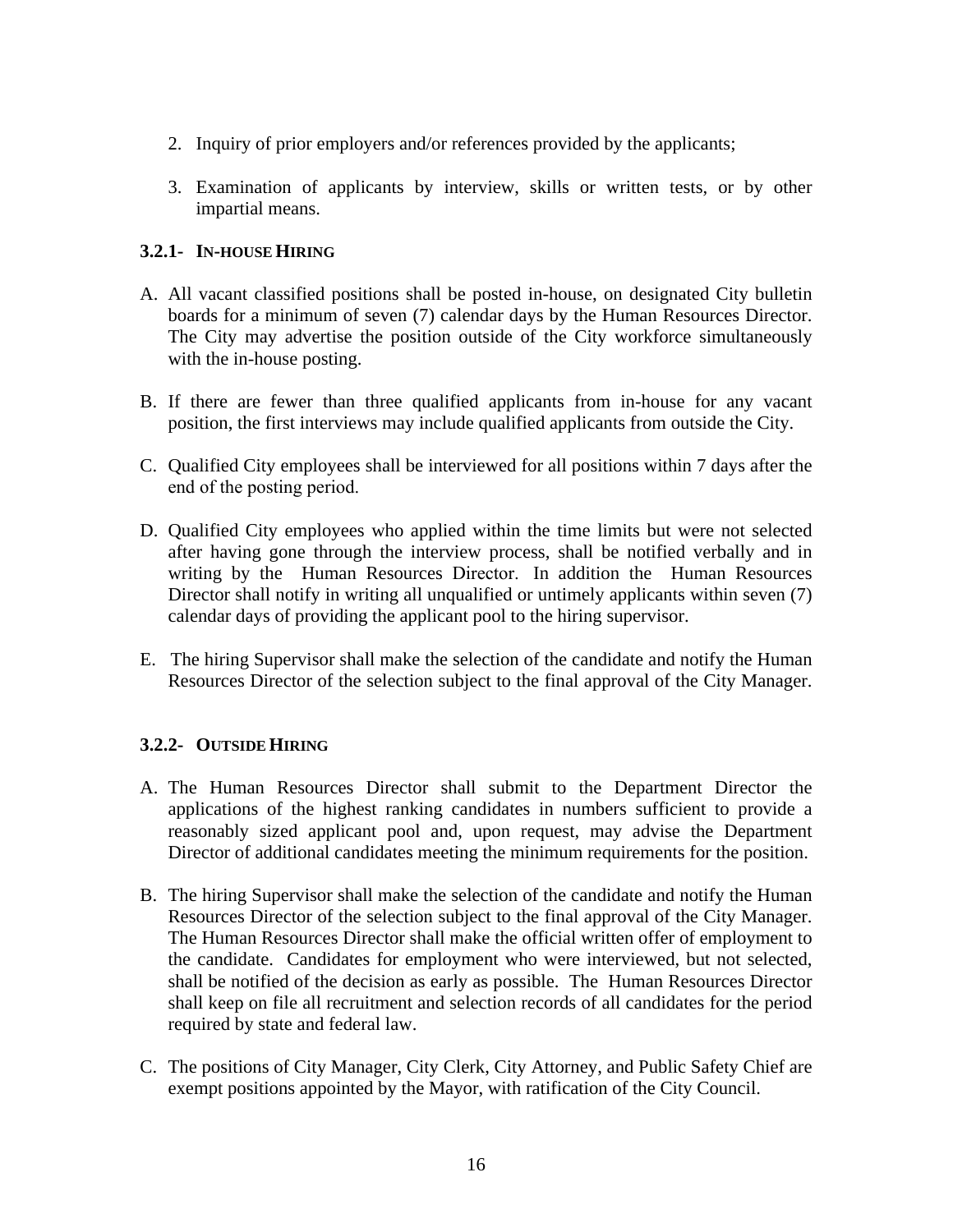- D. Residency within the City shall not be a condition of initial appointment or continued employment of any position, provided, however that an Employee's selection of residence shall not interfere with the daily performance of their duties and responsibilities.
- E. Applicants for positions in which the applicant is expected to operate a motor vehicle must be at least 18 years old and will be required to present a valid New Mexico driver's license with any necessary endorsements. Driving records of applicants will be checked. Applicants with poor driving records, as determined by the City, may be disqualified for employment with the City in positions requiring driving.
- F. The City may administer pre-employment examinations to test the qualifications and ability of applicants, as determined necessary by the City. The City may contract with any compe tent agency or individual to prepare and/or administer examinations.
	- 1. After an offer of employment has been made and prior to commencement of employment, the City will require persons selected for employment to successfully pass a physical examination, which shall include testing for alcohol and controlled substances. The purpose of the examination is to determine if the individual is physically able to perform the essential functions of the job and to ensure their physical condition will not endanger the health, safety or well being of other Employees or the public.
	- 2. The offer of employment shall be conditioned on the results of the examination.
	- 3. A candidate may be disqualified from consideration if:
		- a. Found physically unable to per form the duties of the position (and the individual's condition cannot reasonably be ac commodated in the workplace);
		- b. The candidate refuses to submit to a physical examination; or
		- c. If the exam reveals use of alcohol and/or controlled substances.
- G. All prospective Employees must complete a background check authorization form in order to enable the City to conduct the necessary background check including a criminal background check. Employment by the City will be conditioned upon a successful background check.

#### **3.2.3- REHIRE OF EMPLOYEES**

A. Any former Employee who resigned from the City in good standing is eligible for re-employment.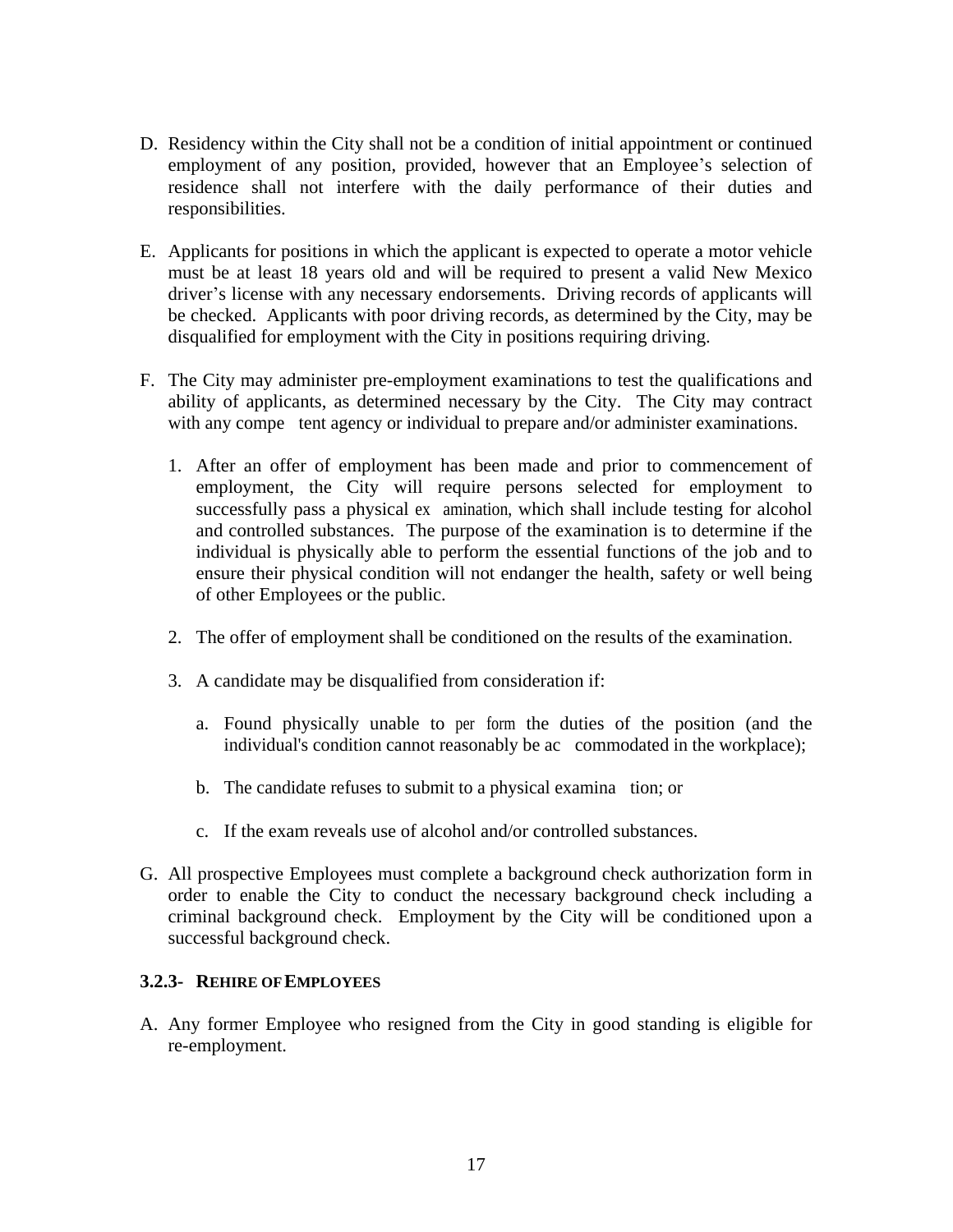- 1. Persons interested in re-employment should file a completed City application form with the Personnel office. The individual will then proceed through the regular hiring procedures with other applicants as described in the Hiring Process Policy.
- 2. An individual re-employed in his/her former position may be paid at the same pay step at the time he/she left the City provided however, that the re-employment is within six months of the previous resignation.
- 3. The compensation of an Employee re-hired to a position other than the former position will be subject to provisions for new hires.
- 4. Leave eligibility will be based on the new date of service.
- 5. The individual's previous personnel file will be re-activated once re-employed by the City provided re-employment be within five years after the original resignation.
- 6. All individuals re-employed by the City must complete a new probationary period.

# **3.2.4- EMERGENCY-HIRE EMPLOYEES**

- A. With approval of the Department Director and City Manager, emergency hire Employees may be used during urgent situations or peak workload periods, to temporarily replace regular Employees absent due to disability, illness, and vacation or other approved leave, or to temporarily fill a vacancy until a regular Employee is hired.
	- 1. Emergency hire Employees may be hired without competitive recruitment or examination; however, they are subject to drug/alcohol testing and a background check.
	- 2. Emergency hire Employees may not work for more than 90 days as an emergency hire.
	- 3. Emergency hire Employees are eligible for overtime pay as required by law. Emergency hire Employees are not eligible and do not receive retirement, vacation, sick leave, health insur ance, or any other benefits during their employment.
	- 4. Emergency hire Employees may apply for the permanent position when it has been posted and/or advertised, with consideration given to their experience gained as an emergency hire Employee.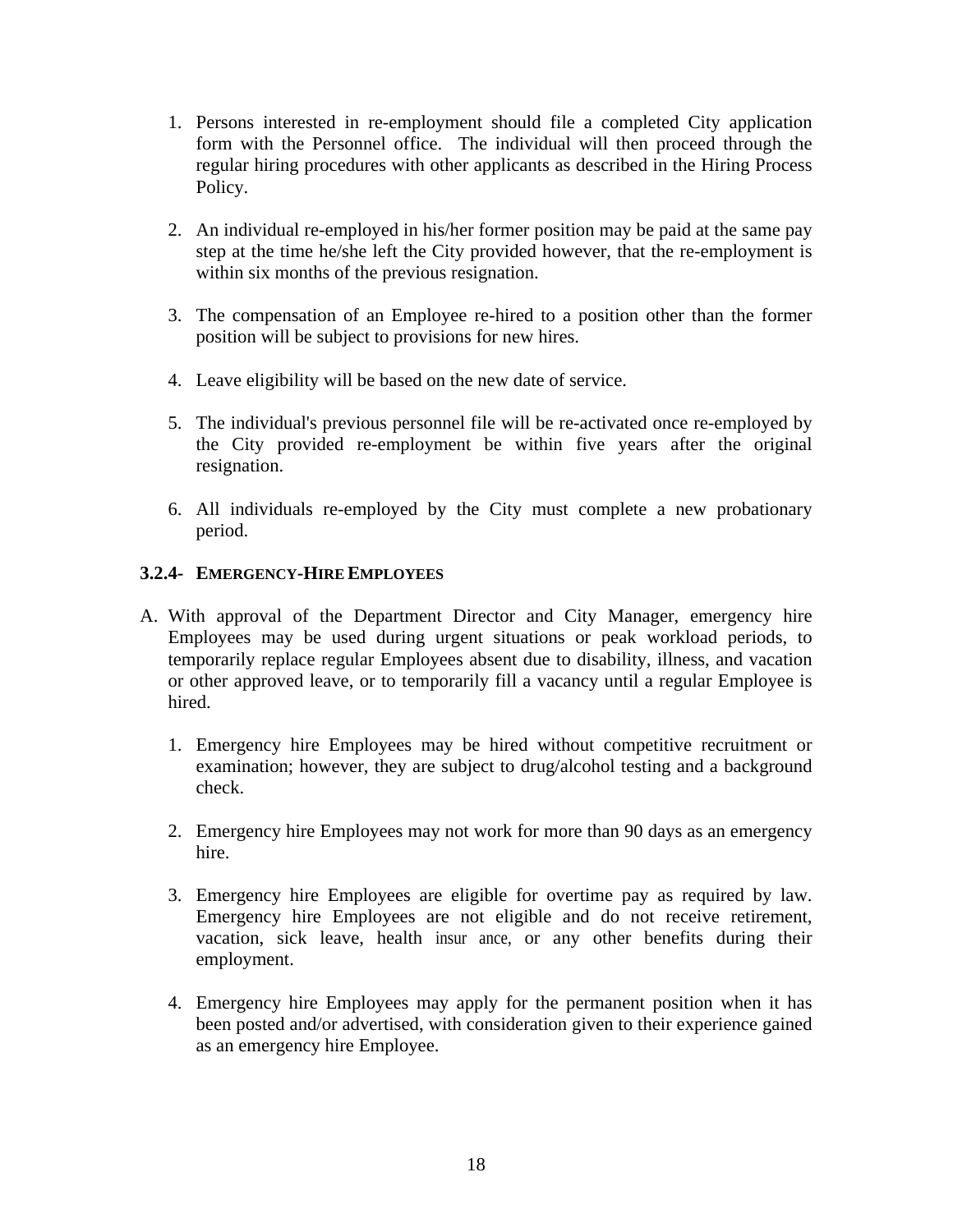#### **3.3- PROBATIONARY PERIOD FOR NEW HIRES**

- A. All newly hired Employees or former Employees who have been rehired enter a probationary period, which is considered an integral part of the selection and evaluation process. During the probationary period, an Employee is required to dem onstrate suitability for the position through actual work performance.
- B. The normal probationary period is six (6) months from the Employee's date of hire or rehire; fire and prisoner transport positions require a one (1) year probationary period; police positions require a one (1) year probationary period.
	- 1. An Employee's probationary period may be extended for up two additional ninety (90) day periods (when needed due to circumstances such as extended illness or a need to continue to evaluate marginal performance) to properly evaluate the Employee's performance. The probationary period will not be shortened for any reason.
	- 2. Probationary Employees are eligible to receive all city benefits throughout the probationary period.
	- 3. Within the scope of the law, during the probationary period, including an extended probationary period, an Employee may be terminated at any time, with or without cause
- C. If the probationary period is satisfactorily completed, the Employee will be certified to regular employment status automatically. When an Employee has satisfactorily completed the probationary period, the Supervisor shall prepare a written performance evaluation, which will be reviewed by the Human Resources Director.

#### **3.4- PROMOTIONS AND TRANSFERS**

- A. The City encourages current City Employees to apply for vacant City positions for which they are qualified. Promotions and transfers are based on the Department Director's recommendation, work force requirements, performance evaluations, job descriptions, and related City requirements. Regular Employees are eligible for promotion, transfer or voluntary demotion.
- B. Employees who are promoted prior to the completion of the new hire probationary period will have to complete their probationary period in the higher position.
- C. A Department Director may fill a temporarily vacant, regular, or term position by the temporary promotion of an Employee from within the City.
	- 1. A temporary period must be for a period of at least thirty (30) calendar days but not more than twelve (12) months.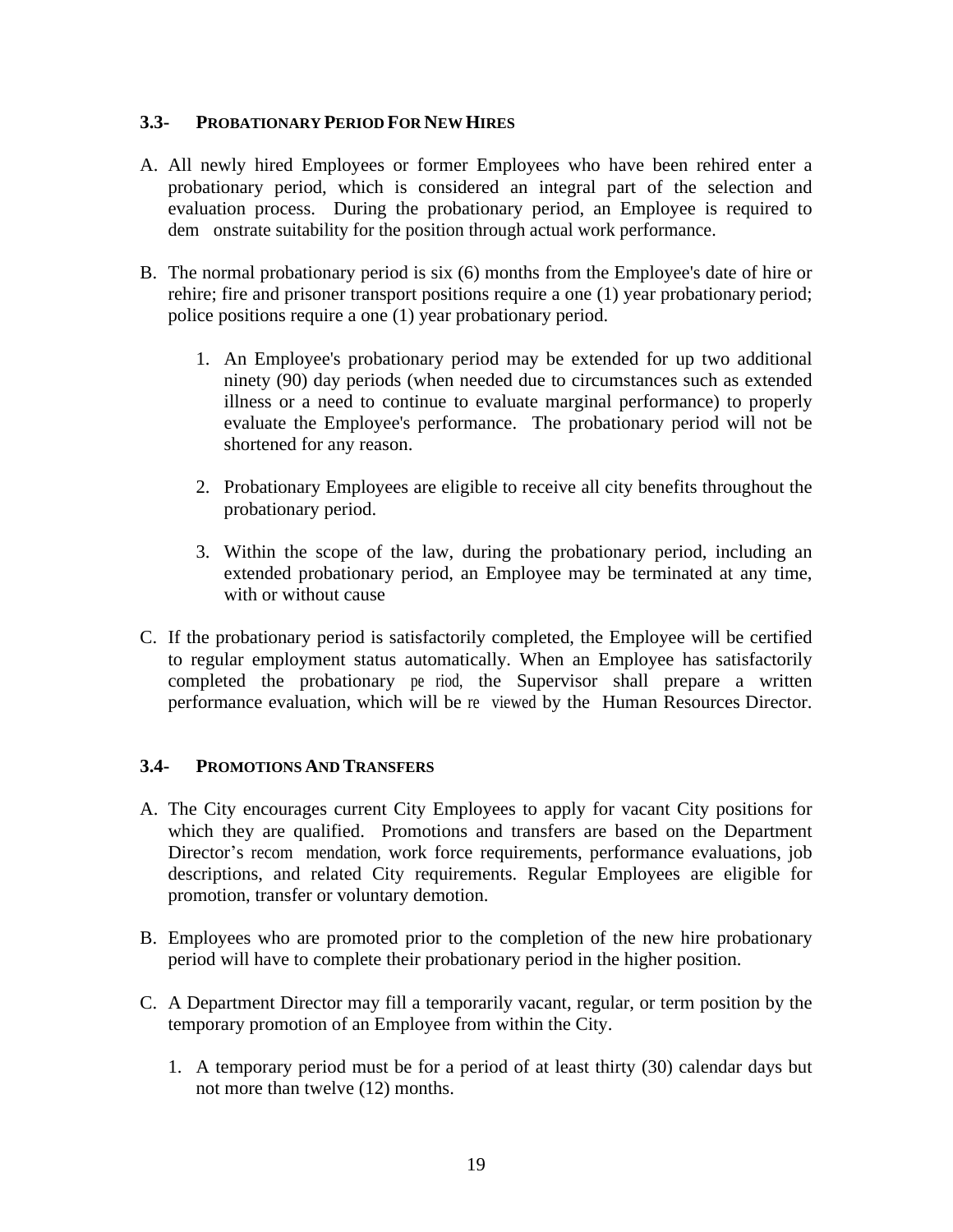- 2. The Employee shall receive a ten percent (10%) salary increase or the minimum rate of the new position, whichever is greater.
- 3. At the end of the temporary promotion period, the Employee will revert to the Employee's previous classification and salary without right of appeal.
- D. A Department Director may permanently transfer an Employee from one work site, or division to another within the department, if deemed in the best interest of the City, provided the Employee meets the minimum qualifications for the new position.
	- 1. An Employee may be transferred to another available position in the same classification with the approval of the Department Director and the City Manager.
	- 2. An Employee shall retain all accrued annual and sick leave upon transfer.
	- 3. Any compensatory time will be taken prior to the transfer or shall be compensated from the Department where it was earned.

# **3.4.1- QUALIFYING PERIOD FOR PROMOTIONS**

- A. The City subscribes to the philosophy of filling positions by promoting its present classified staff. A classified Employee who is promoted to a higher-level position in the classified pay plan will serve a six (6) month qualifying period unless the new higher-level position is exempt as defined in the Definition Section 1.5 and the position serves "at will." Fire, police and detention are required to serve a one (1) year qualifying period. During this time, Supervisors will periodically evaluate the performance of the classified Employee who is in qualifying status to determine whether the Employee is providing satisfactory service in the new position. As a matter of good management, these evaluations should be communicated to the Employee to allow opportunity for improved performance.
- B. Qualifying status is distinguished from the initial probationary period because the Employee has already attained the rights of a classified status Employee of the City.
- C. If at any time within the qualifying period it is determined by the City that the Employee is not qualified for the position, or, if the Employee does not wish to continue in the new position, the Employee will be returned to the previously held position, if available or a comparable one citywide, if available. If none is available, the Employee will be placed on a six (6) month leave of absence from the former department to be considered for available opening in the City as they occur. Leave accruals may be used during this period. If no leave is available, the Employee will be on unpaid leave. Employees on unpaid leave shall be responsible for payment of 100% of the premiums to continue benefits in which they are participating. If the Employee does not find employment with the City within the six (6) month period, the Employee will be terminated.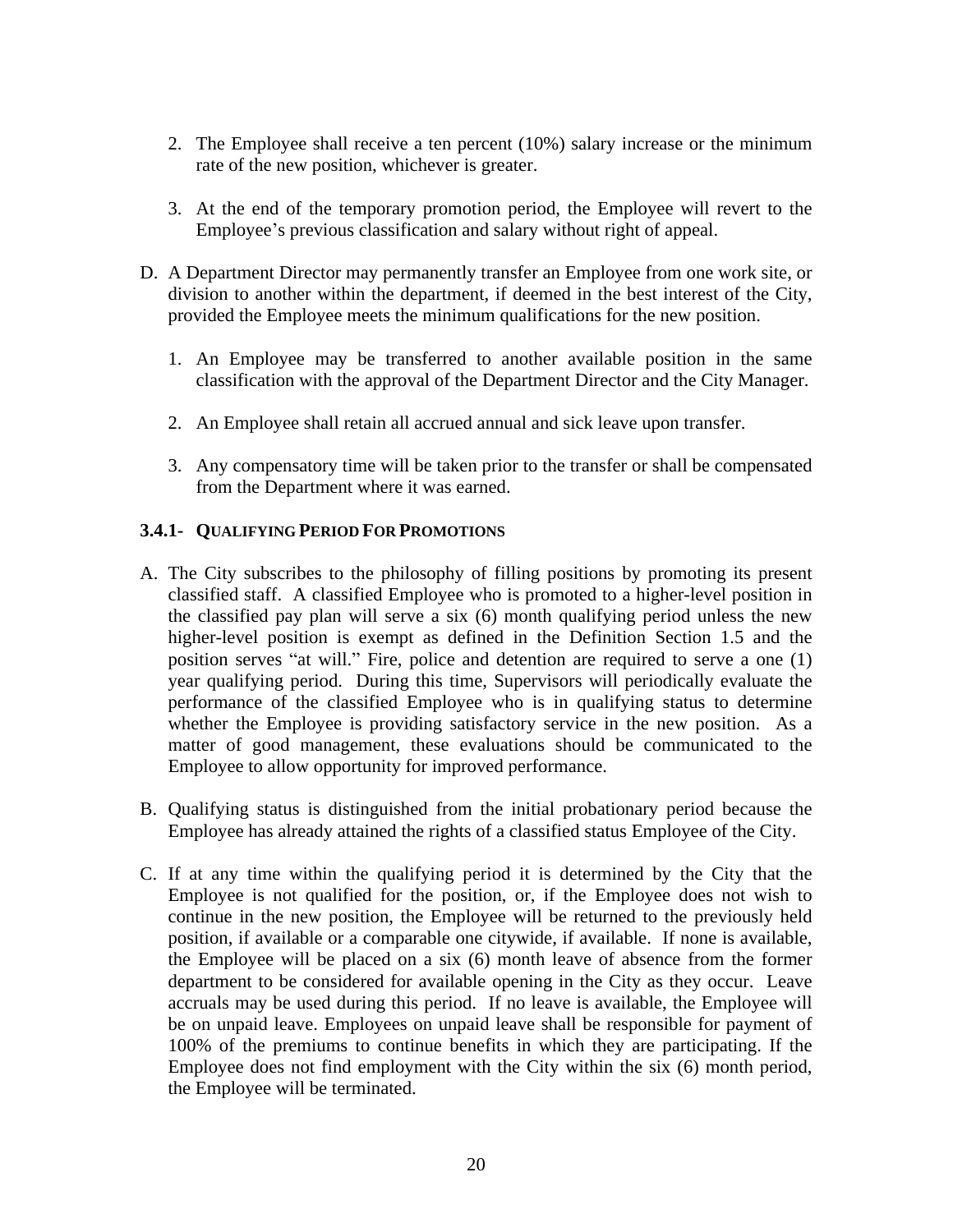- D. Successful completion of the qualifying period requires six (6) months of active service. Employees who during the qualifying period do not have continuous active service will have the period extended so that the six (6) month evaluation time is satisfied.
- E. The new salary of a promoted Employee shall be a minimum of a ten percent (10%) increase, or the starting pay for the position, whichever is greater.

# **3.5- EMPLOYMENT OF RELATIVES (NEPOTISM)**

- A. Employees' relatives will not be employed by the City under any of the following circumstances:
	- 1. Where one of the parties would have authority or practical power to supervise, appoint, remove, or discipline the other; or
	- 2. Where one party would be responsible for auditing the work of the other; or
	- 3. Where both parties would report to the same immediate Supervisor; or
	- 4. Where other circumstances might lead to potential conflict among the parties or conflict between the interest of one or both parties and the best interests of the City.
- B. "Relatives" include an Employee's spouse or domestic partner, parent, grandparent, child, child of a domestic partner, brother, sister, in-laws, step relationships, aunts, uncles, nieces, nephews, and cousins of the first degree.
- C. If two Employees marry, or become related by marriage or through a domestic partnership, reasonable efforts will be made to ensure that the working relationship is not in conflict with subsection A of this section. If such conflict exists, the affected employees must decide which one will transfer or seek other employment.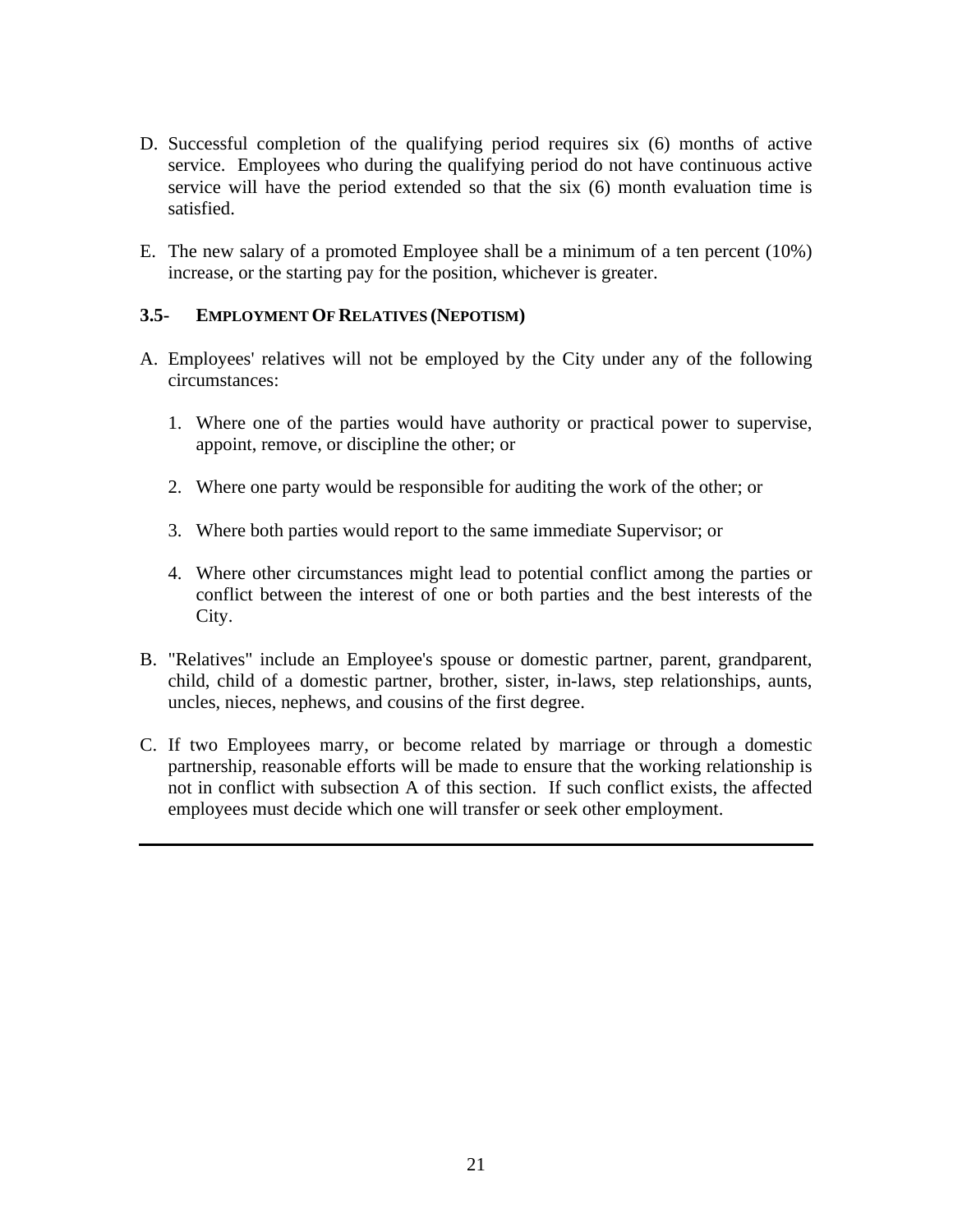# <span id="page-27-0"></span>**SECTION 4 – COMPENSATION \_\_\_\_\_\_\_\_\_\_**

# **4.1- SALARY CLASSIFICATION AND GRADES**

Each job title within the City is classified into one of the City's classifications for salary pur poses, based on job qualifications, level of responsibility, difficulty, working conditions, skill, hazard, and amount of supervision required for the specific job title. Each classification is designated a particular salary or salary range shown on the City's salary and wage schedule, which is approved periodically by the City Council.

# **4.2- EMPLOYEE PAY RATES**

- A. Employees shall be paid within the limits of the salary range to which their positions are assigned.
- B. New Employee's salaries will be based on the Employee's experience, training or proven capability, within the pay range of their classification.
- C. Employees are eligible for merit increases after (1) one year of regular status. Merit and cost of living increases are contingent upon the city's wealth and approval by the governing body.

# **4.3- DEDUCTIONS**

Law requires some regular deductions from the Employee's earnings; other deductions are specifically authorized by the Employee. The City will withhold from the Employee's paycheck those deductions required by law and any voluntary deductions authorized by the Employee.

# **4.3.1- GARNISHMENTS**

The Finance Division, upon notice of garnishment, will make the necessary deductions from the Employee's wages and a check for the garnished amount will be written and forwarded to the Creditor as directed. The Employee will be notified, in writing, that the garnishment has been processed. The original garnishment order will be placed in the Employee's personnel file.

# **4.4- PAYDAYS**

Employees are paid bi-weekly (every other week on Fridays) through direct deposit. If a regularly scheduled payday falls on a holiday, pay will be distributed on the previous regularly scheduled working day.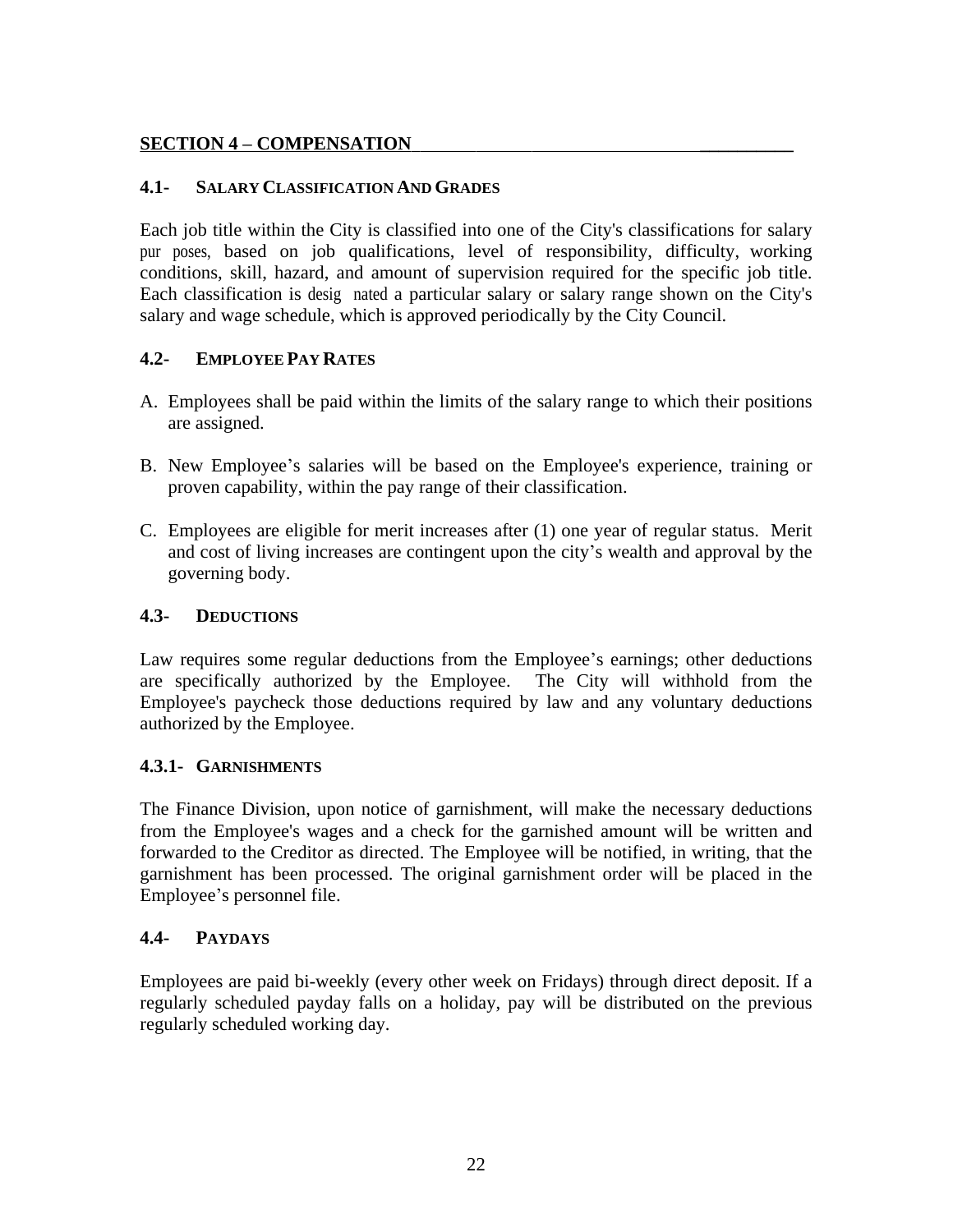# **4.5- PAYROLL RECORDS**

The Finance Division keeps the official payroll records. Each Department Director shall turn in to the Personnel Director on the last Friday of the pay period their department's time and leave records for each Employee within their department, noting hours worked, leave taken and overtime worked during the current pay period.

# **4.6- COMPENSATION UPON TERMINATION**

- A. Upon the termination of an Employee, the Employee will receive the following compensation within (3) three working days:
	- 1. Regular wages for all hours worked up to the time of termination that has not already been paid.
	- 2. Any overtime or holiday pay due.
	- 3. A lump sum payment of any accrued but unused annual leave and comp time.
	- 4. Sick leave pay may be donated to the employee donation pool. Donated leave pay may not exceed 80 hours.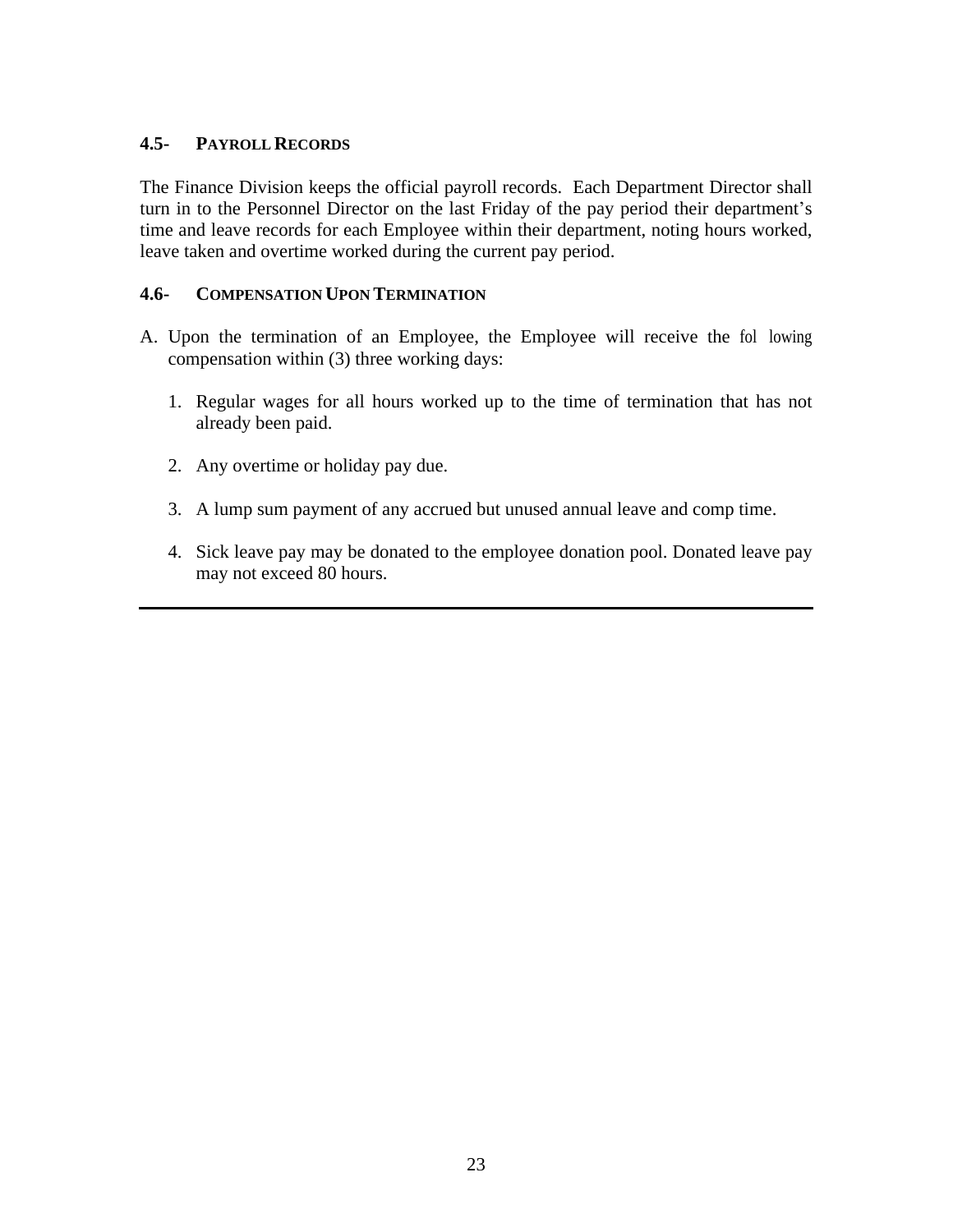# <span id="page-29-0"></span>**SECTION 5 – PERFORMANCE EVALUATIONS, EDUCATION, AND TRAINING**

# **5.1- PERFORMANCE EVALUATIONS**

- A. To achieve the City's goal to train, promote and retain the best-qualified Employee for every job, the City will conduct performance evaluations for all positions at least annually. Employees may earn merit increases only after one year of service in regular status.
- B. The Human Resources Director is responsible for developing and maintaining the City's perform ance evaluation program.
- C. Employees are to be evaluated by their Supervisor prior to completion of their probationary period and on their anniversary date of promotion to regular status annually thereafter. Supervisors will turn reports in to the Human Resources Director within 30 days of completion of the evaluation.
- D. The evaluation is part of an Employee's personnel record and may be a factor in determining the Employee's conversion to regular status, whether the Employee receives a wage increase, or is to be promoted, transferred, demoted, laid off, or terminated.
- E. A Supervisor may conduct a performance evaluation at any time to assist an Employee with his/her job performance. This evaluation is not a replacement for the yearly evaluation.

# **5.2- EDUCATION POLICY**

The City seeks, within the limits of available resources, to offer assistance in educational opportunities to increase an Employee's skills, knowledge and abilities directly related to City employment, to obtain or maintain required licenses and certifications, and to develop staff resources.

- A. Three (3) paid hours of education leave per week may be afforded to each Employee to attend courses and classes directly related to their job position and that will be of benefit to the City. Requests for educational leave will be made to the Department Supervisor. The Human Resources Director will coordinate with the Employee and Supervisor for the approval of the educational course. The Human Resources Director will determine the applicability of the course to the Employee's job and the Supervisor will assure that the allowance can be accommodated.
	- 1. At the registration of the course, the City will pay the cost of tuition and all costs related to the course. If the employee does not successfully complete the course with a passing grade of  $C(2.0)$  or above, the employee will be required to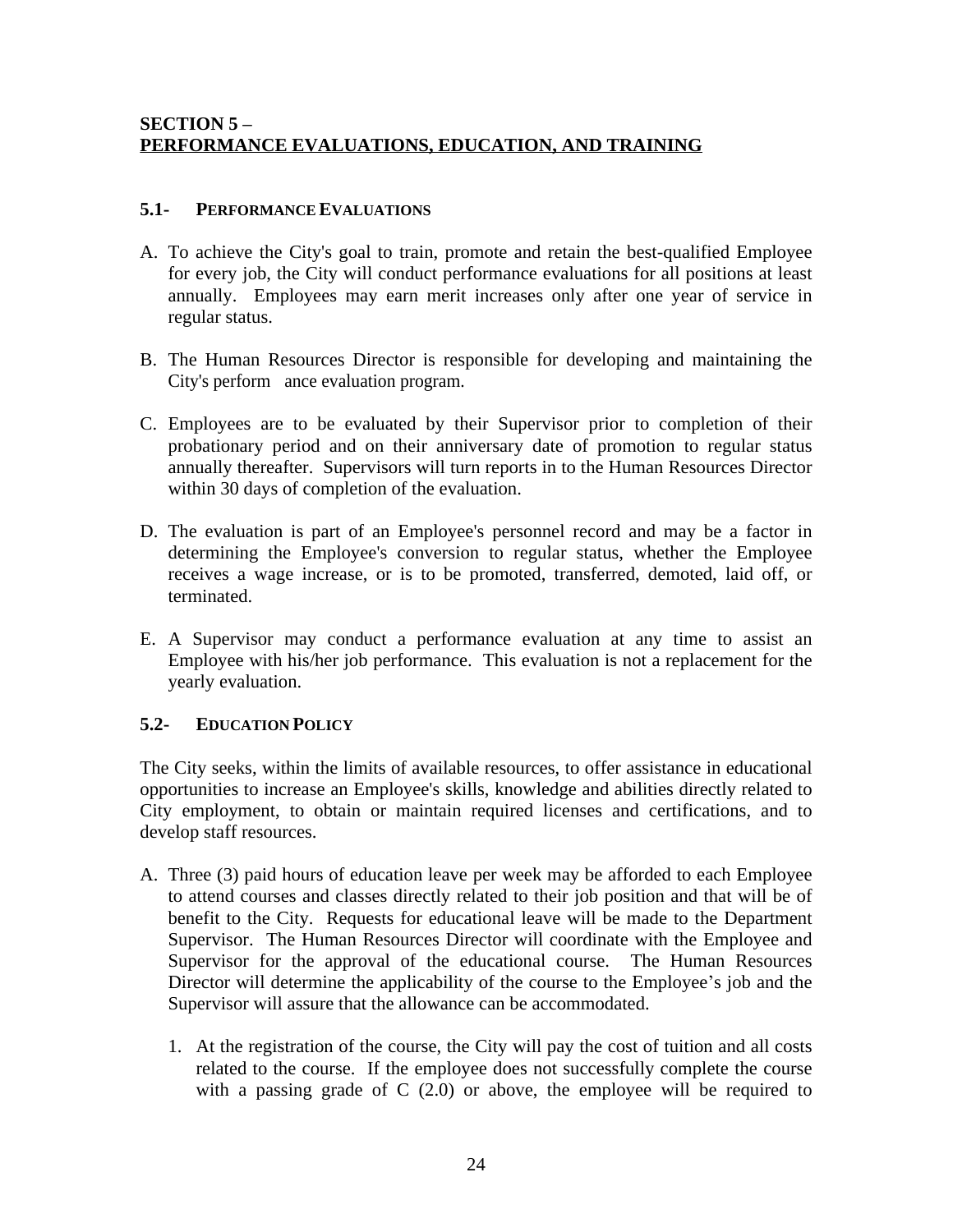reimburse the City for all costs, including books and fees. The City will, if necessary, garnish the employee's wages.

- 2. In the event that due to circumstances created by the City, the employee is not able to complete the course, the employee will not be responsible for reimbursement of costs.
- B. The City will pay dues to maintain required licenses and certifications for those Employees who require them in their job.

# **5.3- TRAINING**

The City will provide new Employee orientation, job development training, safety training, sexual harassment training, and computer training on an ongoing basis.

Within one month of the date of a new hire, the Human Resources Director will hold a new Employee orientation for all new hires. This training will provide information for Employees on City policy and procedures and how to use and complete City forms, including time sheets, finance paperwork, leave and leave accrual forms, requisitions, etc.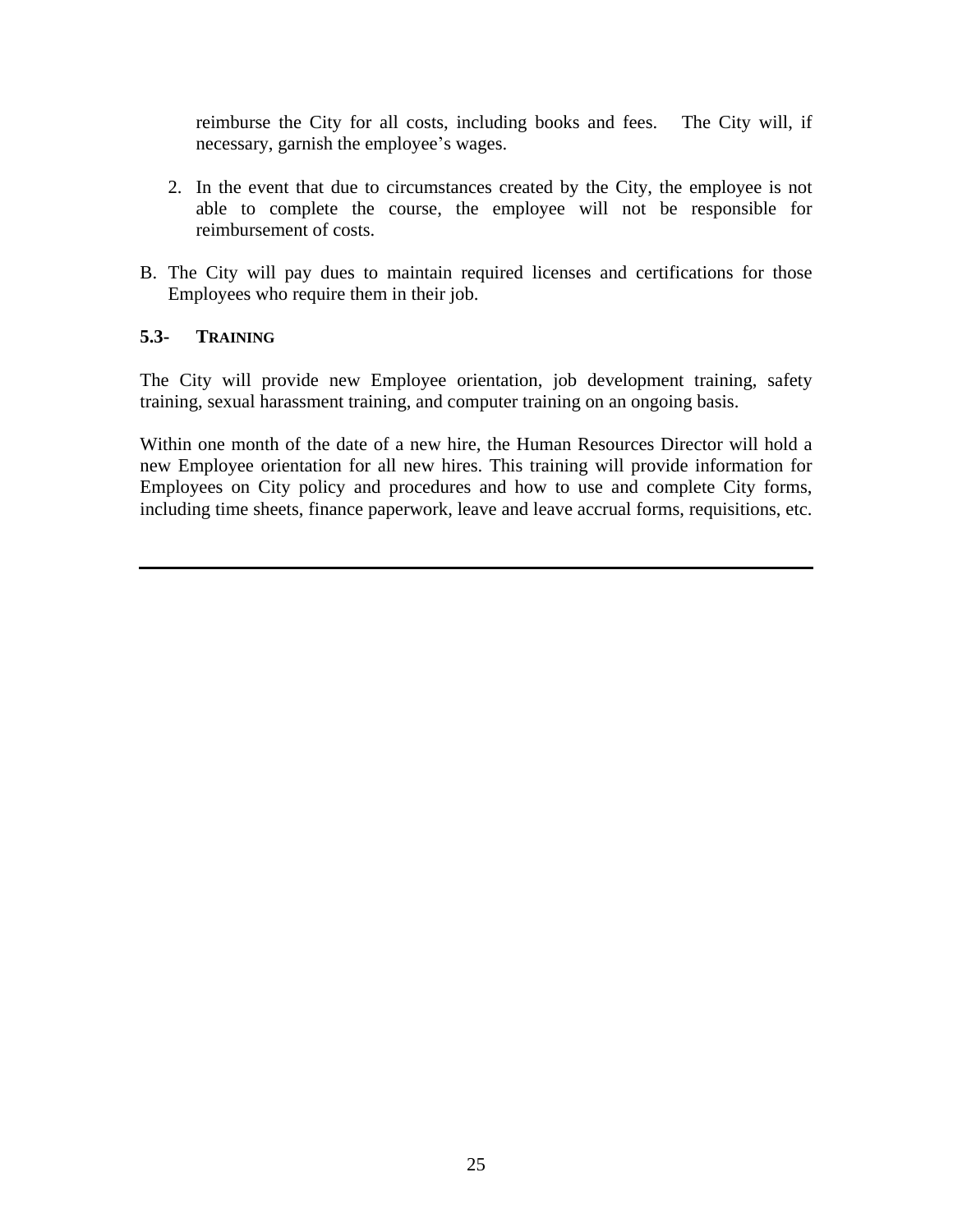#### <span id="page-31-0"></span>**SECTION 6 - EMPLOYEE BENEFITS Back To Top**

#### **6.1- RETIREMENT BENEFITS.**

- A. The City matches the employee's FICA payroll deduction contributions to the Social Security System.
- B. All regular full-time Employees, including police and fire departments are covered by the New Mexico State Public Employees Retirement Association (PERA). Benefit levels and contribution rates are set by PERA.
- C. All regular full-time and eligible part-time non-uniformed Employees may participate in the City's deferred compensation program. The Employee sets benefit levels and contribution rates.
- D. Employees intending to retire should notify their Department Director of their intent to retire at least six months prior to the date of retirement.

#### **6.2- DISABILITY BENEFITS**

- A. All Employees, except those filling positions on a temporary basis, are covered by workers' compensation insurance provided by the New Mexico Self Insurer's Fund. This type of insurance covers Employees in case of on-the-job injuries or job-related illnesses.
	- 1. For qualifying cases, workers' compensation will pay the Employee up to 2/3 of the Employee's average weekly wage (as determined by the Employee's previous 13 weeks of employment) for workdays lost for any disability resulting from jobrelated inju ries or illnesses.
	- 2. All job-related accidents should be reported immediately to the Supervisor, who must report the accident to the Human Resources Director and Safety Officer.
- B. When an Employee is absent for one or more days due to an on-the-job accident, the Employee is required to file a claim for Worker's Compensation. If the Employee files a claim, the City will continue to pay (by use of the Employee's unused sick leave) the Employee's regular salary pending receipt of Worker's Compensation benefits. If an Employee has enough sick time accrued, he/she may use a portion of that time to supplement the workers' compensation benefits (2/3 workers' compensation  $+1/3$  sick time = full payment).
- C. At no time shall the amount of Worker's Compensation benefits plus the employee's leave exceed 100% of the employee's salary (double-dip).
- D. The City may require an examination, at its expense, performed by a physician of its choice, to determine when the Employee can return to work and if the Employee will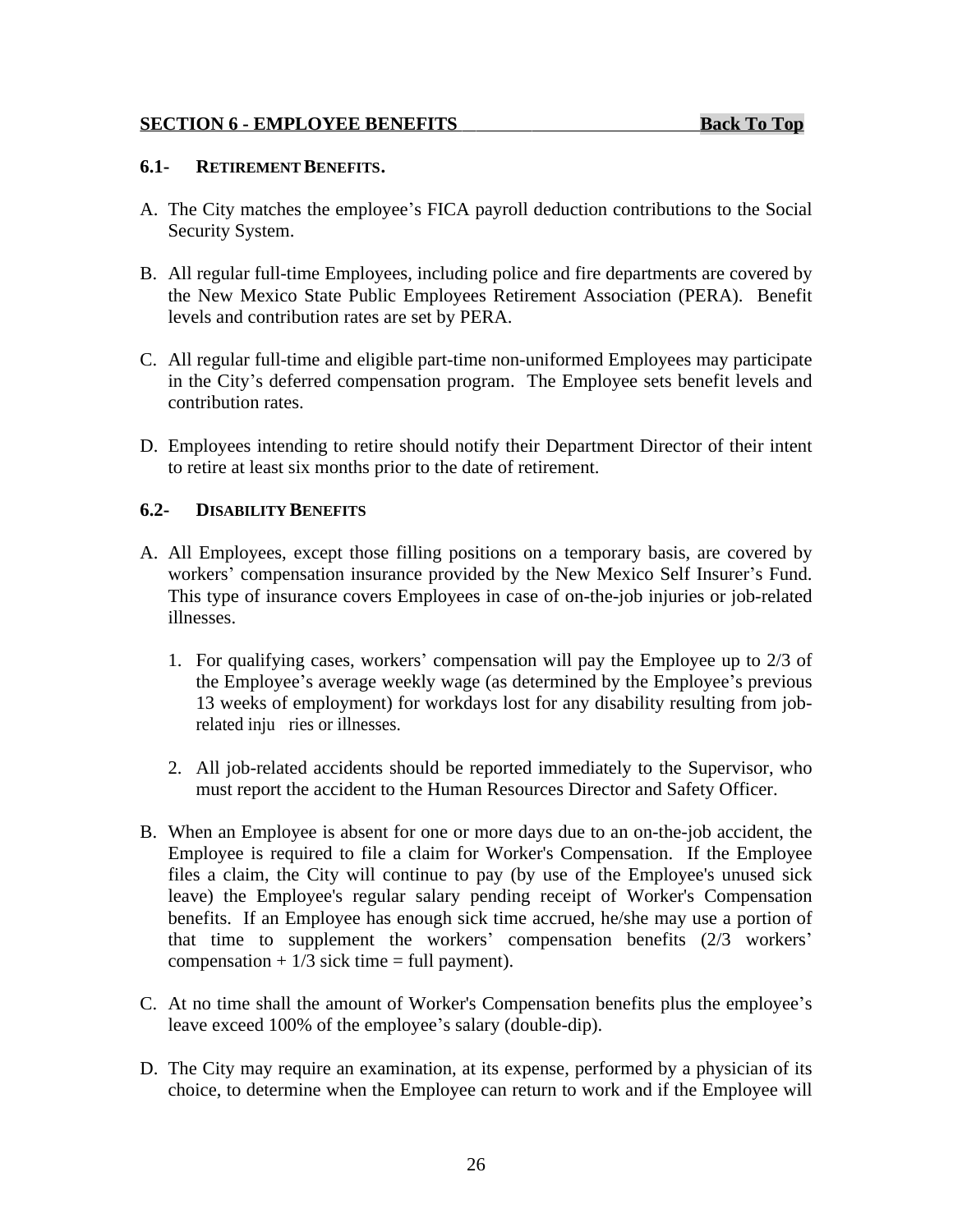be capable of performing the duties and responsibilities of the position.

# **6.3- INSURANCE BENEFITS**

- A. Employees are eligible to participate in the City's insurance programs upon completion of the mandatory waiting period imposed by the State of New Mexico Risk Management Division. The programs and criteria for eligibility will be ex plained at the time the Employee becomes eligible to join.
- B. Upon mutual agreement between the Employee and the City, and in accordance with the terms and conditions of the insurance policy, the City will continue health insurance cover age at the Employee's expense during an approved unpaid leave of absence. COBRA continuation rights may apply in the event coverage is not extended through the City.
- C. Upon an Employee's termination from City employment, at the Employee's option and ex pense, the Employee may elect to continue City health insurance benefits to the extent provided under COBRA.
- D. An administrative handling fee over and above the cost of the insurance premium may be charged the Employee or their dependents that elect to exercise their COBRA continu ation rights.

# **6.4- UNEMPLOYMENT COMPENSATION**

City Employees may qualify for State Unemployment Compensation after termina tion from City employment depending on the reason for termination and if certain qualifications are met. Determination of qualification is made by the New Mexico Department of Labor.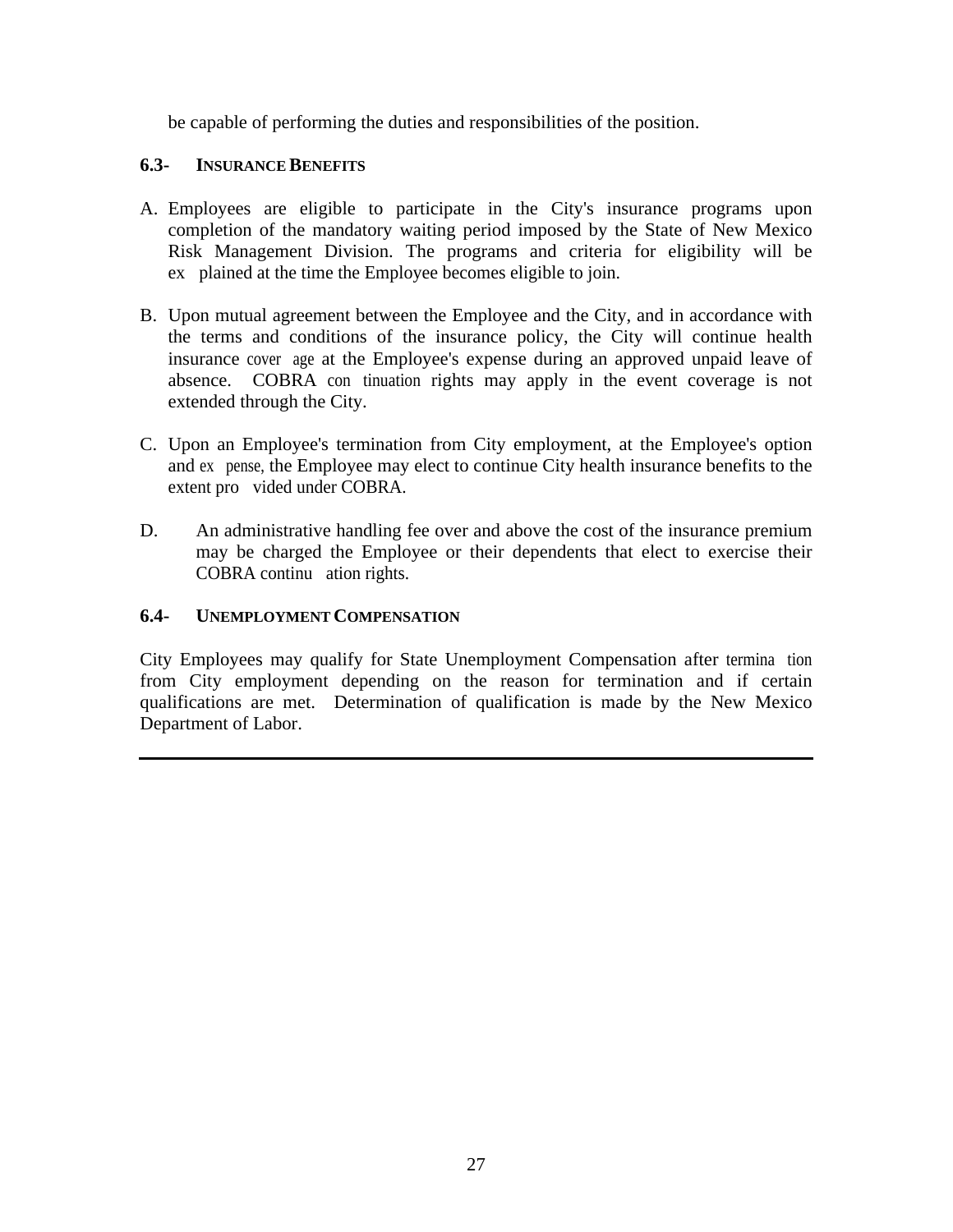#### <span id="page-33-0"></span>**7.1- GENERAL**

The City has eight (8) different types of leave:

- 1. Annual leave.
- 2. Sick leave.
- 3. Leave without pay
- 4. Jury and Witness leave
- 5. Military leave
- 6. Administrative leave
- 7. Bereavement leave
- 8. Longevity leave

#### **7.2- ANNUAL LEAVE (VACATION)**

A. Each regular full-time Employee is entitled to annual leave as follows:

| <b>Years of Employment</b> | <b>Vacation Hours Earned</b>                 |
|----------------------------|----------------------------------------------|
| $0-5$ years                | 3.69 hours per pay period/96 hours per year  |
| $6+$ years                 | 5.54 hours per pay period/144 hours per year |

- B. Regular part-time Employees will receive annual leave on a pro-rata basis. Temporary and emergency hire Employees are not eligible for any annual leave benefits. Employees do not accrue annual leave benefits during leave without pay.
- C. Annual leave requests of one (1) day or less shall be submitted at least 24 (twenty four) hours prior to taking leave. All other annual leave requests in excess of two days shall be submitted to the Supervisor at least five (5) working days in advance to taking the leave.
- D. The maximum number of annual leave hours that may be carried over from December 31 of one year to January 1 of the next year is 288 hours. Any additional balance of unused annual leave hours above 288 hours will lapse on January 1 of the following calendar year.
- E. The city may buy back that portion of an Employee's annual leave that exceed their maximum carry-over at the end of each calendar year providing the following criteria is met:
	- 1. A maximum of eighty (80) hours can be sold back in any one year, provided the balance of annual leave does not drop below 288 hours at the end of each calendar year.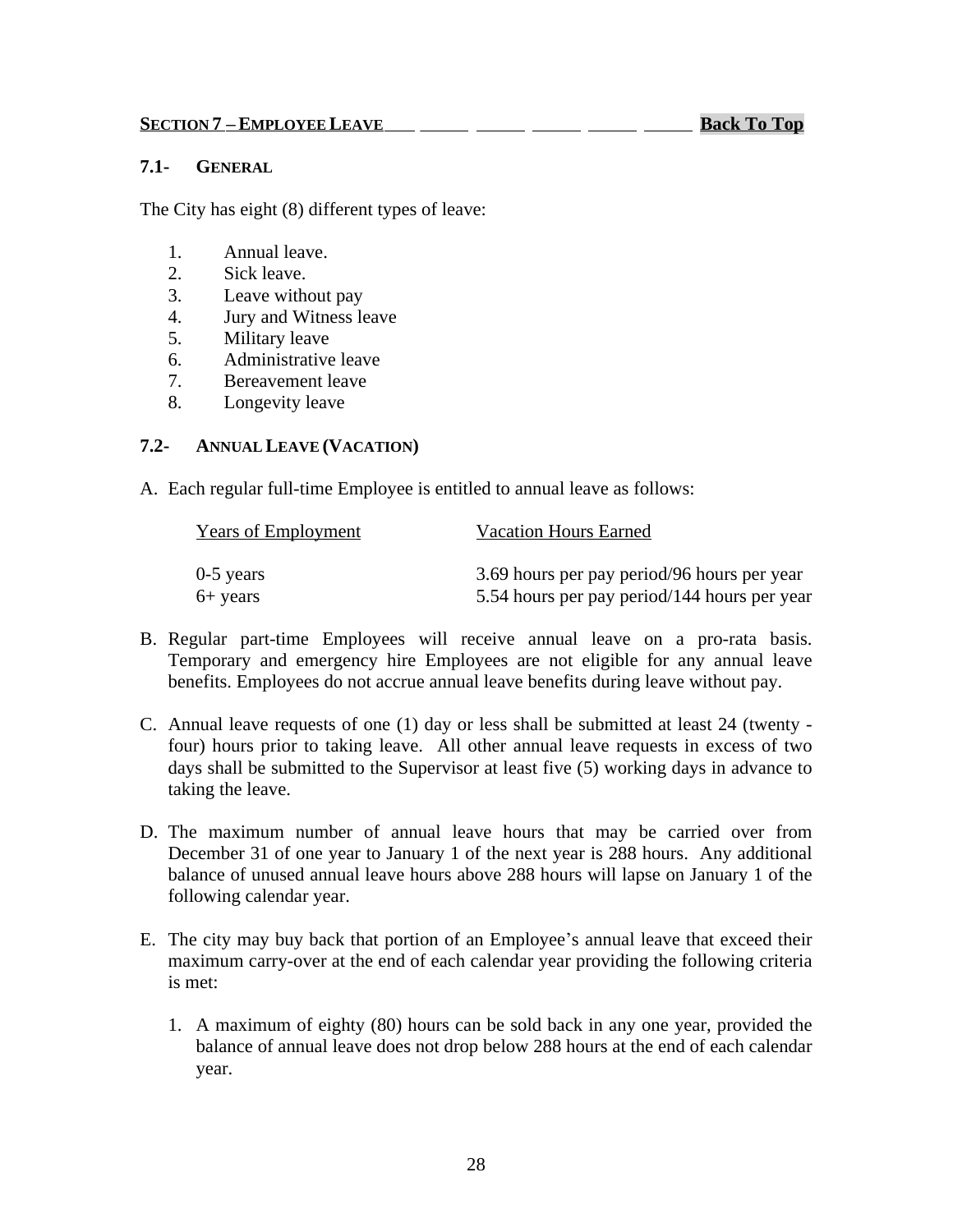- 2. In January of each year, an Employee must state in writing to the Human Resources Director his or her intent to sell back excess annual leave that is over and above 288 hours.
- 3. The employee will be compensated for their excess annual leave in the first pay period of the fiscal year.

# **7.3- SICK LEAVE**

- A. All full-time regular Employees accrue sick leave benefits at the rate of 3.69 hours per pay period during continuous employment. Regular part-time Employees may accrue sick leave benefits on a pro-rata basis according to hours worked.
- B. Employees accrue and may use sick leave during their probationary periods. Temporary Employees do not earn sick leave benefits. Employees do not accrue sick leave benefits during a leave without pay.
- C. Sick leave covers those situations in which an Employee is absent from work due to:
	- 1. Physical injury or illness to the Employee;
	- 2. The need to care for the Employee's family members;
	- 3. Medical or dental appointments for the Employee or dependent child members of Employees immediate family;
	- 4. Exposure to a contagious disease where on-the-job presence of the Employee would jeopardize the health of others;
	- 5. Use of a prescription drug that impairs job performance or safety;
	- 6. Actual periods of temporary disability associated with pregnancy or childbirth
- D. Employees may request additional time off beyond the actual period of disability; vacation leave, compensatory time, or leave without pay may be used. Refer to the section on Family Medical Leave Act.
- E. A written certificate from a licensed medical practitioner may be required when an Employee is absent for a period of three (3) days or more.
	- 1. The City may also request the opinion of a second doctor at the City's expense to determine whether the Employee suffers from a chronic physical or mental condi tion that impairs their ability to perform the job.
- F. Employees who are habitually absent due to illness or disability may be terminated if their disability cannot be reasonably accommodated and/ or the Employees cannot perform the essential function of their job when the Employee's absenteeism prevents the orderly and efficient provision of services to the citizens of the City.
- G. Employees who use all their accumulated sick leave and require more time off work due to illness or injury may use their annual leave, accumulated comp time, and with their Department Director's prior approval, take leave without pay. Employees on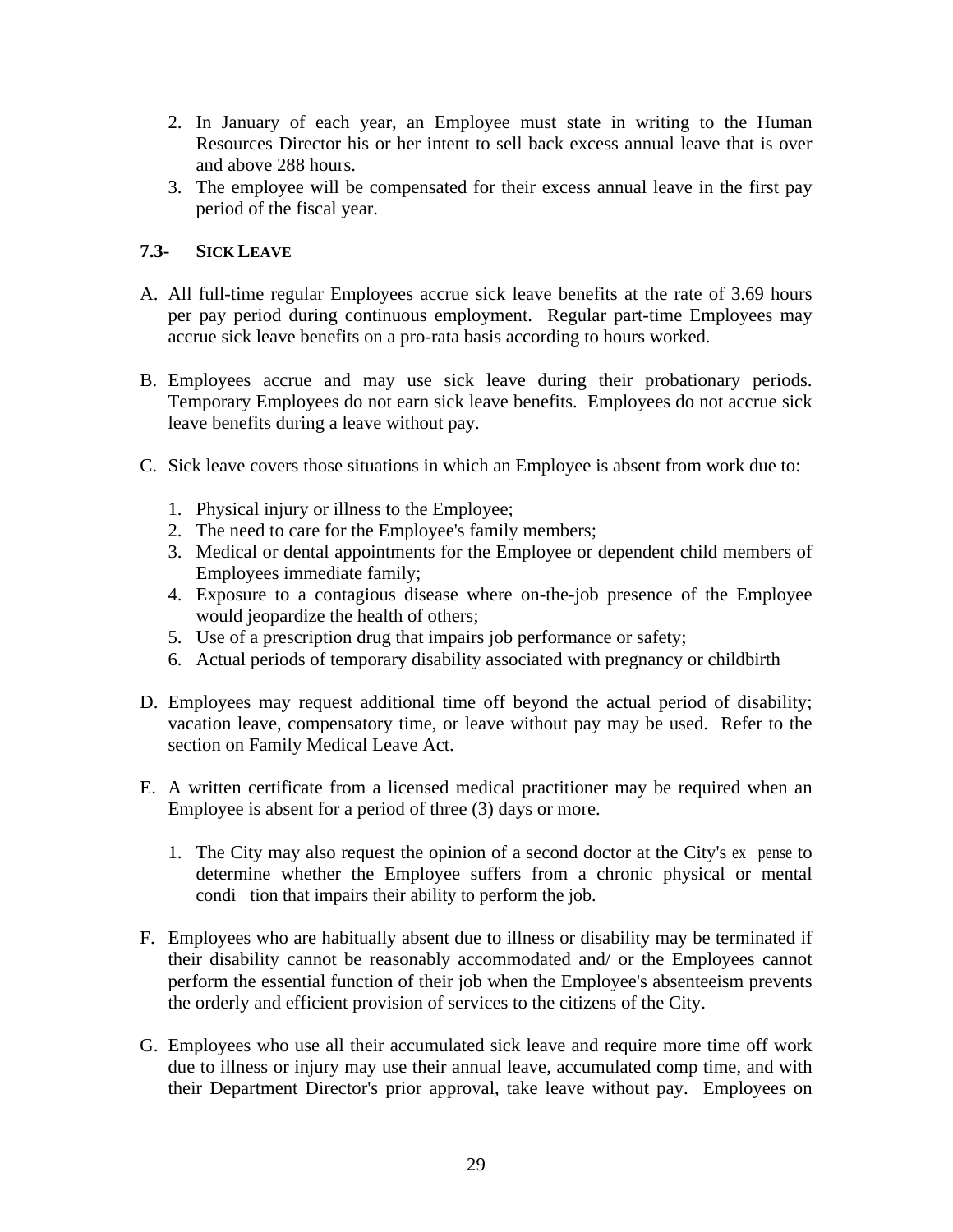leave without pay do not accrue leave benefits.

- H. The City may buy back sick leave on a yearly basis providing the following criteria is met:
	- 1. An Employee shall have and/or maintain a minimum balance at the end of each calendar year of seven hundred (700) hours before a buy-back may occur.
	- 2. An Employee must state in writing to the Human Resources Director in January of each calendar year their intention to sell back sick leave.
	- 3. A maximum of ninety-six (96) hours of sick leave may be sold back in any one year, provided the balance is above the requisite minimum.
	- 4. The conversion ratio shall be one (1) hour of pay for every three (3) hours of sick leave.
	- 5. The employee will be compensated in the first pay period of the fiscal year.

# **7.4- LEAVE WITHOUT PAY**

- A. The Human Resources Director or designee may grant leaves of absence without pay for absence from work not covered by any other type of leave or if other leave balances, are exhausted. Examples of situations for which leave without pay may be granted include time off work for personal reasons, such as prolonged illness, parenting, caring for an ill relative, pursuing an education, or fulfilling a military obligation in excess of fifteen (15) days per year.
- B. Only regular full-time and part-time Employees who have satisfactorily completed their probationary period are eligible for leave without pay. The following requirements apply:
	- 1. Leave without pay may be granted to an Employee for a period of up to ninety (90) days upon the approval of the Human Resources Director, Department Director and Supervisor.
	- 2. Accrued comp time, if any, and annual leave must be exhausted prior to taking any leave without pay.
	- 3. An Employee's benefits are suspended during the period of unpaid leave until the Employee returns to work. Annual, sick leave and/or any other benefits do not accrue while an Employee is on leave without pay.
	- 4. Self-payment of benefits may apply. See Section 6.3 on Insurance Benefits.
	- 5. An Employee who fails to report promptly at the end of the unpaid leave is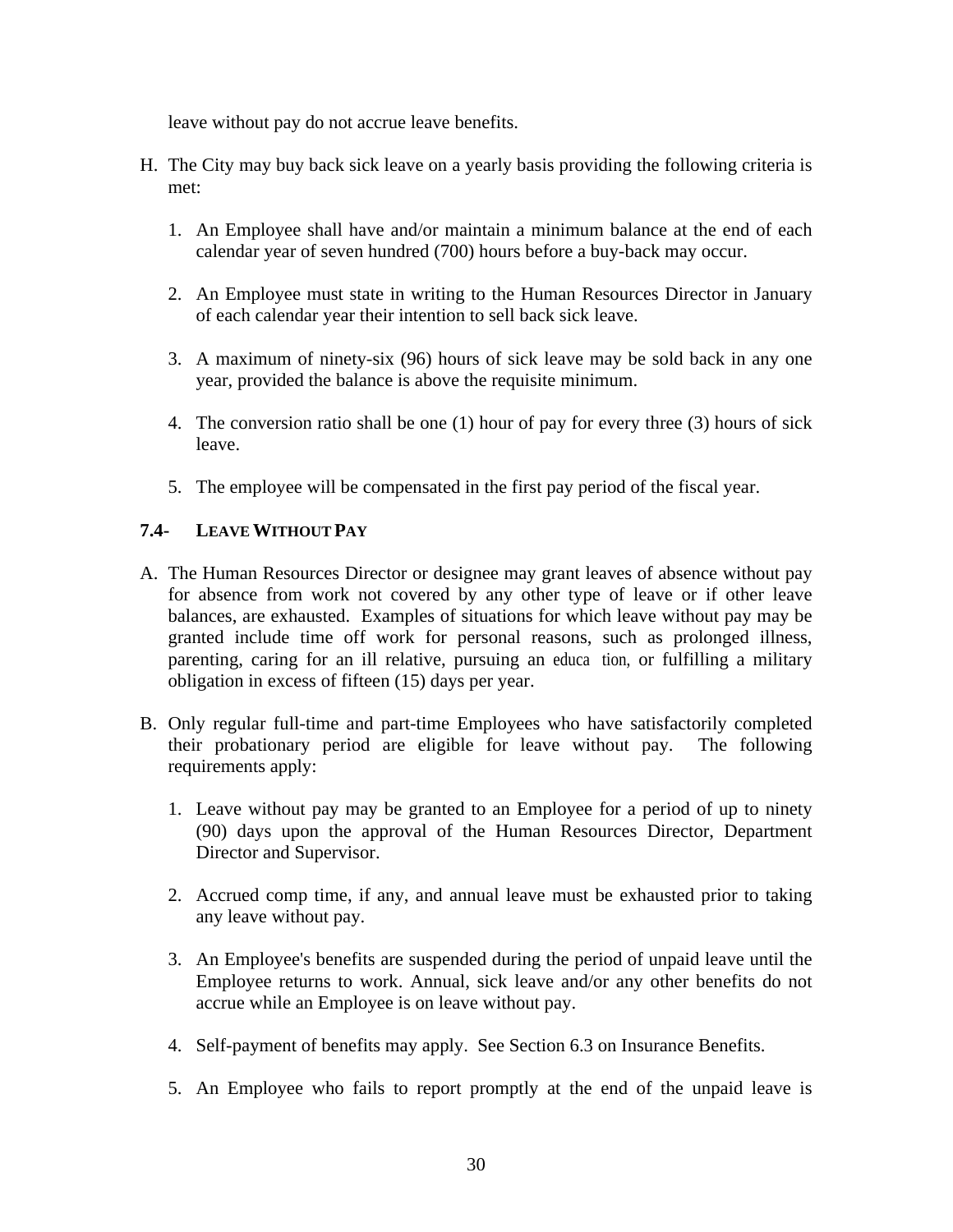pre sumed to have resigned.

6. If the leave without pay is due to an illness, the City may require a licensed medical practitioner's certificate stating that the Employee is capable of returning to work and performing the work, duties and essential functions of the Employee's position.

# **7.5- JURY AND WITNESS LEAVE**

- A. Employees may be granted time off with pay to serve on a jury or as a court witness. If an Employee is summoned during a critical work period, the City may ask the Employee to request a waiver from duty.
- B. An Employee granted such leave shall reimburse the City for any pay received while serving as a juror with the exception of mileage pay. An Employee may choose to retain pay received while serving as a juror or witness and use annual leave for their time off.

# **7.6- MILITARY LEAVE.**

Employees who are members of the National Guard or federal reserve military units may be absent from their duties, with pay, for a period of up to fifteen  $(15)$  days per calendar year when they are performing ordered military training duty and while going to and from that duty.

# **7.7- ADMINISTRATIVE LEAVE**

On a case-by-case basis, the City may place an Employee on administrative leave with pay as determined by the Human Resources Director with approval by the City Manager when it is determined to be in the best in terests of the City pending the results of an investigation or other administrative proceeding, not to exceed three (3) months. Under special circumstances, the City Manager in consultation with the Human Resources Manager may extend administrative leave with pay up to an additional sixty (60) days. Any further administrative leave beyond five (5) months must be approved by the City Council.

All employees on administrative leave with pay shall continue to fulfill any ancillary obligations of their jobs they are asked to perform and to be available to their supervisors by telephone. For example, law enforcement officers are required to appear for any scheduled court appearances during the period of their administrative leave with pay.

The City Manager may also grant administrative leave in instances where he/she deems appropriate. Community service leave may be granted by the Department Director, upon request of the employee and approval of the immediate supervisor, not to exceed one hour per week. Community service is defined as "services volunteered by individuals or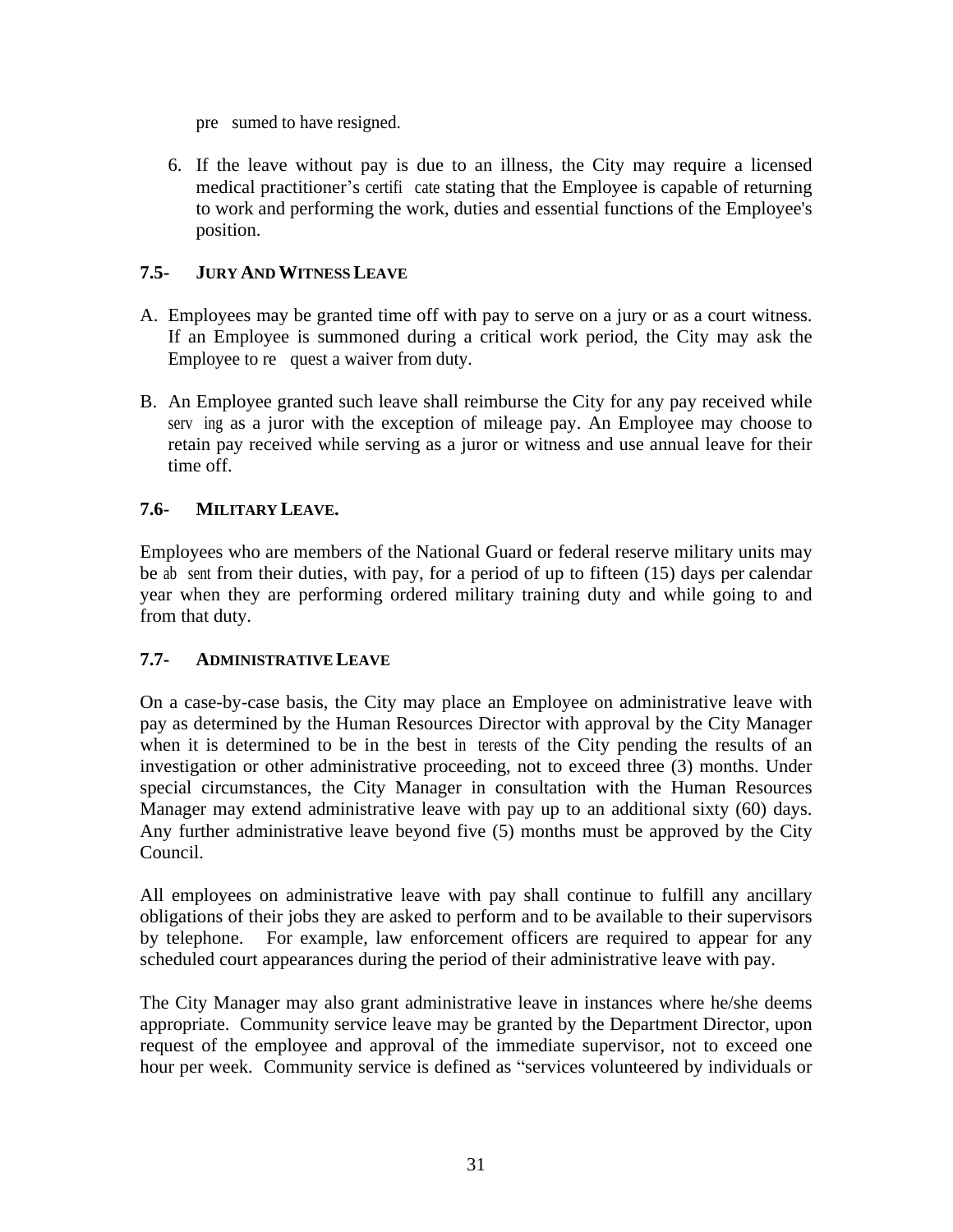an organization to benefit a community or its institutions." This does not include community service imposed by court order.

# **7.8- BEREAVEMENT LEAVE**

- A. Regular full-time or regular part-time Employees who have a member of his or her immediate family who have died shall receive up to three (3) days off with pay as bereavement leave to arrange and/or attend funeral activities. Unused bereavement time does not accrue from year to year.
- B. "Immediate family" shall be defined as spouse, domestic/life partner, mother, father, mother-in-law, father-in-law, children, sister, brother, daughter-in-law, son-in-law, sister-in-law, brother-in-law, niece, nephew, aunt, uncle, grandparents and grandchildren or equivalent step-relations.
- C. If additional time is necessary, it shall be taken as annual or unpaid leave if annual has been exhausted and requires advance authorization by the appropriate Department Head. Time for attendance at funeral of others may be granted without pay or made up within the same pay period.
- D. The Employee must notify his/her immediate Supervisor upon making determination to take time off from work.
- E. Employees who fail to return to work on the date specified to the Department Director without receiving an extension may be subject to corrective or disciplinary action.

# **7.9- LONGEVITY LEAVE**

The City values those employees who have given many years of service. The City shall afford employees additional leave as follows as longevity leave which shall be added automatically upon completion of eligible anniversary dates:

| $5 - 9$ years | 8 hours annually  |
|---------------|-------------------|
| $10+$ years   | 16 hours annually |

# **7.10- DONATION OF LEAVE PAY TO FELLOW EMPLOYEES**

The City of Espanola provides a mechanism for employees to donate their accrued annual or sick leave pay to another employee who has exhausted his or her sick and annual leave pay in the case of a personal medical emergency. The Human Resources Director shall request in writing the voluntary donation of Employees' own annual leave pay at a rate of hour for hour and sick leave at a rate of three hours for one hour to a fellow Employee who qualifies under this section. In order to request a donation of leave pay, the following steps must be taken: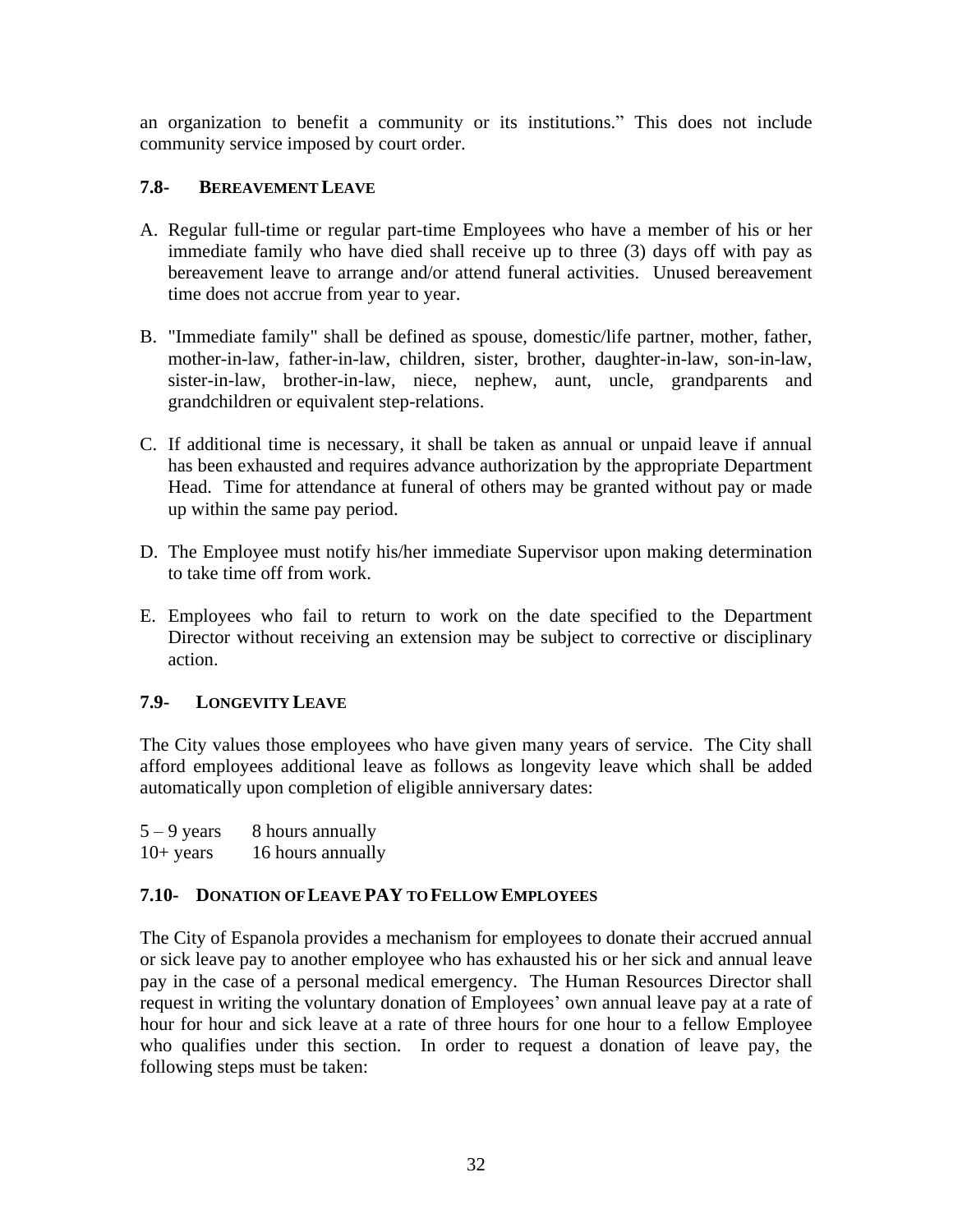- 1. A written request from an employee seeking donated leave pay must be submitted to the Human Resources Director requesting donations of leave from fellow Employees. The request must be for a specific amount of hours needed for their anticipated absence. Additional time may be requested if needed.
- 2. The Human Resources Director, after confirming that the requesting employee has exhausted his or her leave balances, circulates a memo requesting assistance from City of Española Employees.
- 3. City Employees fill out a form stating that they want to donate leave to a specific Employee.
- 4. The Human Resources Director verifies the donating Employees accrued leave balances to ensure they have leave to donate.
- 5. Payroll is contacted and given a copy of the donation form to ensure that the donated leave pay is recorded for the appropriate Employee.
- 6. The employees may create a leave pay pool to help their fellow employees.
- 7. An employee qualifying to receive donated leave must also be authorized to be absent from work under an applicable section of the City's leave policies. Section 7.10 authorizes donations of leave pay, it does not authorize any specific period of absence from work.
- 8. A balance of donated leave that remains in an employee's leave account will be reverted to the employee who made the donation upon the recipient employee's return to work.

# **7.11- FEDERAL FAMILY & MEDICAL LEAVE ACT OF 1993**

- A. The City of Española is committed to providing Family and Medical Leave to eligible Employees in accordance with the Federal Family and Medical Leave Act of 1993. Eligible Employees are entitled to a total up to 12 workweeks of Family and Medical Leave during a 12 -month "leave year". For any FMLA absence, an eligible Employee is required to use accrued sick leave and shall be permitted to use accrued annual leave, if the Employee so elects.
- B. The Federal Family and Medical Leave Act (FMLA) prohibits any City Employee or Supervisor to:
	- 1. Interfere with, restrain, or deny the exercise of any right provided under the FMLA; and
	- 2. Discharge or discriminate against any person for opposing any practice made unlawful by FMLA or for involvement in any proceeding under or relating to FMLA.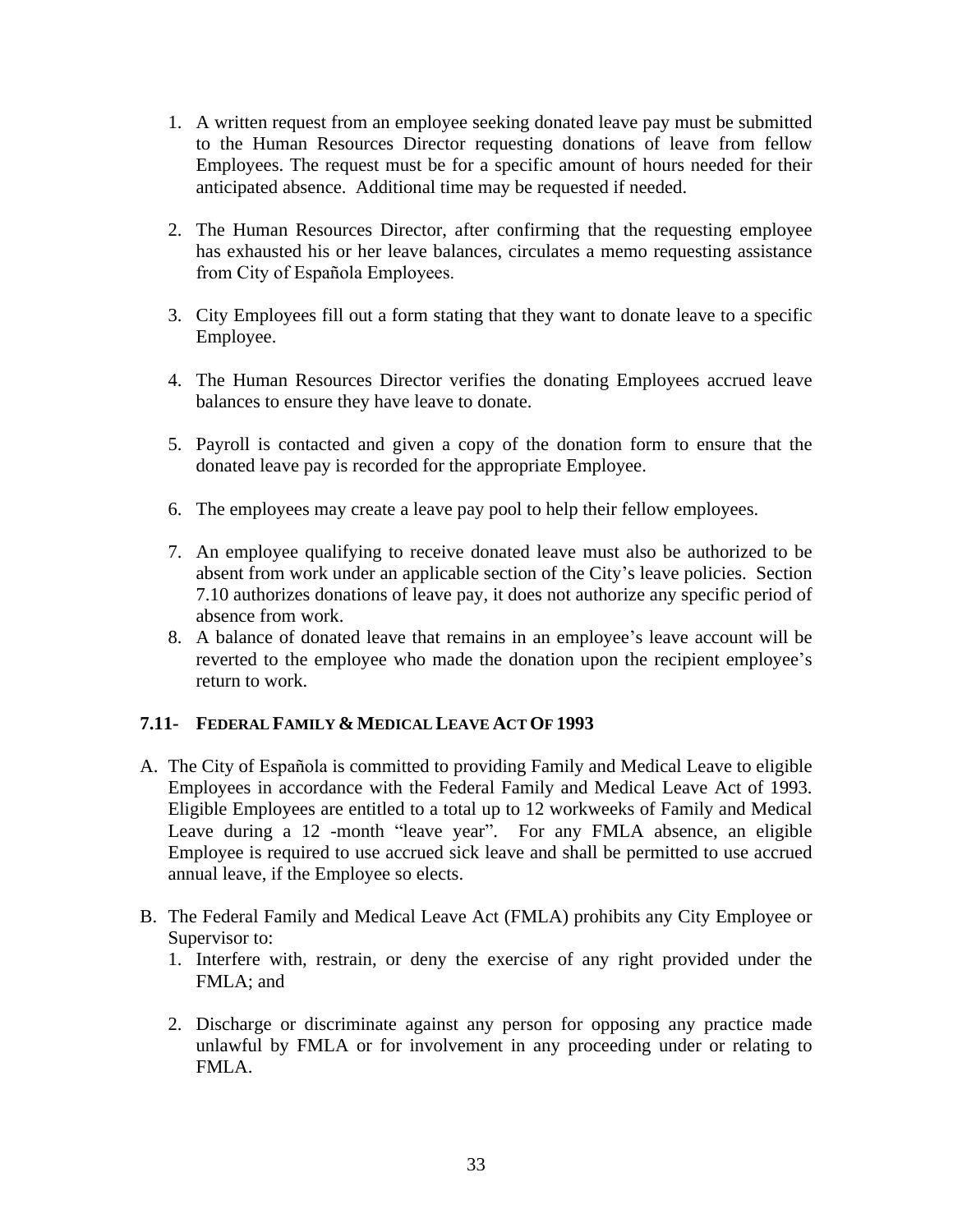- C. All City of Española Employees who meet the following eligibility requirements shall be provided Family and Medical Leave. Eligible Employees are those who:
	- 1. Have at least 12 months of cumulative service and have worked at least 1,250 hours at the City of Española during the 12 month period preceding the date their FML is to begin;
	- 2. Have a qualifying reason for taking FML (see ("Qualifying Reasons: below); and
	- 3. Have a remaining balance of FML (see "Determining Remaining Balance" below).
- D. An eligible Employee may take Family and Medical Leave for one or more of the following qualifying reasons:
	- 1. The birth of the Employee's child and the care of such newborn child;-the placement of a child with the Employee for adoption or foster care;
	- 2. The care of the Employee's spouse, child or parent who has a serious health condition;
	- 3. The Employee's own serious health condition that prevents him/her from performing the essential functions of his/her position.
- E. A "serious health" condition means an illness, injury, impairment, or physical or mental condition that involves one of the following:
	- 1. Inpatient care in a hospital, hospice, or residential medical care facility; or
	- 2. Continuing treatment by a health care provider.
- F. An eligible Employee may take up to 12 workweeks of Family and Medical Leave during a "leave year". The "leave year' is defined as a period of 12 months measured forward from the date the proposed leave is to begin. For example, if the Employee's proposed leave begins October 15<sup>th</sup>, the 12-month leave year begins that day and runs for 12 months to October 14 of the following year. A "leave year" commences on the first day of leave and runs for 12 months forward.
- G. Requests for Family and Medical Leave must be made to the immediate Supervisor or Department Director, providing as much notice as practicable in cases of medical emergency or other unforeseen events. When the leave is foreseeable such as for planned medical treatment or birth of a child, the request is to be submitted in writing at least 30 calendar days in advance. The request must include enough information for the Supervisor/administrator to conclude a FML qualifying reason exists and a proposed schedule of leave dates, including when accrued sick and annual leave will be used and when unpaid leave will be used. For each request, a Family and Medical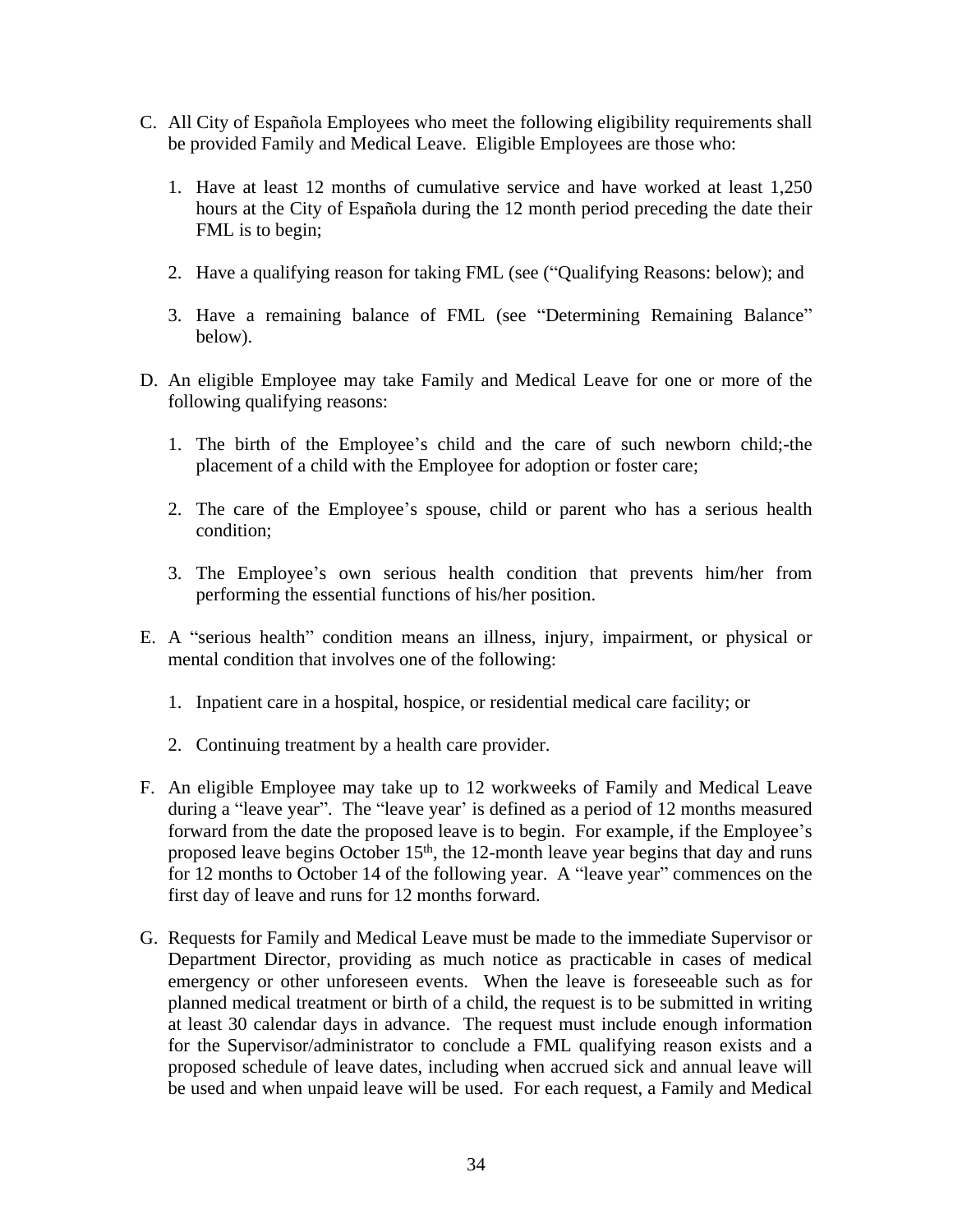Leave Request Form must be completed. For requests due to serious health conditions, the Employee may be required to provide a medical certification. The Department Director and Human Resources Director shall keep an accurate record of FML taken, including when accrued paid leave and unpaid leave is used.

- H. For requests due to the serious health condition of the Employee's spouse, parent or child of the Employee's own serious health condition, written certification from a health care provider must be submitted by the Employee as soon as possible but no later than 15 calendar days following a request for certification by the Supervisor or Department Director. The certification must include enough information for the Supervisor or Department Director to confirm a serious health condition exists, the probable duration of the condition, and the specific period(s) of incapacity. In the case of an Employee's need to care for a child, spouse or parent with a serious health condition, the certification must also include a description of the care and as estimate of the time that such Employee needed to care for the family member.
- I. An Employee may be required to submit subsequent certifications no more frequently than every 30-calendar days unless an extension or modification of leave is requested, changed circumstances occur regarding the serious health condition or information arises that questions the validity of the earlier certification.
- J. In cases of the Employee's own serious health condition, the Employee may be required, on or before the date he/she returns to work, to provide a certification from a health care provided confirming the Employee is able to return to work and perform the essential functions of his/her position.
- K. When an Employee returns to work on or before the expiration of the Family and Medical Leave, the Employee's department shall reinstate the Employee to his/her position or to a comparable position at a pay rate not less than the former rate. If, however, a classified staff Employee on FML were identified for layoff to be effective prior to the expiration of leave, the Employee would not be entitled to reinstatement.
- L. Employees who require additional leave from work beyond the established 12 workweeks provided within this policy may request the use of any remaining accrued paid leave (e.g..., sick leave) or unpaid leave, subject to the approval by the responsible Department Director.
- M. An Employee on FML will be considered to have voluntarily terminated employment if he/she:
	- 1. Advises the City of Española of his/her intention not to return to work, or
	- 2. Fails to return to work upon the expiration of FML, except in instance where the Employee has requested and been granted the use of any remaining accrued paid leave or unpaid leave.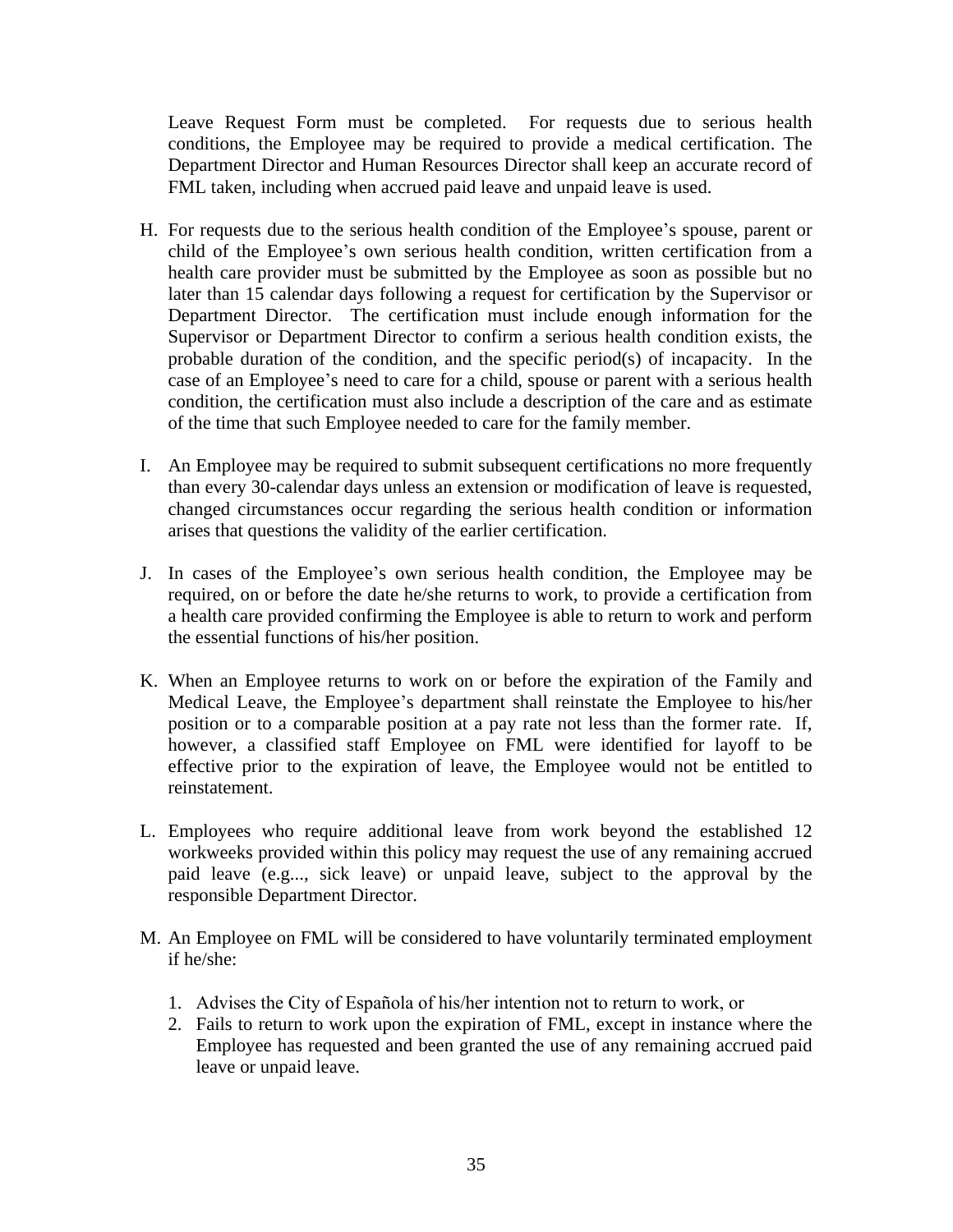N. For continuation of group health benefits, the City of Española will continue to pay the employer's portion of the group health and dental insurance premiums for the duration of the FML covered by comp time, sick or annual leave. During the weeks of unpaid leave, the Employee will be required to pay his/her portion of the premium by the first of each month the premium would otherwise have been deducted or paid. If the Employee's portion of premium payment is more than 30 days overdue, the City of Española will cease to maintain the Employee's health and dental benefits.

# **7.12- HOLIDAYS**

A. The following thirteen holidays are recognized by the City:

| New Years Day           | January 1                                                   |
|-------------------------|-------------------------------------------------------------|
| MLK, Jr. Day            | 3rd Monday in January                                       |
| Presidents Day          | Last Monday in February                                     |
| Good Friday             | Last Friday prior to Easter                                 |
| <b>Memorial Day</b>     | Last Monday in May                                          |
| <b>Independence Day</b> | July 4                                                      |
| Labor Day               | 1st Monday in September                                     |
| Columbus Day            | 2nd Monday in October                                       |
| Veteran's Day           | November 11                                                 |
| Thanksgiving Day        | 4th Thursday in November                                    |
| Day after Thanksgiving  | Day after Thanksgiving                                      |
| Christmas Day           | December 25                                                 |
| Personal Day            | Employee choice (after 1 year of<br>service from hire date) |

- B. Any holiday falling on Saturday will be celebrated on the preceding Friday. Any holiday falling on Sunday will be celebrated on the following Monday.
- C. Non-exempt regular full-time or part-time Employees will be paid holiday pay, which is 2½ times their regular rate of pay for any time worked on the holiday. Such time must be pre-authorized by the Supervisor.
- D. Temporary Employees will be paid at their regular straight-time rate for hours worked on a holiday.
- E. The City Manager may at his/her discretion, grant seasonal leave to all Employees e.g., Fiestas, NM State Fair.
- F. Paid time off for observed holidays will be paid for eight (8) hours at the Employees' regular rate of pay. , Employees who work an alternative work schedule must adjust their schedule to a regular 5-day, 8-hour work week during a holiday pay period.
- G. Police and firefighters whose regularly scheduled day off falls on the observed holiday will be given an additional day of annual leave.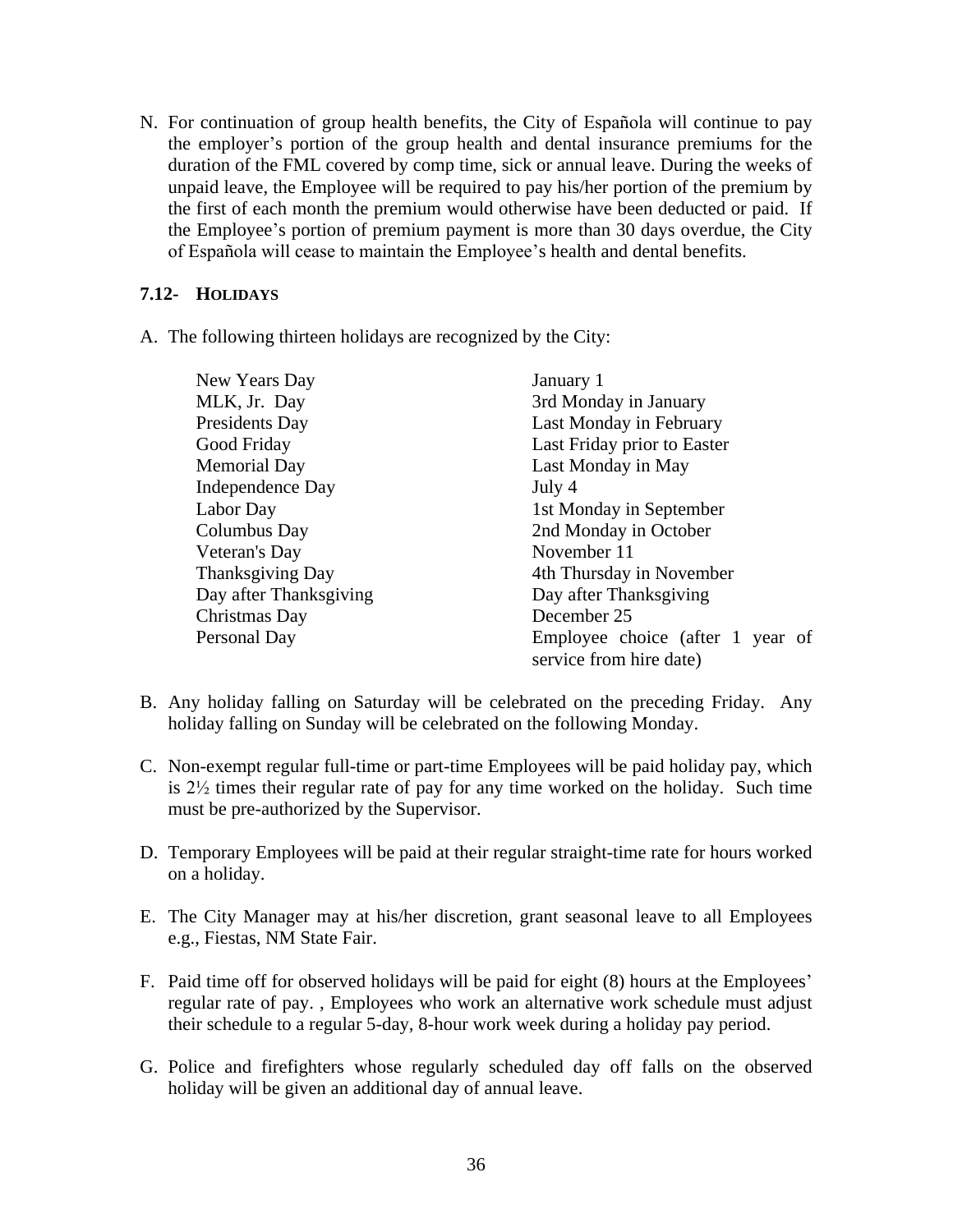### **7.12.1- RELIGIOUS HOLIDAYS**

If an Employee's religious beliefs require observance of a holiday not included in the basic holi day schedule, the Employee may, with the Department Director's approval, take the day off using annual, compensatory time, or leave without pay.

# **7.13- TIME OFF TO VOTE**

- A. Employees are encouraged to fulfill their civic responsibilities by participating in elections. Employees shall be granted up to two hours of paid time off to vote.
- B. Employees should request time off to vote from their Supervisor at least two working days prior to the Election Day. In accordance with the provision of Sec. 1-12-42 NMSA 1978, Employees who are registered voters may absent themselves from work for up to two (2) hours for the purpose of voting between the opening and closing times of the polls. Scheduling should be done to provide the least disruption to the normal work schedule.
	- 1. The employer may specify the hours during this period in which the Employee may be absent.
	- 2. These provisions do not apply to any Employee whose day begins more than two (2) hours subsequent to the opening of the polls, or ends more than three (3) hours prior to the closing of the polls.
	- 3. An Employee who abuses voting administrative leave by using it for purposes other than traveling to and from the polling place and voting may be charged with leave without pay and subject to corrective or disciplinary action.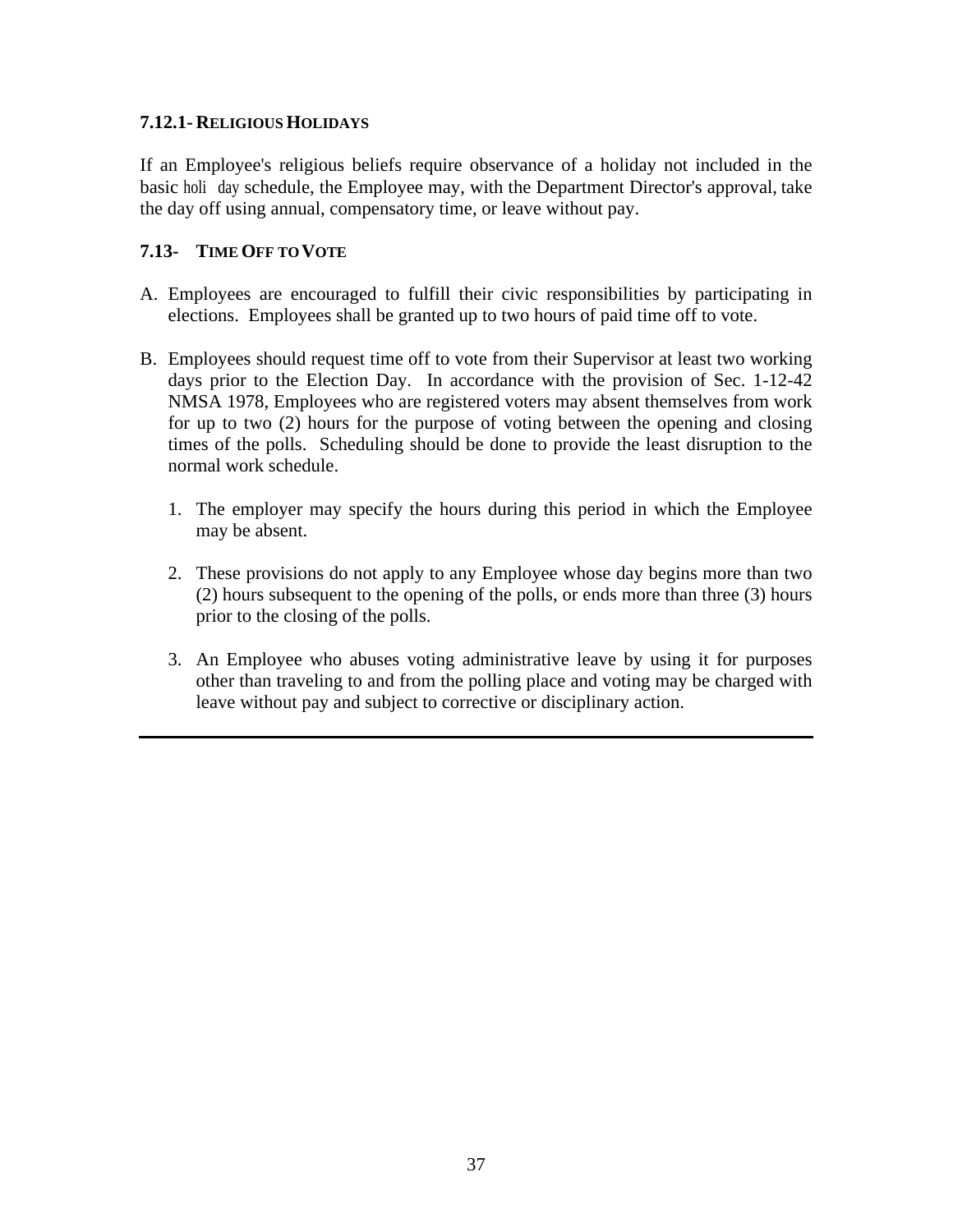# <span id="page-43-0"></span>**SECTION 8 - EMPLOYEE RESPONSIBILITIES AND CONDUCT**

# **8.1- GENERAL POLICY**

- A. The safety and welfare of the City's citizens shall at all times be held as the central mission of government. All City Employees are expected to represent the City to the public in a professional manner that is courteous, efficient and helpful. Employees must maintain a clean and neat ap pearance appropriate to their work assignment, as determined by their position and the Department Director.
- B. Since the proper working relationship between Employees and the City depends on each Employee's on-going job performance, professional conduct and behavior, the City has es tablished certain minimum standards of personal conduct. Among the City's expectations are:
	- Basic tact and courtesy towards the public and fellow Employees;
	- Adherence to City policies, procedures, safety rules and safe work practices;
	- Compliance with directions from Supervisors; preserving and protecting the City's equipment, grounds, facilities and resources; and
	- **Providing orderly and cost efficient services to its citizens.**

# **8.2- CONFLICT OF INTEREST**

- A. Employees should avoid situations that might cause their interests to conflict with the City or might compromise the City's integrity and reputation.
- B. A conflict, or the appearance of one, occurs when an Employee or their immediate family member could use their position at the City for personal benefit through an investment, association, or business relationship that interferes with the Employee's ability to exercise independent judgment on behalf of the City.
- C. Neither the Employee nor his/her subordinates shall conduct any business connected with the Employee's outside employment while on duty and no City property or equipment shall be used in connection with the outside employment.
- D. An Employee must ensure that a conflict does not exist between his/her official city duties and his/her outside employment.
- E. Outside employment should not interfere with an Employee's ability to perform the essential duties of their position.
- F. Employees are strongly discouraged from accepting meals or gifts from salespeople, vendors, suppliers, or any other type of solicitor. However, an Employee may receive an occasional small gift in appreciation for a job well done from the public with a dollar value of under \$50.00 e.g., flowers, box of candy etc.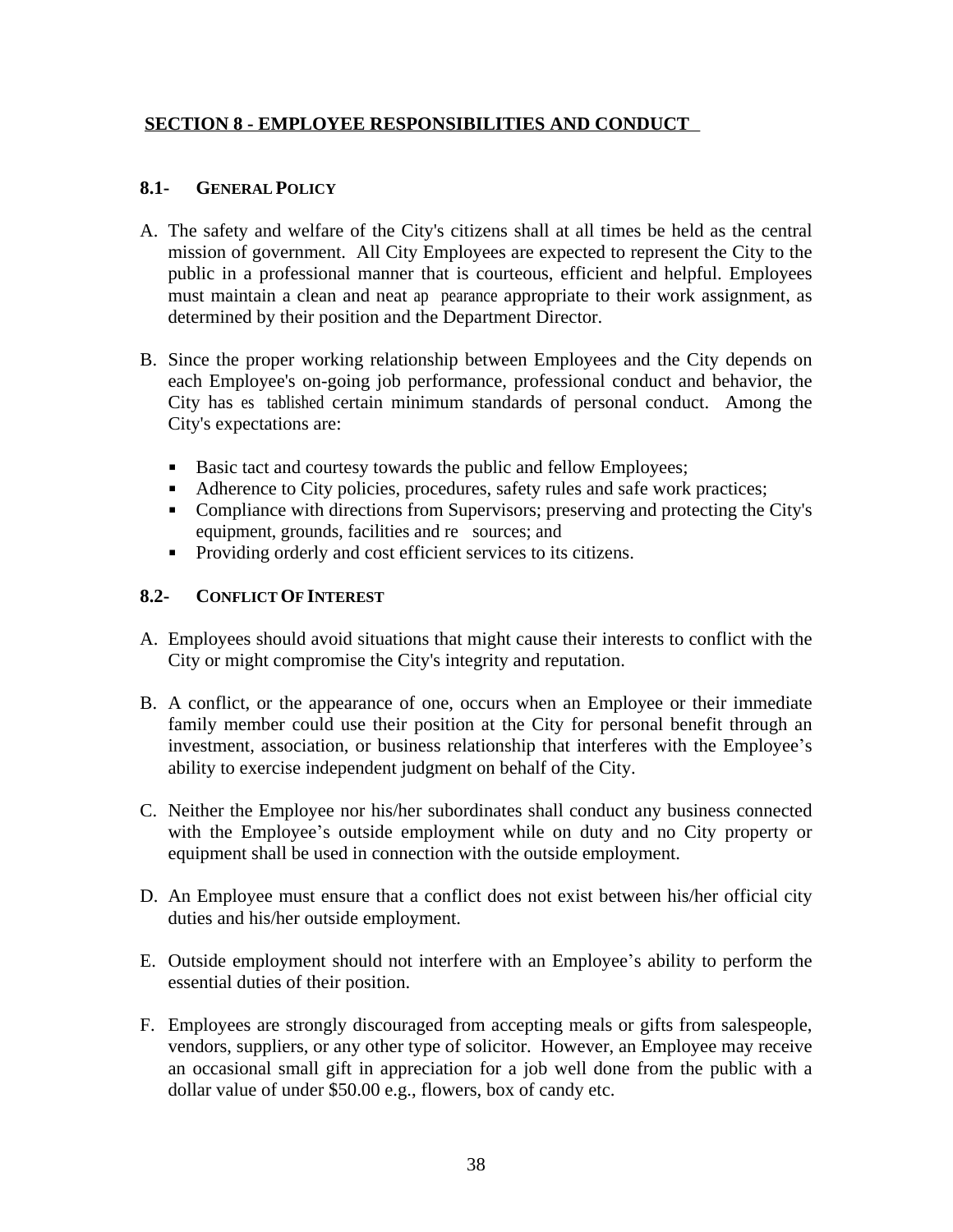G. Employees having a conflict of interest, or a relationship with a vendor, supplier, bidder or other solicitor that may be a conflict, real or perceived, shall disclose in writing the conflict or perceived conflict to their Supervisor.

# **8.3- OUTSIDE EMPLOYMENT**

- A. Employees shall not, directly or indirectly, engage in any outside employment or financial interest which may conflict, in the City's opinion, with the best interests of the City or in terfere with the Employee's ability to perform the assigned City job. Examples include, but are not limited to, outside employment which:
	- 1. Prevents the Employee from being available for work beyond normal working hours, such as emergencies or peak work periods, when such availability is a regu lar part of the Employee's job;
	- 2. Is conducted during the Employee's work hours;
	- 3. Utilizes City telephones, computers, supplies, or any other resources, facilities or equipment;
	- 4. Is employed with a firm which has contracts with or does business with the City; or
	- 5. May reasonably be perceived by members of the public as a conflict of interest or otherwise discredits public service.
- B. An Employee who chooses to have an additional job, contractual commitment or selfemployment, may do so provided the Employee obtains concurrence from the Employee's immediate Supervisor, Department Director and Personnel Director that the outside employment does not present a conflict of interest.

# **8.4- POLITICAL ACTIVITIES**

- A. City Employees are encouraged to participate in political or partisan activities of their choosing. Employees shall not campaign on City time (during working hours) or in a City uniform or while representing the City in any way. Employees shall not allow others to use City facilities or funds for political activities.
- B. Any City Employee who meets with or may be observed by the public or otherwise repre sents the City to the public or while performing their regular duties may not wear or dis play any button, badge or sticker relevant to any candidate or ballot issue during working hours. Employees shall not solicit, on City property or City time, a contribution for a partisan political cause.
- C. Except as noted in this policy, City Employees are otherwise free to fully exercise their constitutional First Amendment Rights.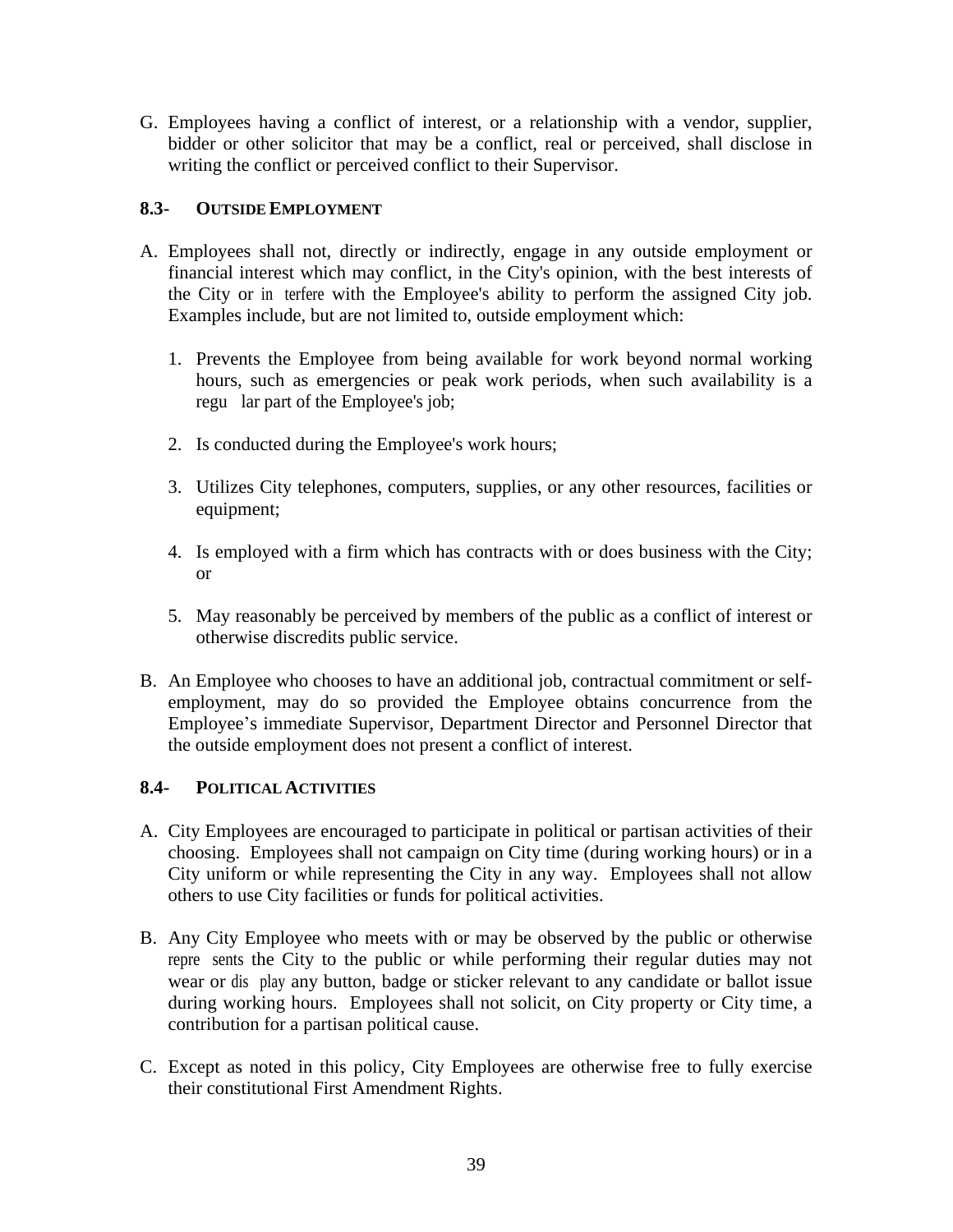#### **8.5- NO SMOKING POLICY**

For health and safety considerations and in accordance with City of Española Smoke Free Ordinance  $2006-11$ , the City prohibits smoking by Employees in all City facilities, including City-owned buildings, and offices or other facilities rented or leased by the City, including individual Employee offices. Smoking is prohibited within 20 feet of any entrance to a City-owned building. For health and safety consideration, the City prohibits smoking by Employees in all city owned vehicles. Violation of this section may result in corrective or disciplinary action.

# **8.6- USE OF CITY EQUIPMENT**

- A. Department Directors will designate the Employees who are assigned cell phones and shall be used only for city business. Personal calls made on cell phones will be reimbursed to the City at the overage per minute rate established by the cell phone carrier.
- B. Use of land-line phones for local personal phone calls should be kept to a minimum; long distance personal use is prohibited.
- C. Other City equipment, including vehicles, should only be used for City business. An Employee's misuse of City services, telephones, vehicles, equipment or supplies can result in corrective or disciplinary action.
- D. For health and safety reasons Employees shall not use cell phones while driving city vehicles.

#### **8.6.1- INTERNET STANDARDS**

- A. The Internet is a business communication tool provided to Employees to assist them in performing their responsibilities. Employees are to use the Internet in a professional, ethical and lawful manner.
- B. The City of Española has the right and responsibility to manage its Employees' Internet usage. All information including files or software downloaded via the Internet into the network becomes the property of the City of Española.
- C. Internet use is prohibited for any unlawful or illegal purpose or activity that violates any Federal, State or local law or regulation. Also against city policy is:
	- 1. Possessing, downloading, distributing or displaying any pornography or child pornography including obscene or sexually explicit material;
	- 2. Possessing, downloading, distributing or displaying any material of a harassing nature; including any form of harassment on the basis of race, creed, religion, color, sexual orientation, marital status, family status, disability, physical size or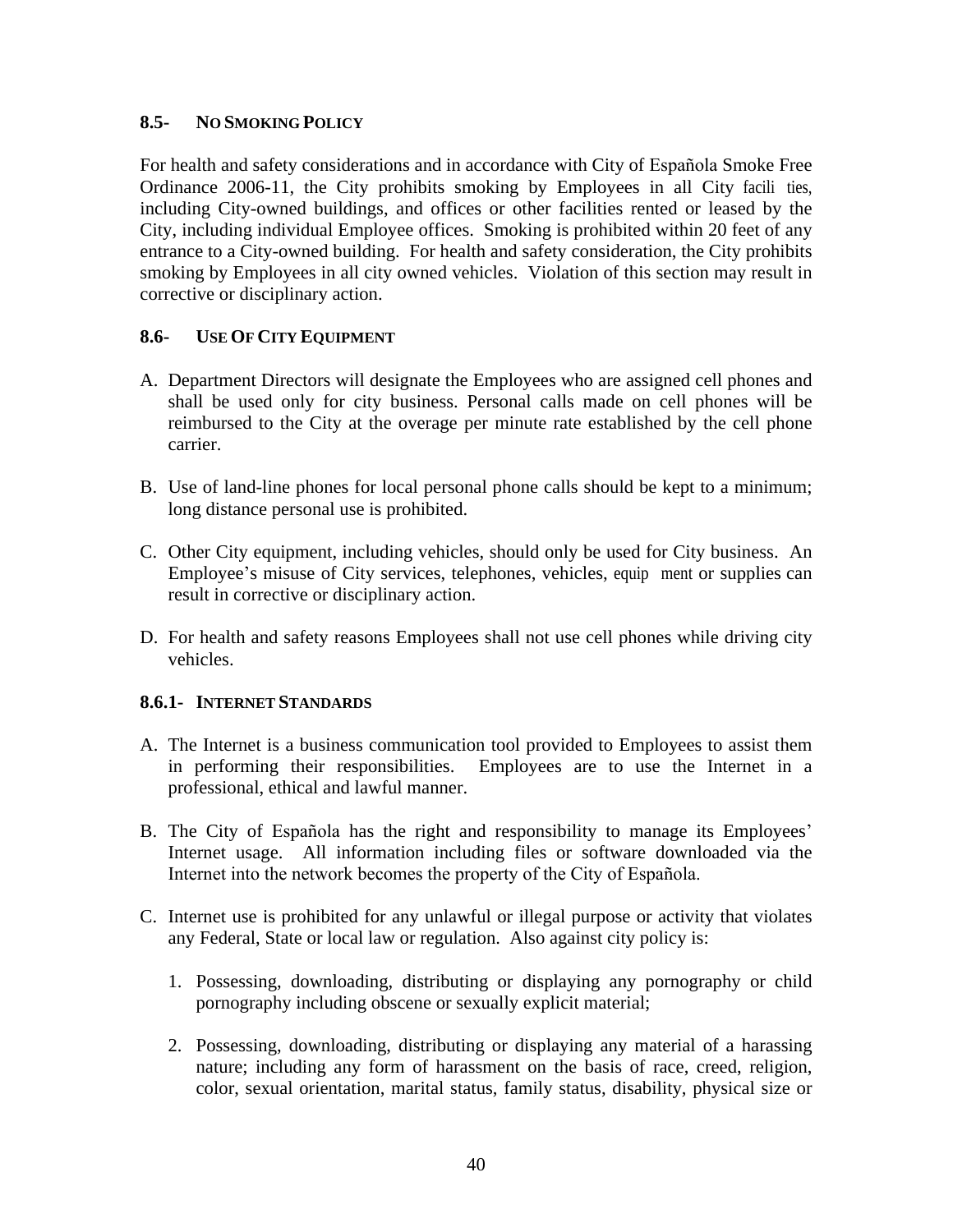weight, age, nationality, ancestry or place of origin. This includes any form of hate propaganda or messages that promote hatred or incite violence against identifiable groups.

3. Violation of this Section is cause for the full range of corrective and disciplinary action, including termination.

# **8.6.2- E-MAIL**

- A. Electronic mail (e-mail) is to be used only for official business purposes. Personal messages should not be conveyed via City e-mail. Persons desiring to send personal e-mail messages shall convey them on their own time by personal methods and systems. No solicitations should be conducted through e-mail.
- B. E-mail is not a privileged communication, nor subject to privacy. The City may monitor an Employee's e-mail messages to assure that e-mail communications relate to official business, and that the speech contained therein is appropriate.
- C. E-Mail shall not be used to harass, torment or disparage another party. Offensive and harassing communications are unacceptable and prohibited.
- D. Employees who violate this policy may be subject to the full range of corrective or disciplinary action.
- E. Questions regarding use of e-mail systems should be directed to the Employee's immediate Supervisor or to the personnel department.

#### **8.6.3- USE OF CITY VEHICLES**

- A. City-owned motor vehicles shall be used for official City business only. City vehicles shall not be taken home overnight except as follows:
	- 1. Employees may take a City-owned vehicle home for one night when attendance to an out-of-city meeting takes place late at night after normal working hours or early in the morning prior to normal working hours. The Employee's Department Director may grant verbal approval.
	- 2. Employees on the stand-by schedule designated by the Department Director for department/division emergencies.
	- 3. For more than one night when specifically authorized by the City Manager.
	- 4. City vehicles must be available for City business at all times.
	- 5. City vehicles may be used for travel to lunch: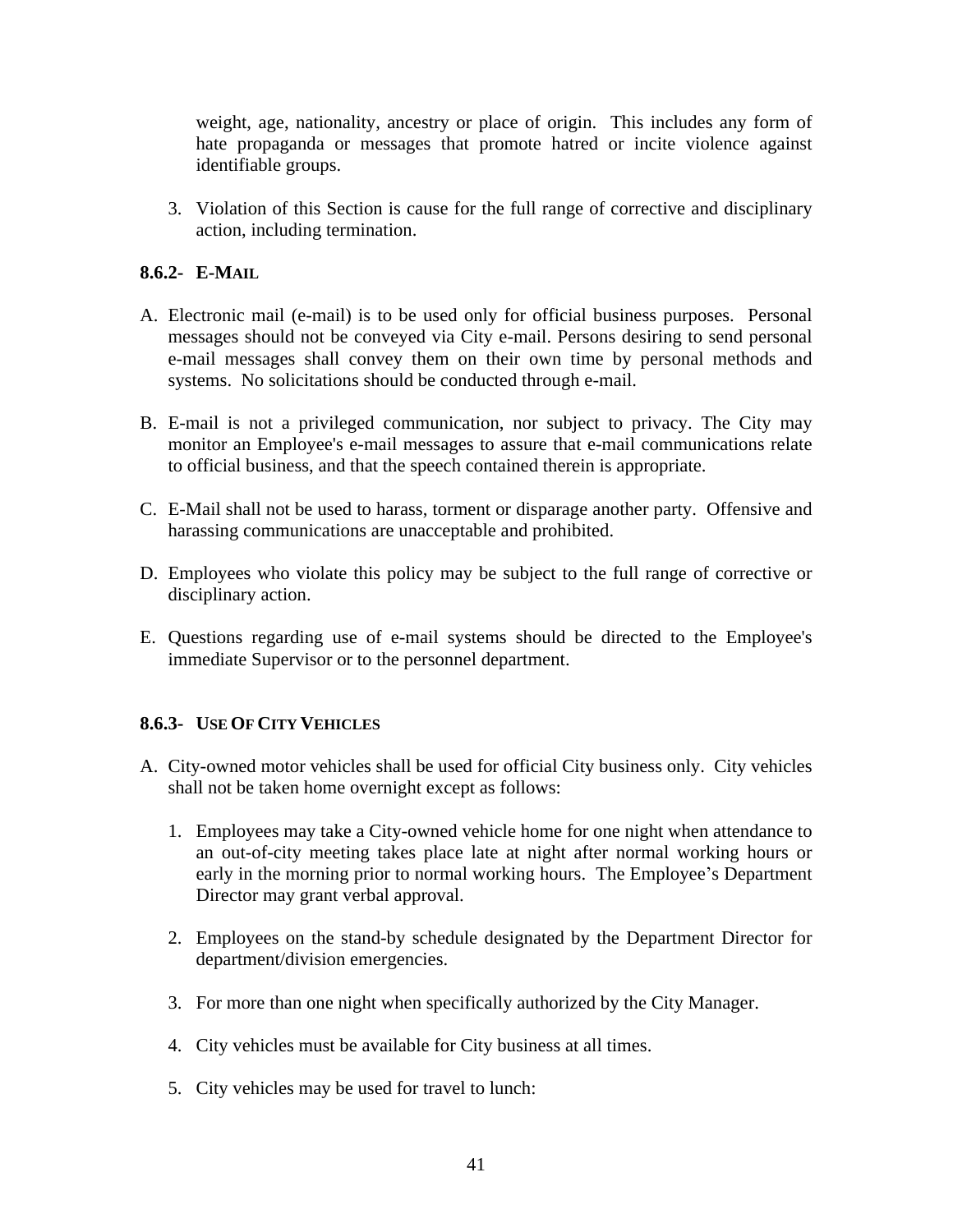- a. When an Employee is on City business.
- b. When an Employee is in a City vehicle in a location where driving to obtain his/her personal car would result in an extra and unnecessary expenditure of fuel.
- 6. Transporting family members in City vehicles shall not be allowed with the exception of public safety Employees who have their own specific vehicle take home policy.
- 7. City vehicles shall be legally and appropriately operated and/or parked at all times. Violations issued to the driver of the vehicle will be the responsibility of the driver, not the City. Employees receiving a motor vehicle citation while driving a city vehicle may be subject to discipline and suspension of their driving privileges of a city vehicle.
- 8. All city Employees in city vehicles shall wear seatbelts. Anyone operating or riding in City vehicles must wear seat belts at all times. Failure to do so may result in corrective or disciplinary action.
- 9. The Public Safety Department may establish supplemental department vehicle policies. Such policies shall be published in the Department of Public Safety Rules and Regulations Manual with the approval of the City Manager.
- 10. Employees and members of the Governing Body must take and pass a defensive driving class prior to using a city vehicle.
- 11. Employees who are afforded a take-home vehicle will be required to report the benefit pursuant to Federal Tax Laws when applicable.

# **8.6.4- BULLETIN BOARDS**

Information of special interest to all Employees is posted regularly on the City bulletin boards. Employees may not post any information on these bulletin boards without the authorization of the Personnel Director. City bulletin boards shall be used for city or union business only.

#### **8.7- DRIVER'S LICENSE REQUIREMENTS**

- A. As part of the requirements for certain specific City positions, an Employee may be required to hold a valid New Mexico Driver's license.
	- 1. If an Employee's license is revoked, suspended or lost, or is in any other way not current or valid, or not in the Employee's possession, the Employee shall promptly notify the Supervisor, who will immediately suspend the Employee's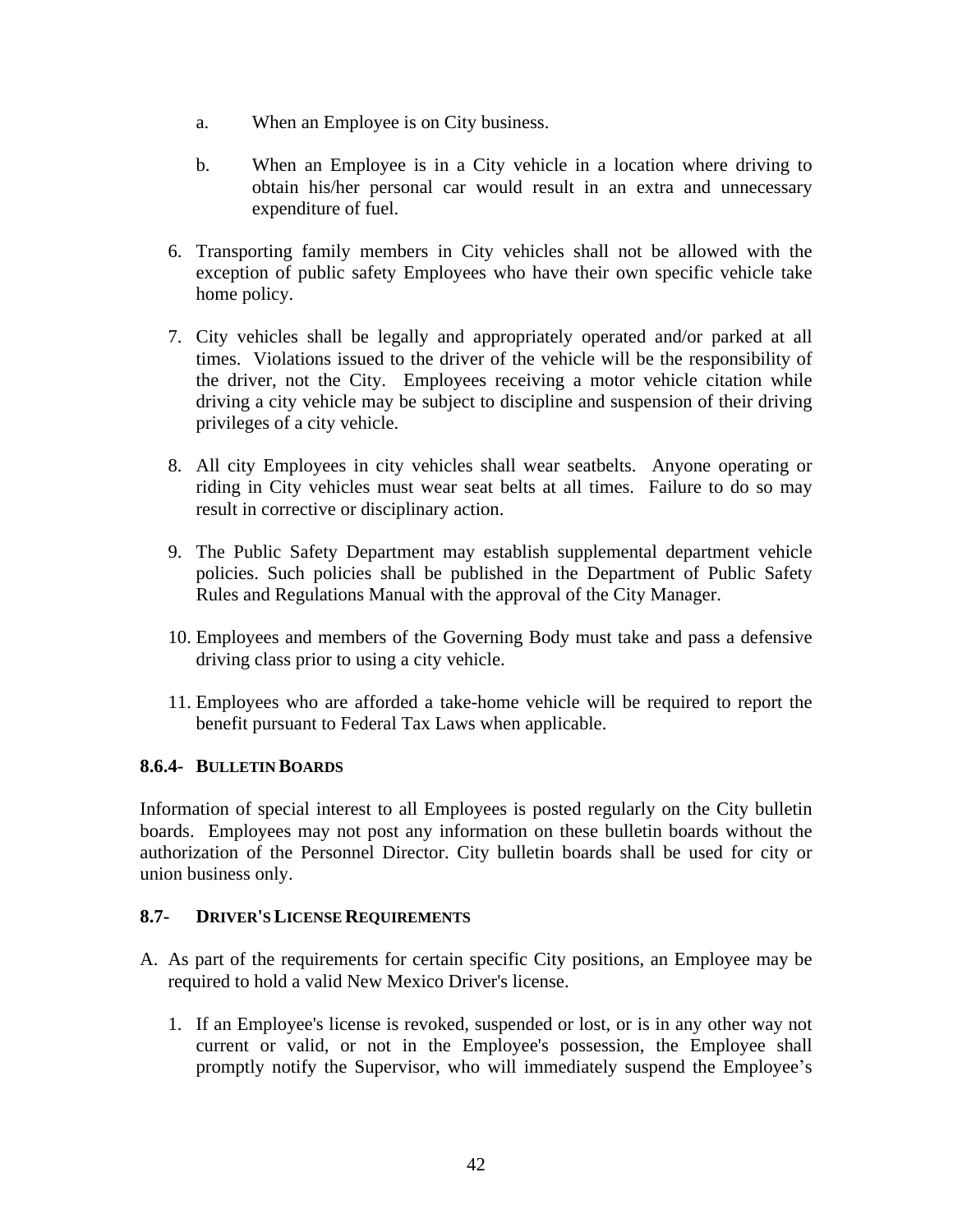driving duties. The Employee may not resume driving until proof of a valid, current license is provided to the Supervisor.

2. Depending on the duration of license suspension, revocation or other inability to drive, an Employee may be subject to disciplinary action.

# **8.8- SAFETY**

- A. Every Employee is responsible for maintaining a safe work environment and following the City's safety rules. Negligence in adherence to on-the-job safety standards will be considered grounds for discipline and/or termination. Each Employee shall promptly report all unsafe or potentially hazardous conditions to the safety representative and respective Supervisor / Department Director. The City will make every effort to remedy problems as quickly as possible.
- B. In case of an accident involving a personal injury, regardless of how serious or minor, Employees shall immediately notify their Supervisor, Department Director and the City Safety Officer.

# **8.8.1 VISITORS TO CITY FACILITIES**

- A. To provide for the safety and security of both visitors and Employees and the facilities at the City, only authorized visitors are permitted inside the workplace. Restricting unauthorized visitors assists the City to maintain safety standards, protects against theft, assures security of equipment, helps secure confidential information, preserves Employee welfare, and avoids potential disruptions and intrusions.
- B. If an unauthorized individual is observed on City premises, Employees should immediately notify their Supervisor or, if necessary, direct the individual to the premises. If necessary, Employees should notify local law enforcement of any such unauthorized individual.

#### **8.9- SUBSTANCE ABUSE**

- A. The City may discipline or terminate an Employee possessing, consuming, controlling, selling or using alcohol, drugs or other controlled substances during work hours. The City may also dis cipline or terminate an Employee who exhibits an ongoing dependence on alcohol, drugs or other controlled substances, which impairs the Employee's work perform ance, poses a threat to the public confidence, or is a safety risk to the City or others. The City is committed to supporting Employees who undergo treatment and rehabilitation for alcohol or other chemical dependency.
- B. Employees who voluntarily report an alcohol, drug or controlled substance dependency problem will not be subject to retaliation or discrimination. Employees who voluntarily seek treatment may use sick leave to participate in the City's Employee Assistance Program and/or a bona fide treatment program of choice. The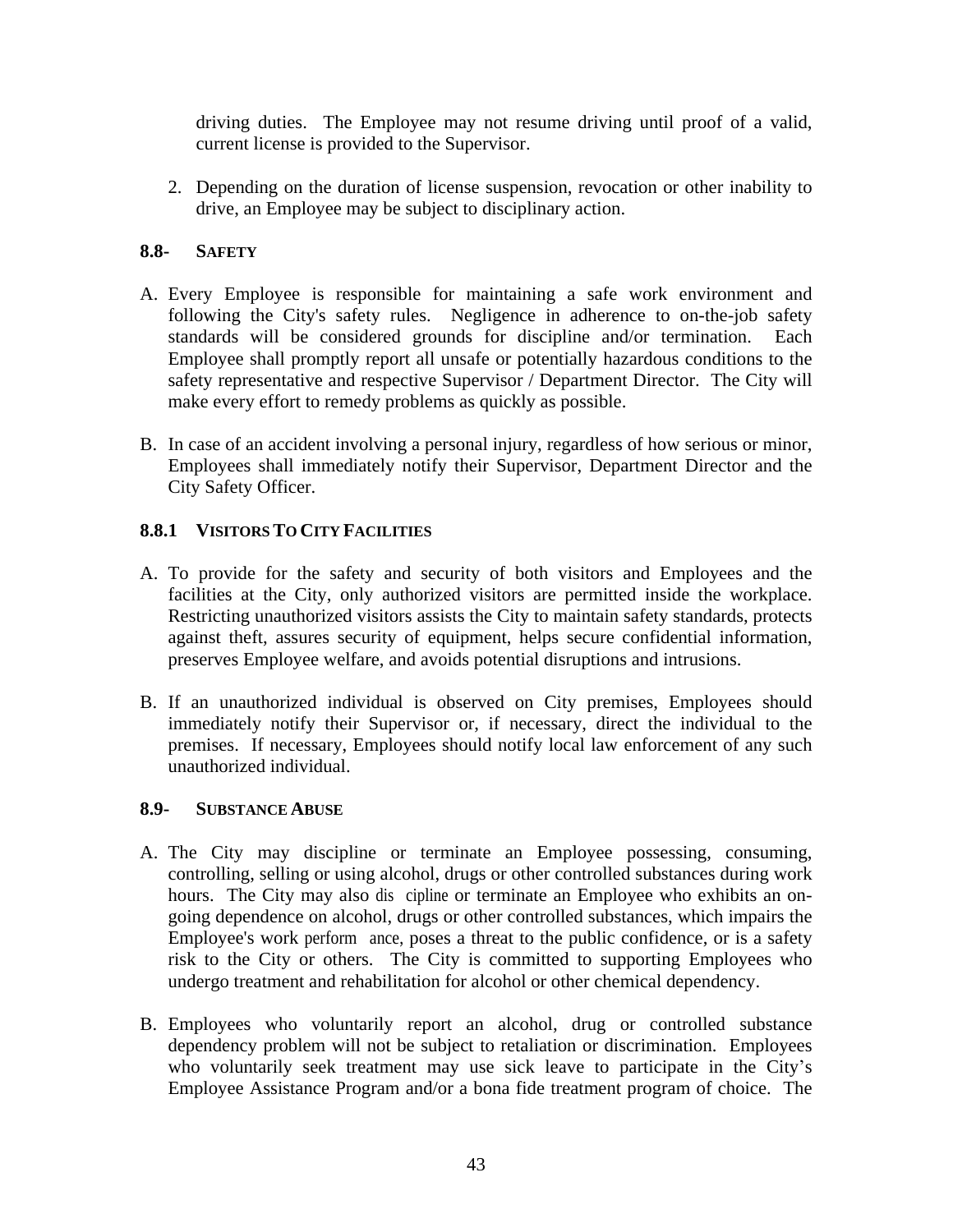City may condition continued employment on the Employee's successful completion of treatment or counseling programs and future avoidance of alcohol, drugs or other controlled substances.

- C. An Employee may be required to submit to alcohol, drug or controlled substance testing when a trained supervisor has a reasonable suspicion that the Employee is impaired due to intoxication, drug or controlled substance use or in cases where employment has been conditioned upon remaining alcohol, drug or controlled substance free following treatment. Refusal to submit to testing, when requested, will result in immediate termination.
- D. Employees using any prescription or over the counter drugs which might impair their work performance should notify their Supervisor. At the option of the Supervisor, an Employee may be reassigned to less hazardous duty or be placed on sick leave if impaired work performance might pose a threat to the public confidence or to the safety of the Employee or others.

# **8.10- DRUG-FREE WORKPLACE.**

- A. The manufacturing, distribution, dispensation, possession and use of unlawful drugs or al cohol on City premises or during work hours by City Employees are strictly prohibited.
- B. Employees must notify the City within five (5) days of any conviction for a drug violation in the workplace.
- C. Violation of this policy may result in disciplinary action, including termination. Continued poor performance or failure to successfully complete a rehabilitation program is grounds for termination.
- D. Employees who are required to maintain a Commercial Driver's License (CDL) as part of their job duties are subject to random drug testing as required by the Federal government in conformance with adopted City policy. (See City's full Drug/Alcohol Policy)

#### **8.11- PERSONAL APPEARANCE**

- A. It shall be the responsibility of all Employees to represent the City to the public in a manner that shall be courteous, efficient, and helpful.
- B. City Employees should always be well-groomed and dressed in a manner suitable for the public service environment and to reflect favorably the City's image.
- C. The Employee's Supervisor will discuss the subject of personal appearance with the Employee if it is felt it does not positively reflect the image of the City.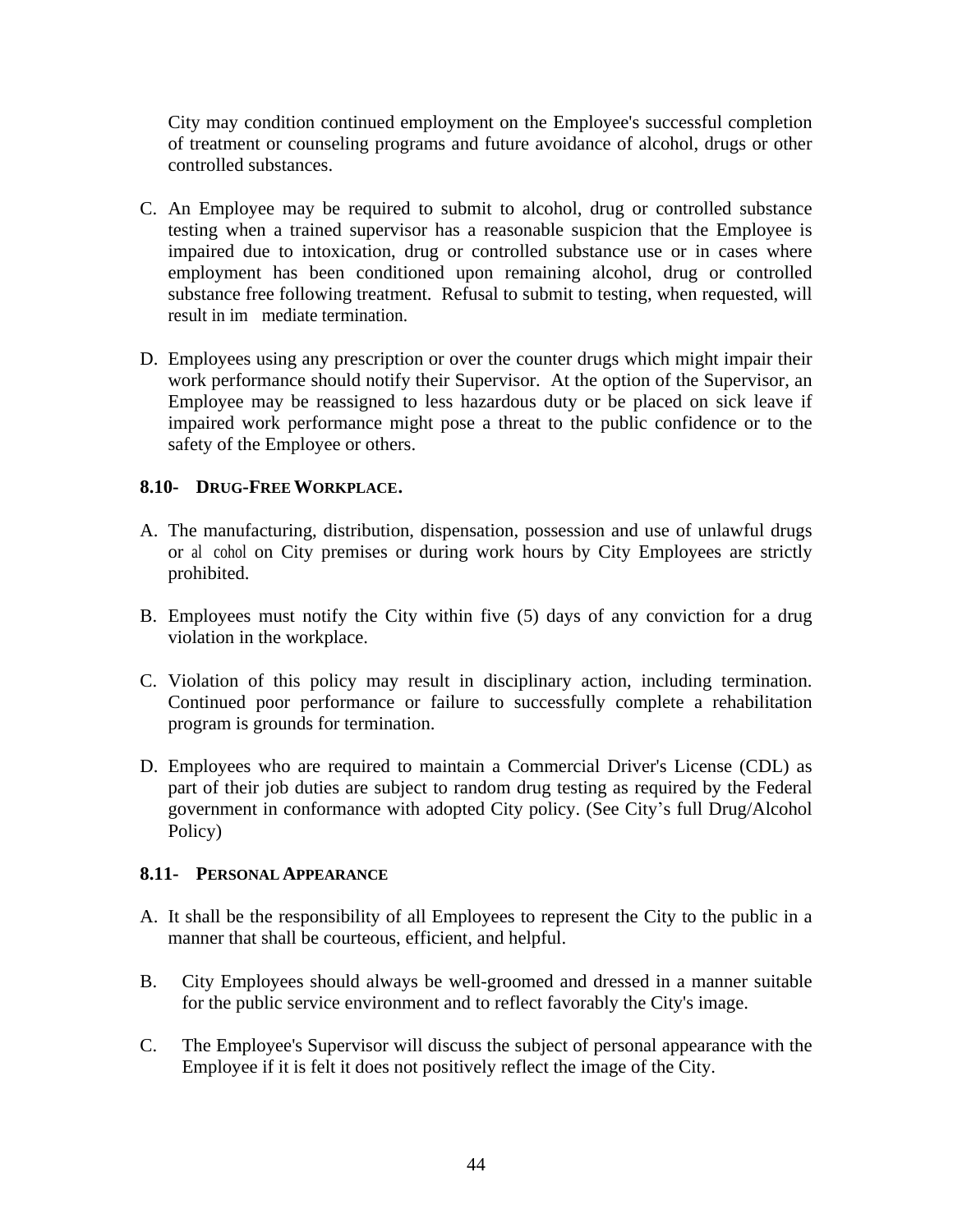- D. The dress code for the City of Española will be enforced as follows:
	- 1. It is expected that Employees who are not required to wear a uniform dress in business-casual attire.
	- 2. It is expected that dependent on the occasion and the work to be performed, exceptions to business-casual attire will be appropriate.
	- 3. Inappropriate attire includes, but is not limited to:
		- Excessively low-cut blouses, those that expose shoulders or abdomen, or overly tight blouses
		- Display of alcohol, tobacco, sexual innuendos, obscene language or gestures, or double entendre (meanings)
		- Mini-skirts or tight and revealing skirts
		- Visible undergarments, baggy or sagging pants
		- $\blacksquare$  Flip-flops
		- Attire promoting or displaying gang related insignias, colors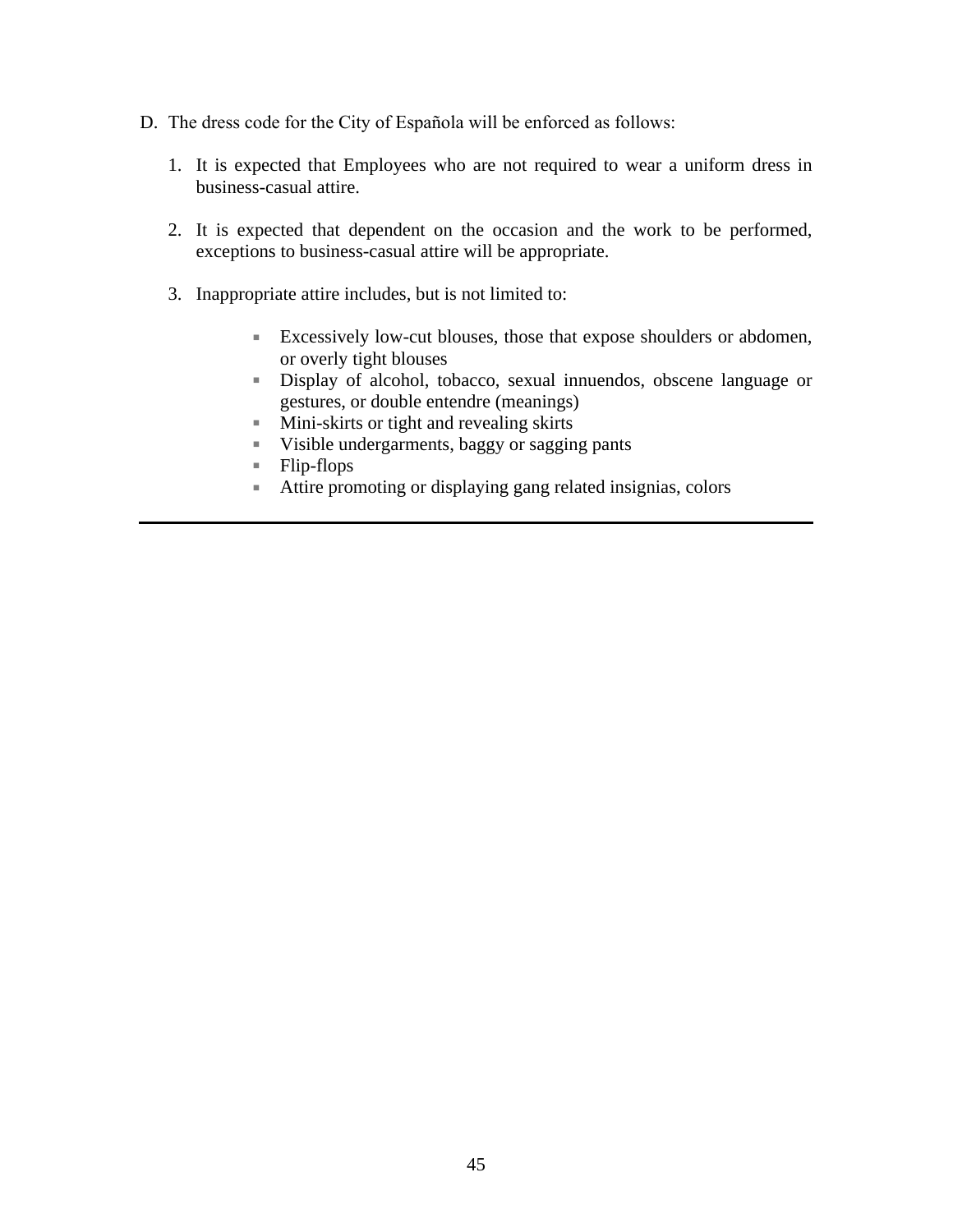#### <span id="page-51-0"></span>**SECTION 9 DISPUTE RESOLUTION**

# **9.1 GENERAL PURPOSE**

Addressing Employees' concerns is important to the efficient operation of the City of Española and reasonable efforts will be made to resolve all Employee disputes in a timely manner. Disputes may arise between Employees in the interpretation of City policy or procedure or regarding a proposed disciplinary action.

- A. Employees participating in the dispute resolution procedure will not be subject to any retaliation for such participation, but are not exempt from the proposed disciplinary action for violations that are proven or admitted.
- B. Disputes concerning the interpretation or application of a collective bargaining agreement may not utilize this dispute resolution procedure. All such claims shall be referred to the Human Resources Director and City Management Labor Team.

# **9.2 DISPUTE RESOLUTION PROCESS**

- A. Informal Resolution. An informal resolution is an attempt to resolve the conflict or dispute between parties. Within five (5) working days following the date of the incident giving rise to the dispute, an Employee will seek to informally resolve it directly with the party or parties involved, including Supervisors or co-workers.
	- 1. Documentation of informal attempts to resolve the dispute may be recorded on the Dispute Resolution form, or in a memorandum and shall include at a minimum the date, time, place of the meeting, identification of the parties attending the meeting, a statement of the problem, and a summary of the discussion including any proposed resolution.
	- 2. If the dispute is with a Department Director or a Supervisor who reports to the City Manager and the informal resolution is not effective, the dispute shall proceed directly to the City Manager.
- B. If the aggrieved Employee determines the informal resolution is not satisfactory, the Employee may pursue formal review by his/her Supervisor by submitting a written request for review, which shall include:
	- The date, time, and place of the informal meeting;
	- In Identification of the parties attending the meeting;
	- A statement describing the problem;
	- A discussion of the outcome of the attempt to resolve,
	- Any other facts or information the aggrieved Employee considers pertinent.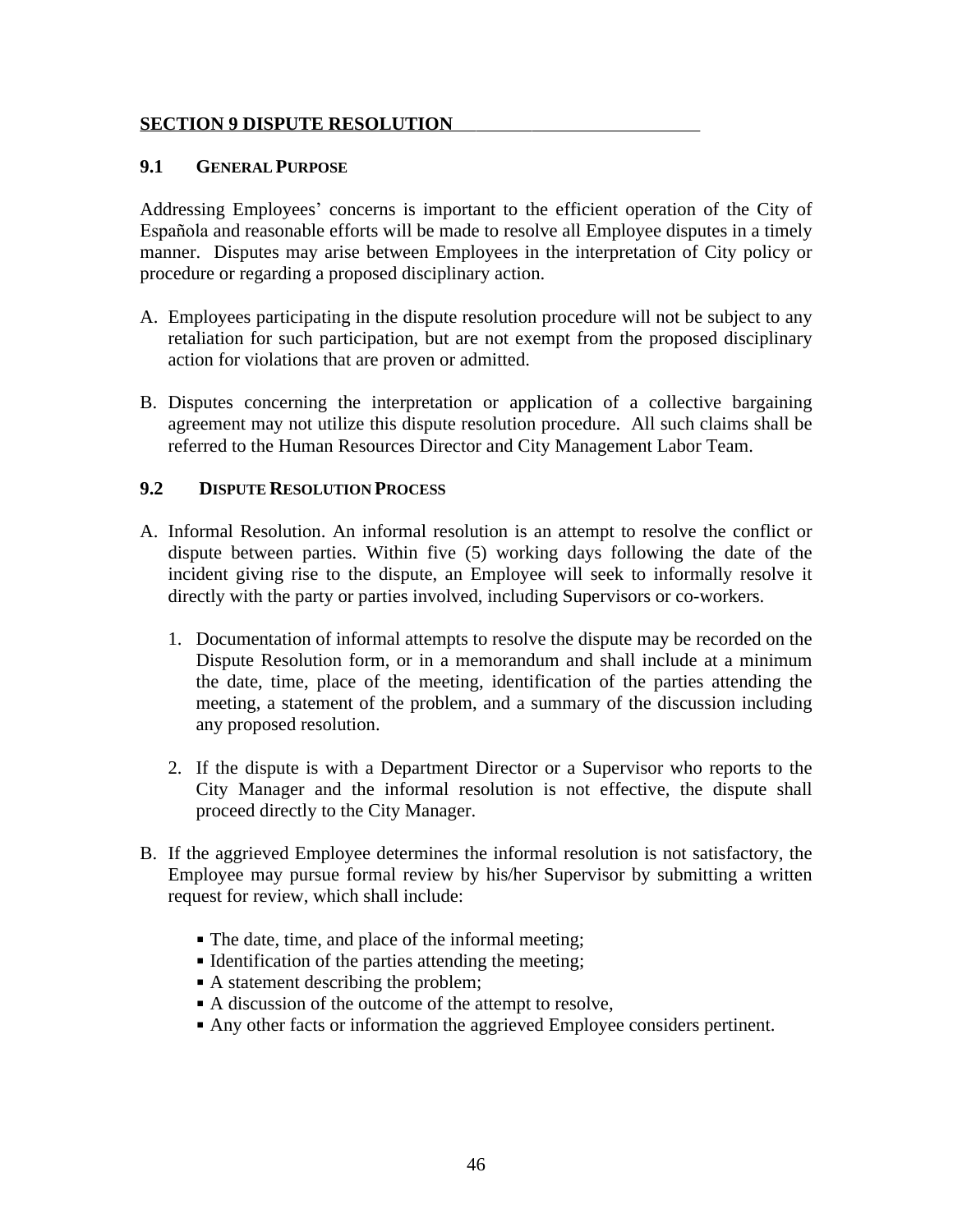- 1. The dispute resolution request shall be submitted to the Employee's Supervisor within five (5) working days following the date the informal resolution attempt is completed, with a copy to the Human Resources Department.
- 2. The Supervisor receiving the dispute resolution request shall:
	- Note the date and time received;
	- Review the documentation materials, and
	- Interview and investigate as appropriate.
- 3. The Supervisor shall issue a written decision within five (5) working days following the date of receipt of the dispute resolution request and may attach additional information or explanation as necessary to the parties involved. A copy shall be filed with the Human Resources Department.
- C. If the aggrieved Employee determines the decision made is not satisfactory, the decision may be appealed by submitting, within five (5) working days following the date of that decision, the dispute resolution request and the response to the Department Director.
	- 1. The Department Director receiving the dispute resolution request shall:
		- Note the date and time received.
		- Review the documentation materials, and
		- Interview and investigate as appropriate.
	- 2. The Department Director shall issue a written decision within five (5) working days following the date of receipt of the dispute resolution request and may attach additional information or explanation as necessary to the parties involved. A copy shall be filed with the Human Resources Department.
- D. If the aggrieved Employee believes that the previous decision is not satisfactory, the decision may be appealed by submitting, within five (5) working days after the date of this decision, the dispute resolution request and the previous response to the City Manager.
	- 1. The City Manager shall:
		- Note the date and time received.
		- Review the documentation materials, and
		- Interview and investigate as appropriate.
	- 2. The City Manager shall issue a written decision within five (5) working days following the date of receipt of the dispute resolution request and may attach additional information or explanation as necessary to the parties involved.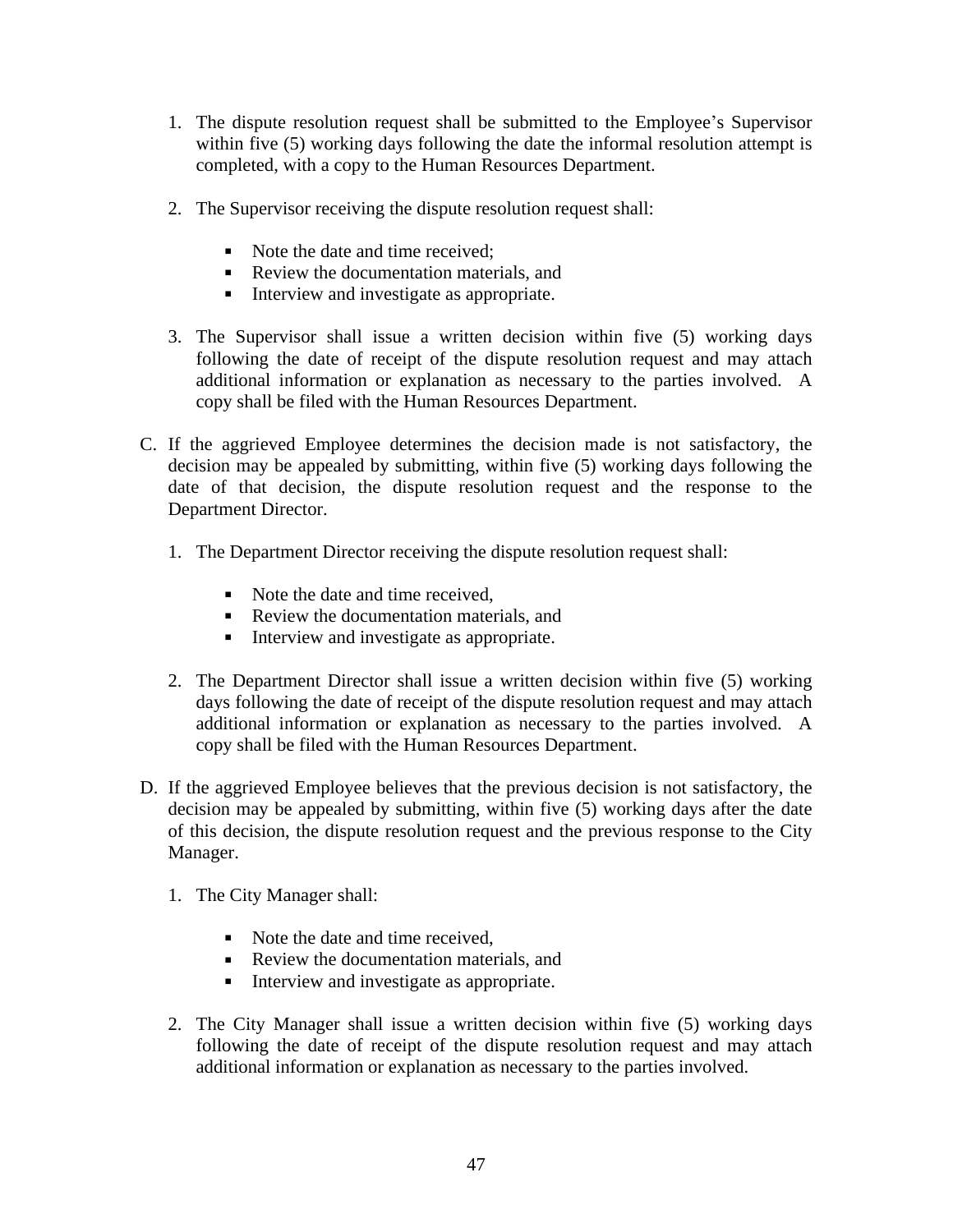- E. The City Manager shall be the final authority for any unresolved disputes with the City of Española.
- F. The intent is that each department's appropriate chain of supervision be exhausted in review of the dispute following the time limits as set out above. In case there is any question regarding this flow of review, the aggrieved Employee may consult with the Human Resources Department for proper referral. In all cases, the Human Resources Department should receive copies of all documentation related to the dispute one it progresses beyond the informal resolution stage.
- G. With the written consent of the parties, the time limits for review of a dispute at any level may be extended for a reasonable time to allow for a fair review.
	- 1. If the reviewing Supervisor or individual fails to respond within the designated time limits or any extension agreed to, the dispute shall be considered denied at that level and shall be returned to the aggrieved Employee.
	- 2. If the aggrieved Employee fails to proceed to the next level, the dispute is considered resolved. Any dispute resolved by this method shall not be subject to further review.
- H. If the aggrieved Employee resigns from employment with the City of Española, the dispute resolution request previously filed and in process at the time shall be considered terminated. The individual reviewing the dispute resolution request at that time shall forward all pertinent documentation to the Personnel Department for filing in the aggrieved Employee's personnel file.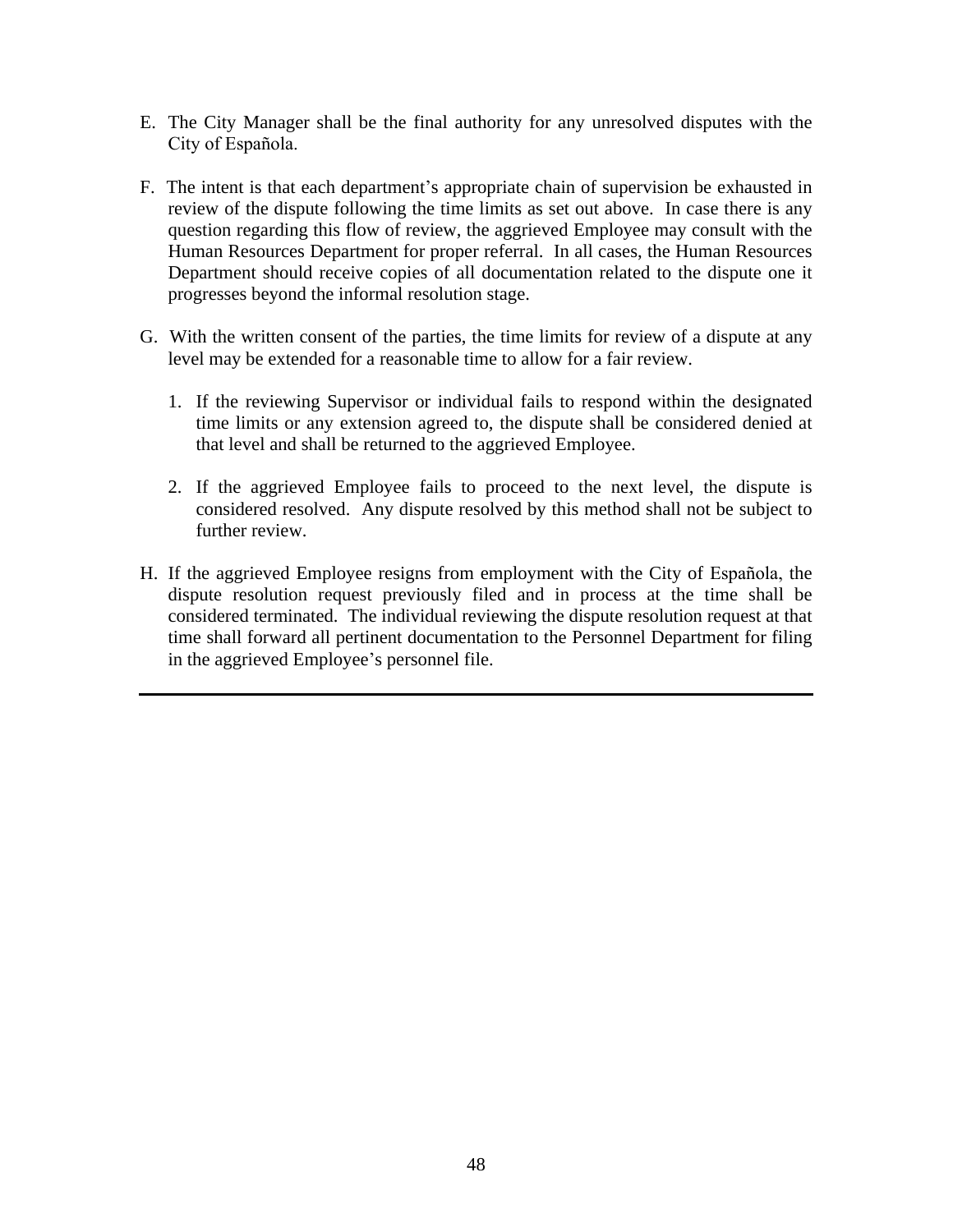# <span id="page-54-0"></span>**SECTION 10 – CORRECTIVE ACTION, DISCIPLINARY ACTION, AND TERMINATION**

#### **10.1- GENERAL PURPOSE**

Reasonable rules of Employee conduct are necessary for the orderly and effective operation of the City as well as to protect the rights of Employees and to inform them of what behavior the City expects from Employees. All Employees are expected to exercise good judgment, loyalty, common sense, dedication, and courtesy in the performance of their duties. The primary mission of every Employee is to provide courteous, orderly, efficient, and economic delivery of services to the citizens of the City.

- A. It is the responsibility of each Supervisor to keep Employees informed concerning City policies and rules of conduct. The Employee is also responsible for staying informed.
- B. Acts, errors, or omissions, which discredit public service or impair the provision of or derly services to the citizens of the City, may result in corrective or disciplinary action.
- C. The Human Resources Director or Department Director, as appropriate, has full discretion and authority to impose corrective or disciplinary action in accordance with City policy and the circum stances of the particular case.
- D. The following are examples of the types of behavior that may result in corrective action or discipline:
	- 1. Unsatisfactory job performance.
	- 2. Inability, refusal or failure to perform the duties of the assigned job.
	- 3. Boisterous or disruptive activity in the workplace.
	- 4. Absence from work without first notifying and securing permission from the Supervisor.
	- 5. Habitual absence or tardiness for any reason.
	- 6. Insubordination.
	- 7. Failure to obtain and maintain a current license or certificate as a condition of employment.
	- 8. Violation of duties or rules imposed by this manual, or by any other City rule, regulation or administrative order.
	- 9. Violation of any safety rules.
	- 10. Fighting or violence in the workplace.
	- 11. Action, which reflects negatively upon the integrity of the City.
	- 12. The abuse of non-prescription or prescription drugs or other controlled substances, or arriving on the job under the influence of or while in possession of alcohol, drugs, or other controlled substances.
	- 13. Violation of a lawful duty.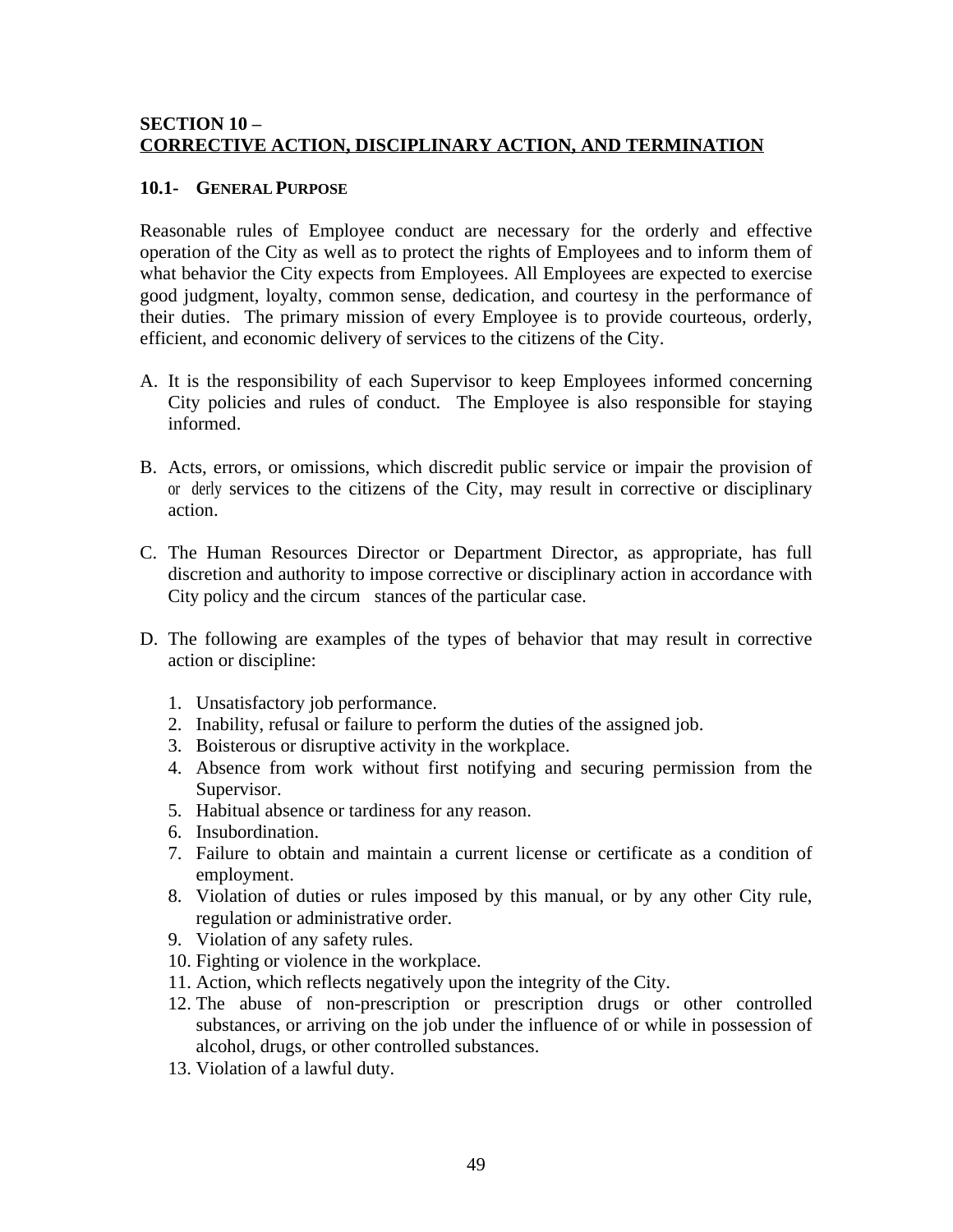- 14. Violation of or failure to comply with the federal or state constitution statues or City rules and regulations and City ordinance in the performance of their duties.
- 15. Negligence or improper conduct leading to damage of city-owned property or the injury of any person.
- 16. Possession of dangerous or unauthorized materials such as explosives or firearms in the workplace.
- 17. Sexual harassment or physical or mental intimidation of anyone.
- 18. Theft or inappropriate removal or possession of property.
- 19. Falsification of timekeeping records.
- 20. Falsification, alteration or destruction of public records.
- 21. Accepting fees, gratuities or other valuable items in the performance of the Employee's official duties for the City, except as noted in 8.2-F.
- 22. Intentional falsification or mishandling of City records or documents (written or electronic media).
- 23. Conviction of a felony or a misdemeanor involving moral turpitude, that is, conduct considered contrary to community standards of justice, honesty or good morals.

This list is not all-inclusive, but only serves as a general guide. The City may discipline or terminate Employees for other reasons not stated above.

#### **10.2- CORRECTIVE ACTION**

- A. The City promotes a system of progressive counseling to be used with Employees who violate or fail to comply with City policies, procedures and rules or who have other performance problems. This procedure is designed to correct the infraction rather than penalize Employees. Progressive corrective counseling is used to give Employees notice that:
	- 1. They will not be treated in an arbitrary manner for making a mistake;
	- 2. The City will pursue a fair and consistent approach to situations warranting corrective action;
	- 3. Corrective and disciplinary actions will be administered appropriately for the particular violation and corrective and disciplinary actions will be administered in a progressively escalating manner for similar subsequent violations.
	- 4. Repeated violations of rules and policies will not be tolerated;
	- 5. Unacceptable performance may result in discharge.
- B. Each situation that requires some form of corrective action should be judged on its own merits. The appropriate action should be determined based upon the circumstances surrounding the situation and the severity of the infraction.
- C. Supervisors, Division Directors and Department Directors may take corrective action and maintain written documentation in support of the action and may recommend suspensions, demotions, and discharges. The following types of Corrective Actions may be used, depending on the particular situation: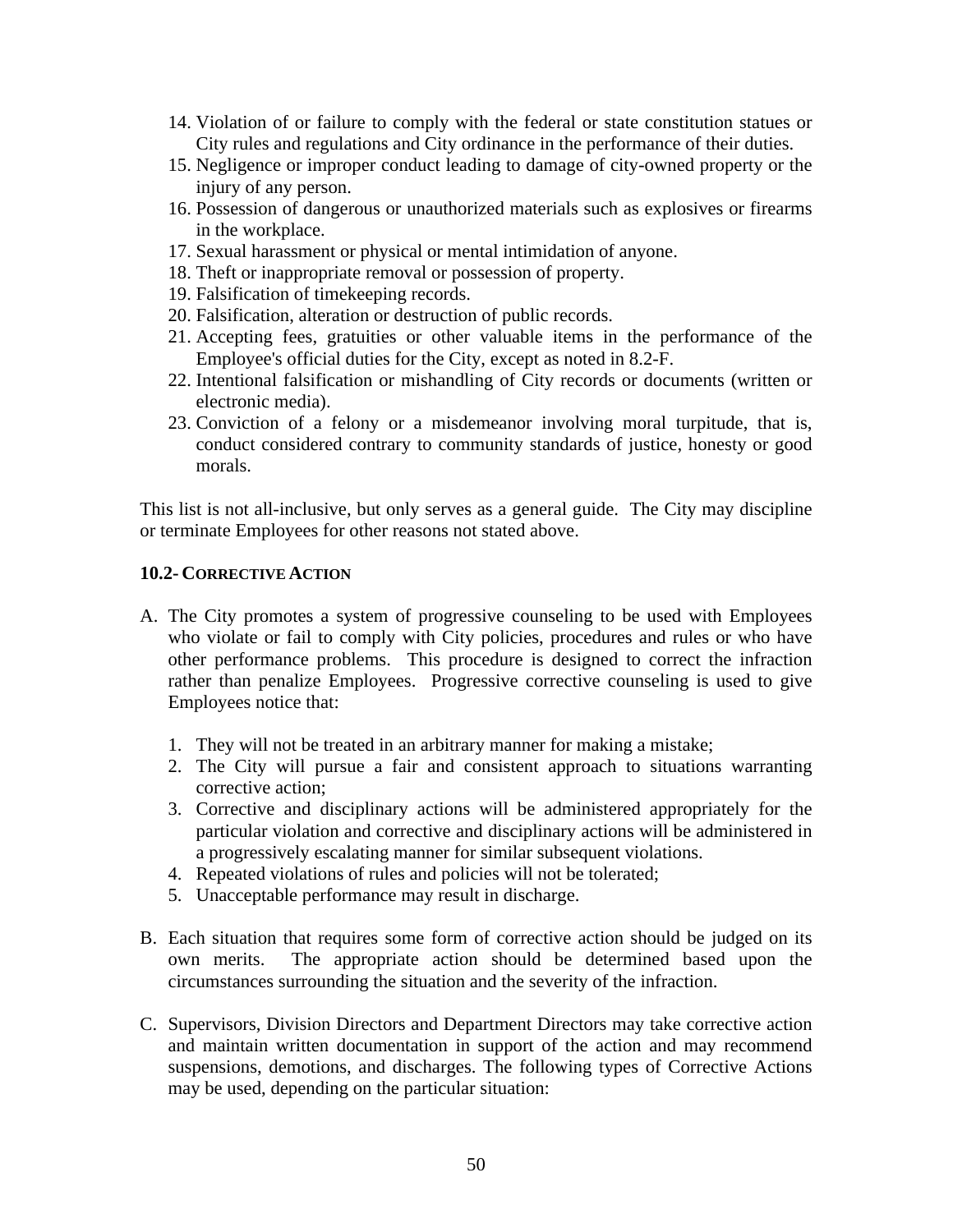- 1. Verbal Warning. A verbal warning is a counseling session between the Employee's Supervisor and the Employee on the subject of the Employee's conduct and perform ance, or their failure to observe a rule, regulation, or administrative instruction. It is intended to increase an Employee's efficiency and value to the City by changing the Employee's conduct, attitude, habits, or work methods. Following the counseling session, the Supervisor shall document the verbal warning. Verbal warnings are noted and placed in the Employee's personnel file.
- 2. Written Warning. A written memorandum from the Supervisor to the Employee may be used to confirm or summarize the verbal warning or to constitute a counseling memorandum.
- 3. Reprimand. A reprimand is a formal written disciplinary action for misconduct, inadequate performance, or repeated lesser infractions. Written reprimands are placed in the Employee's personnel file.
- D. Only Department Directors may proceed with any disciplinary action that includes suspensions, demotions, or discharges, (see Section 9.3). Supervisors who desire guidance relative to the appropriateness of any form of corrective action are encouraged to contact the Human Resources Director.
- C. In every situation involving any form of corrective action, it is of the utmost importance that proper documentation be prepared. Documentation is required to accurately record the facts of the situation while they are fresh in the minds of all concerned, in case future reference is necessary. All documentation given to an Employee should be signed by the Employee to acknowledge receipt. If the Employee refuses to sign, another Employee should be called in to sign the form and witness the fact the counseled Employee received the documentation, but refuses to sign it.

# **10.3- DISCIPLINARY ACTION**

- A. In the event that disciplinary action is necessary, the following types of disciplinary actions may be used, depending on the particular situation:
	- 1. Suspension. A suspension is a temporary, unpaid absence from duty, which may be imposed as a penalty for significant misconduct or repeated lesser infractions. A suspension is a severe disciplinary action, which is made part of the Employee's permanent record.
		- a. Suspensions with pay, where the Employee is placed on administrative leave, may be util ized by the Human Resources Director pending the results of an investigation or disciplinary action where the Human Resources Director determines those factors such as public confidence, the safety of the Employee or the efficient functioning of the City call for such a suspension.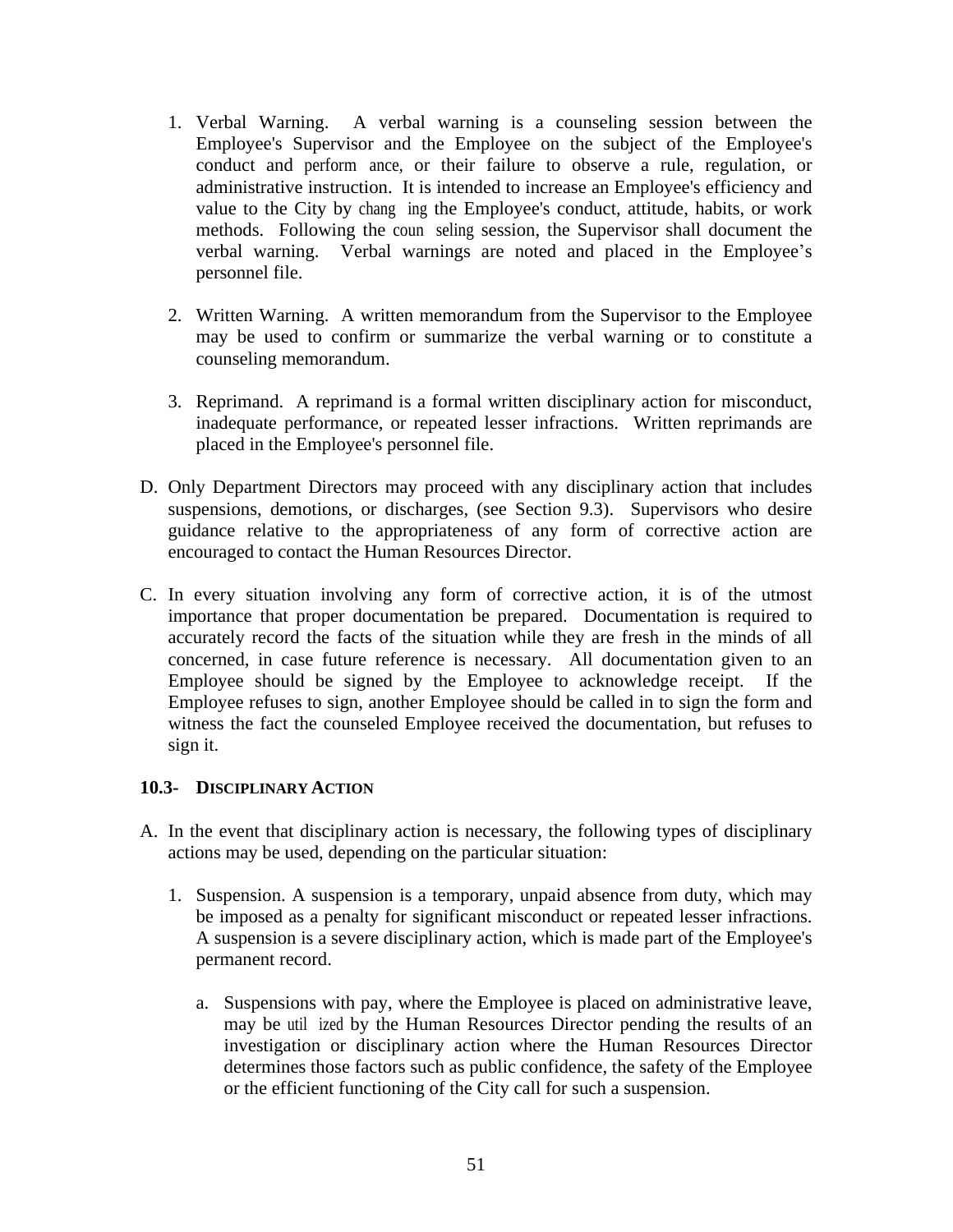- 2. Demotion. A demotion is a change of an employee from one position in a class with a lower salary grade, for which the employee qualifies.
- 3. Discharge. An Employee may be terminated as a result of disciplinary action. Situations may arise in which immediate discharge is warranted. .
- B. The discipline of classified Employees shall be as follows:
	- 1. Notice of Contemplated Disciplinary Action. To initiate disciplinary action against an Employee, the department shall serve a notice of contemplated disciplinary action on the Employee. This notice shall:
		- Cite the specific incidents constituting just cause;
		- Cite violation of any law, statute, ordinance, rule or mandate;
		- Provide an explanation of the documentation, evidence and/or facts relied upon by the department;
		- Specify the contemplated disciplinary action;
		- State that the Employee has five  $(5)$  working days from service of the notice of contemplated disciplinary action to respond in writing or to request an informal meeting with the Department Director.
	- 4. A representative of the Employee's choice may respond to the notice of contemplated disciplinary action and may be present at all stages of the proceedings.
	- 5. Meeting Regarding Contemplated Disciplinary Action.
		- a. If the Employee requests an informal meeting in response to the notice of contemplated disciplinary action, the Department Director shall notify the Employee of the date, time and location of the informal meeting; such meeting shall be held within five (5) calendar days of receipt by the department of the request for the informal meeting.
		- b. The Employee and Department Director may agree in writing to an alternate date, time or place for the informal meeting.
		- c. A representative of the Employee's choosing may accompany the Employee, but the conduct of the informal meeting shall be between the Department Director and the Employee. The purpose of the informal meeting is to allow the Employee to respond to the allegations in the notice of contemplated disciplinary action and to offer explanations and/or present evidence in mitigation. No witnesses shall be presented at the informal meeting.
		- d. If a written response is filed with the Department Director and the Employee participates in an informal hearing with the Department Director, the Department Director shall consider the written response (if filed) and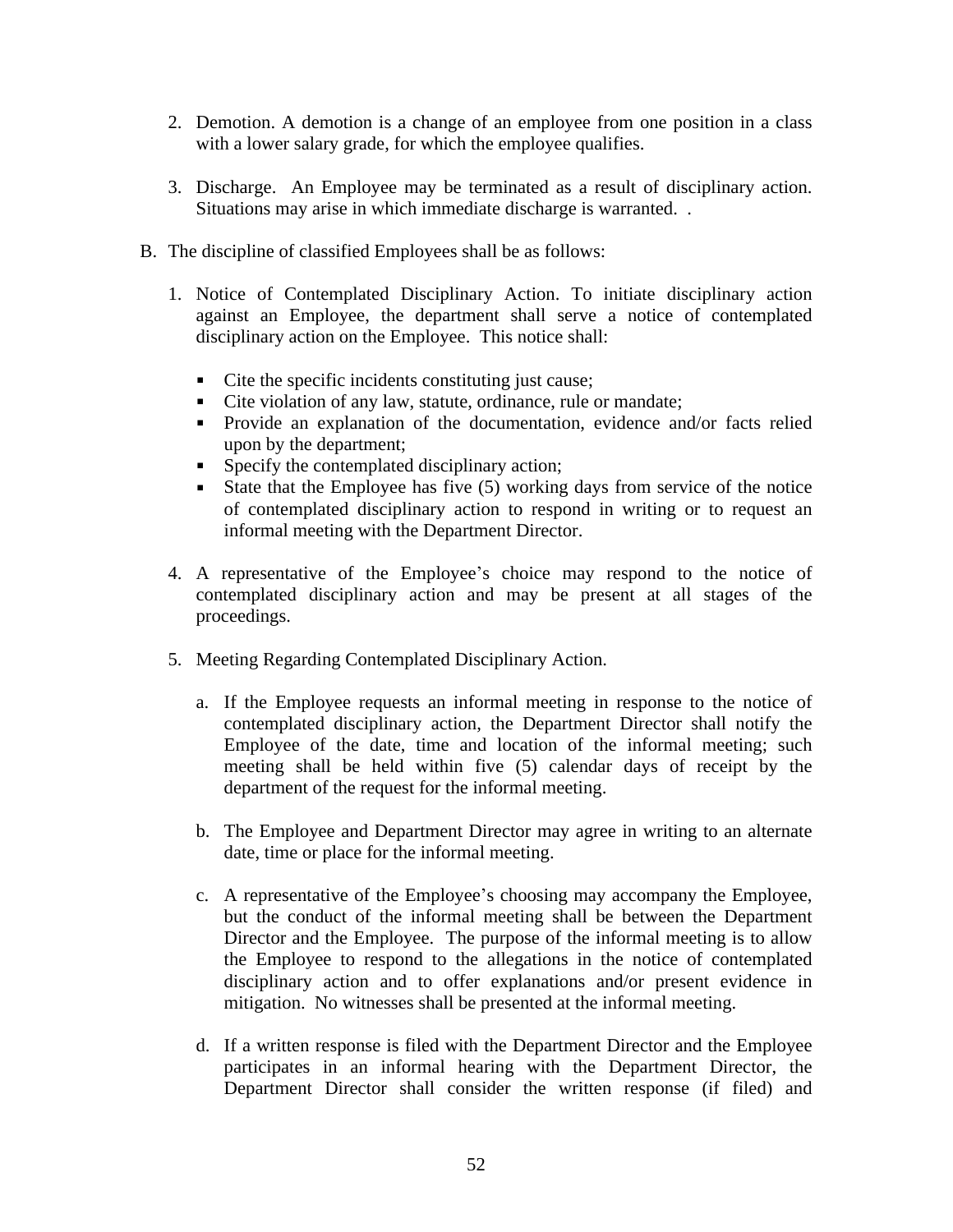information received during the informal meeting in arriving at a final disciplinary action.

- 6. Notice of Final Action.
	- a. The Department Director shall serve written notice of final action on the Employee no later than five (5) working days from the date of receipt by the Department Director of any written response or the date of the informal hearing whichever is later.
	- b. The notice of final action must include:
		- i. The final action to be taken;
		- ii. The incidents constituting just cause that shall be limited to those incidents alleged in the notice of contemplated disciplinary action.
		- iii. Cite the specific law, statute, ordinance, rule or mandate violated by the Employee;
		- iv. A discussion of the Employee's defenses as stated in any written response or in the informal meeting;
		- v. The date of delivery of the notice of contemplated disciplinary action; and
	- c. The Department Director shall inform the Employee that the final disciplinary action may be appealed to the Grievance Board within five (5) working days pursuant to these rules.

#### **10.4- TERMINATION**

- A. An Employee may be terminated from City employment for any of the reasons listed below.
	- 1. With or without cause during or at the end of the Employee's probationary period.
	- 2. As a result of disciplinary action.
	- 3. Due to loss of skills, certifications or other conditions that make the Employee unfit for service.
	- 4. When the City Manager has made a determination that a lack of work exists with respect to the Employee's position.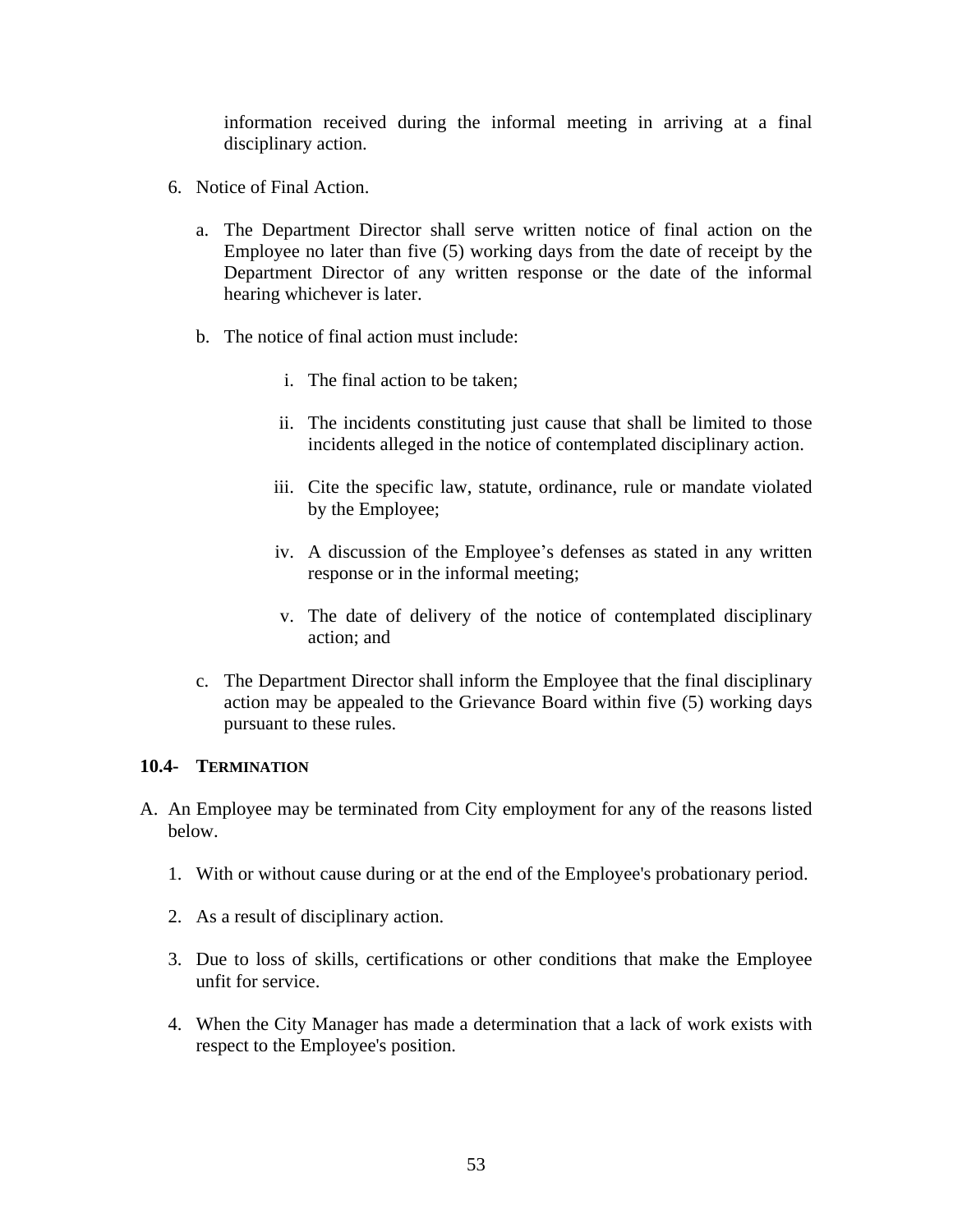- 5. When it has been determined by the governing body that a reduction in force is necessary. Refer to the City's policy on Reduction in Force.
- 6. The Human Resources Director determines that the Employee has a physical or mental impairment that prevents the Employee from performing the required duties of the Employee's position and the Employee cannot be reasonably accommodated. Termination must be supported by medical evidence that establishes the individual is unable to perform the essential duties of the job. The City may require an examination at its expense performed by a physician of its choice. Failure to submit to such request may result in termination.

# **10.5- APPEAL. Employees may appeal a notice of final action as provided in this Section; or Employees of a Collective Bargaining Unit may appeal to Binding Arbitration as provided in Section 10.6.**

- A. Within five (5) working days following the date of the final notice, a written appeal may be filed with the Human Resources Director, with a copy served to the Department Director. The Human Resources Director will within five (5) working days, forward the appeal notice to an independent Hearing Officer designated by the City to hear such appeals.
- B. Within ten (10) working days after receiving the written notice, the Hearing Officer or his designee shall issue a scheduling order for a hearing to be held within thirty (30) days of the scheduling order. The City Attorney shall promulgate rules of procedures for such hearings. The Hearing Officer shall conduct the hearing and accept documentary and testimonial evidence in accordance with such rules of procedure. The hearings shall be taped and the tapes maintained in the Human Resources Department as part of the official record. The rules of evidence do not apply to the Grievance Board hearing.
- C. The decision as to allow testimony will be made by the Hearing Officer. The Hearing Officer will rule on whether evidence or exhibits may be admitted into the record and on any motions or objections made. Once the Hearing Officer has ruled on an issue in question, no further argument on the issue will be allowed.
	- 1. Each party to the grievance shall present a statement of his or her case and an explanation to the Hearing Officer.
	- 2. Witnesses pertinent to the grievance may be called and will be sworn in by the Hearing Officer prior to giving testimony.
	- 3. Witnesses will identify themselves for the record, giving their name, address, and any other information that may be pertinent to the grievance.
	- 4. After a witness has testified, the Hearing Officer shall permit the opposing party to the grievance to examine the witness.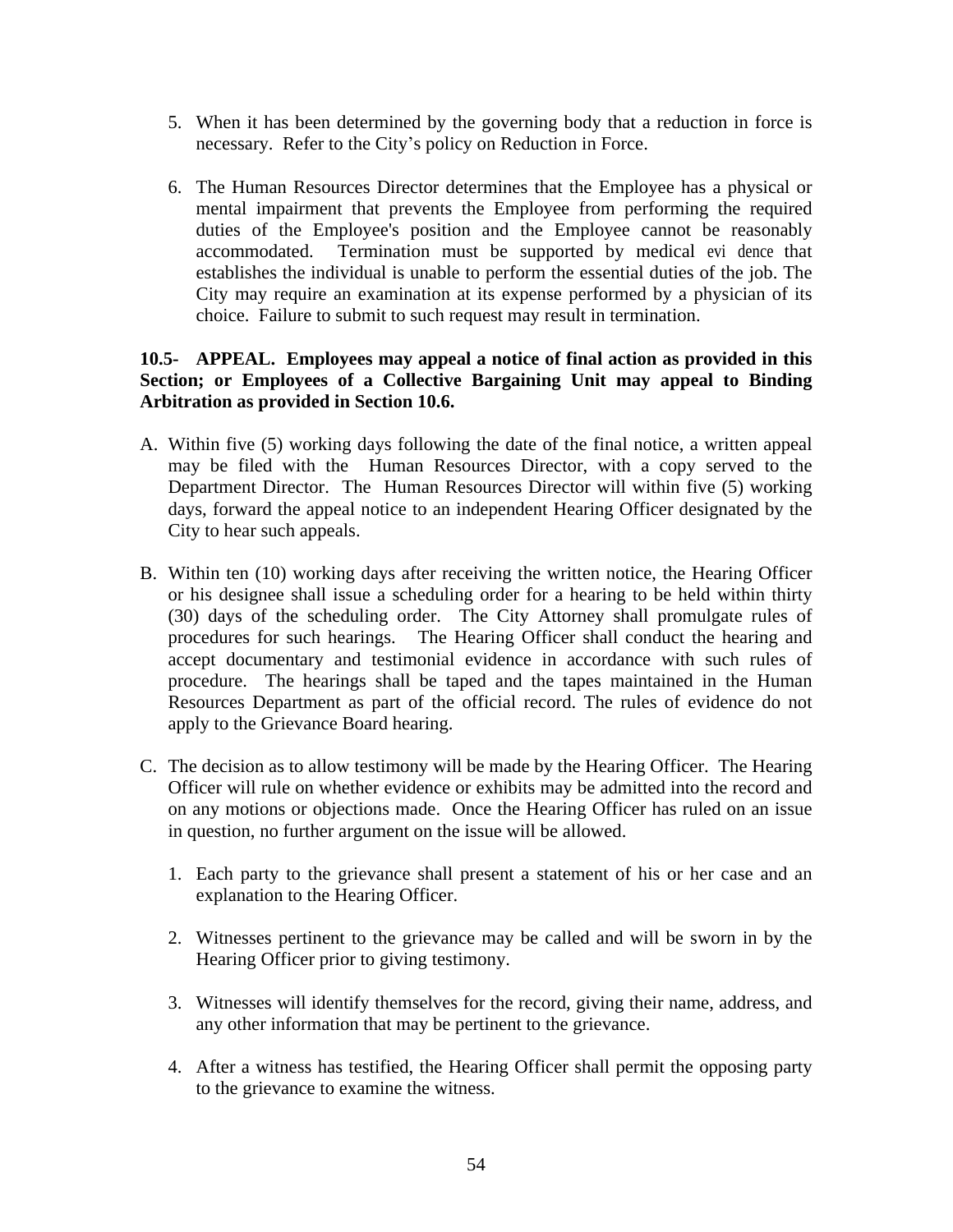- 5. The Hearing Officer will not allow badgering of a witness by either side.
- D. A hearing is closed to the public pursuant to the Open Meetings Act section 10-15- 1(H). An aggrieved Employee has the right to request an open meeting. All conversations and materials submitted by an Employee in the grievance process shall remain confidential, unless the Employee has demanded a public hearing.
- E. When deliberating on an appeal the Hearing Officer shall not hear any presentations or evidence aside from the record of the hearing. Upon closure of the record, the Hearing Officer shall submit its written Findings of Facts and decision to the Human Resources Director within ten (10) working days. The Hearing Officer may take one of the following actions:
	- 1. Accept the Department Director's decision;
	- 2. Modify the Department Director's decision;
	- 3. Reject the Department Director's decision.
- F. The decision of the Hearing Officer is final. The decision of the Hearing Officer shall be the final step in the administrative process provided for by these policies.
- G. The decision of the Hearing Officer may be appealed to the First Judicial District Court for the County of Rio Arriba. The decision may be reviewed for the following:
	- 1. When a decision is arbitrary and capricious;
	- 2. When the decision is not supported by substantial evidence on the record as a whole; or
	- 3. When the decision is in excess of the statutory authority or jurisdiction of the Hearing Officer.
- H. Appeal of the decision of the Hearing Officer to District Court by the aggrieved Employee or the City shall be taken within thirty (30) days of the final decision of the Hearing Officer.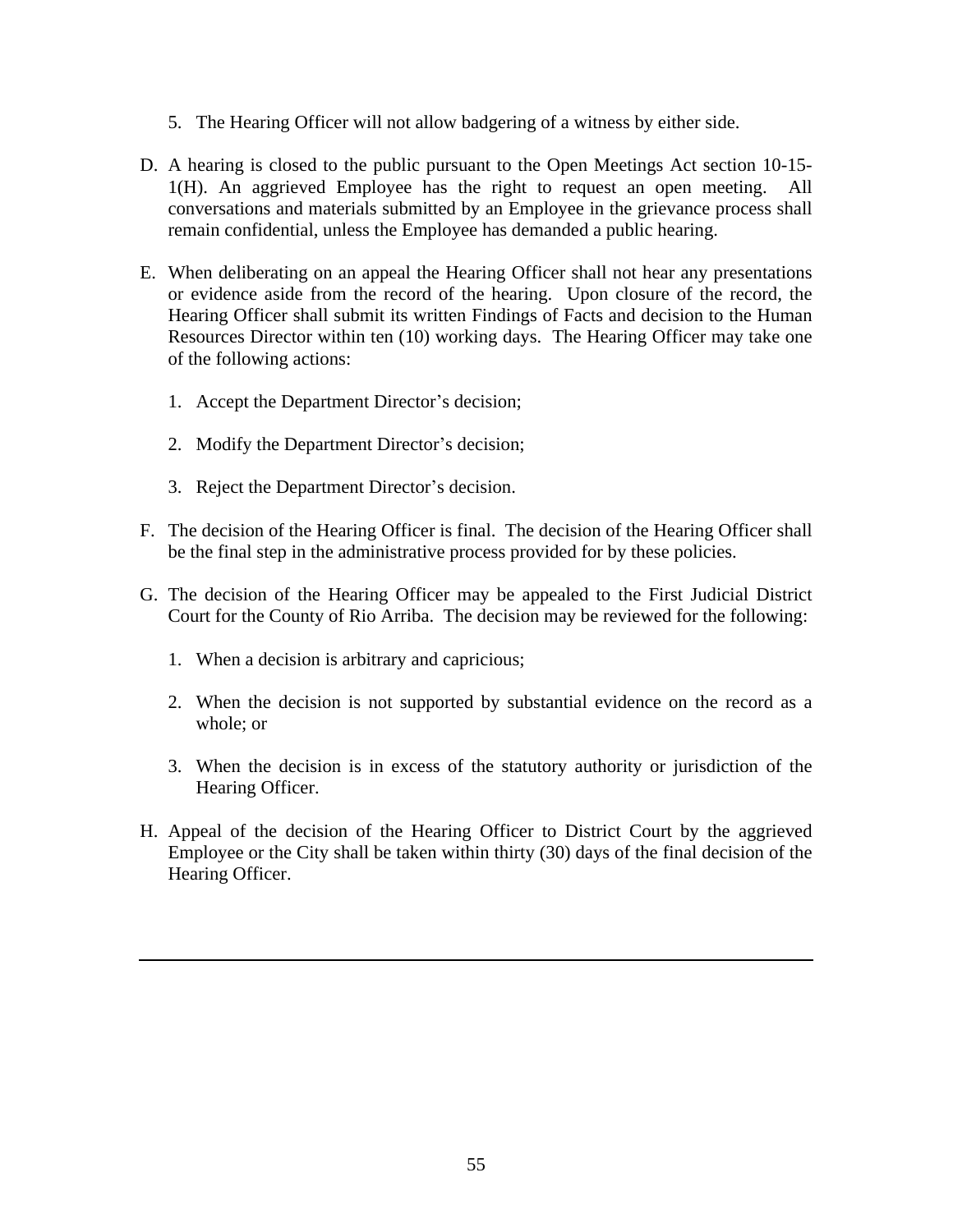- **10.6 – APPEAL TO BINDING ARBITRATION. Employees may appeal a notice of final action as provided in Section 10.5; or Employees of a Collective Bargaining Unit may appeal to Binding Arbitration as provided in this Section.**
- A. Within five (5) working days following the date of the final notice, a written appeal may be filed with the City Manager, with a copy served to the Department Director. The City Manager may within seven (7) calendar days schedule a meeting with the Union to discuss the grievance and its settlement.
- B. If the grievance is not satisfactorily resolved at this level; a Notice of Grievance may be submitted to final and binding arbitration by the Union, but not by the individual employee, within thirty (30) calendar days after receipt of the written response by the City Manager.
- C. Within fourteen (14) calendar days of the written demand for arbitration, the Union shall make a request for a panel of seven arbitrators from the Federal Mediation and Conciliation Service (FMCS) or the American Arbitration Association (AAA) , unless the City and the Union by such time agree upon an arbitrator or alternative panel of arbitrators from which to select an arbitrator.
- D. Within fourteen (14) calendar days of the receipt of a list of arbitrators, the City and the Union will confer to select the arbitrator. The selection shall be made by the City and the Union alternately eliminating names. The last name remaining shall be the arbitrator. The parties shall flip a coin to determine who shall strike the first name. If the City or the Union fails or refuses to strike a name from the list, the parties may request that the FMCS or the AAA unilaterally appoint an arbitrator to hear the matter. Once an arbitrator is either selected by the City and the Union, or appointed by the FMCS or AAA, the arbitrator shall have full jurisdiction.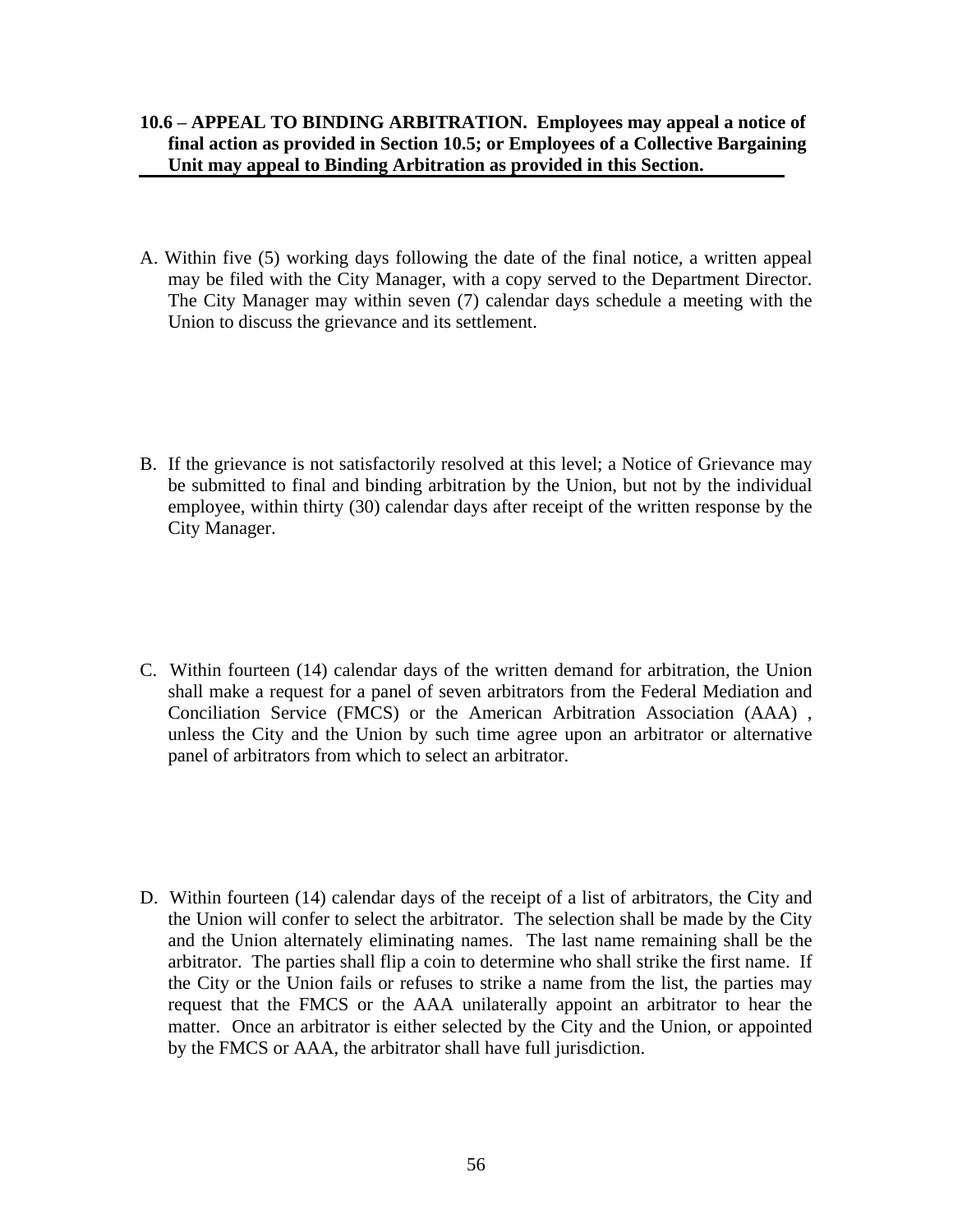- E. The decision of the arbitrator shall be based upon the facts established by the testimony and documents presented in the case. The arbitrator shall have no power to add to, subtract from, alter, or modify any of these terms of the agreement, but may give appropriate interpretation or application to such terms and provide appropriate relief.
- F. The arbitrator shall not have authority to make an award which includes a fine or other punitive damages or award of attorney's fees. Each party shall pay one-half of the arbitrator's fees and expenses. The arbitrator's decision shall be final and binding on the parties.
- G. In arbitration cases challenging a disciplinary action, the City shall have the burden of proof not less than by a preponderance of the evidence. In arbitration cases where the Union alleges a contractual violation or dispute over a working condition, the Union shall have the burden of proof.

#### **10.7 REDUCTION IN FORCE**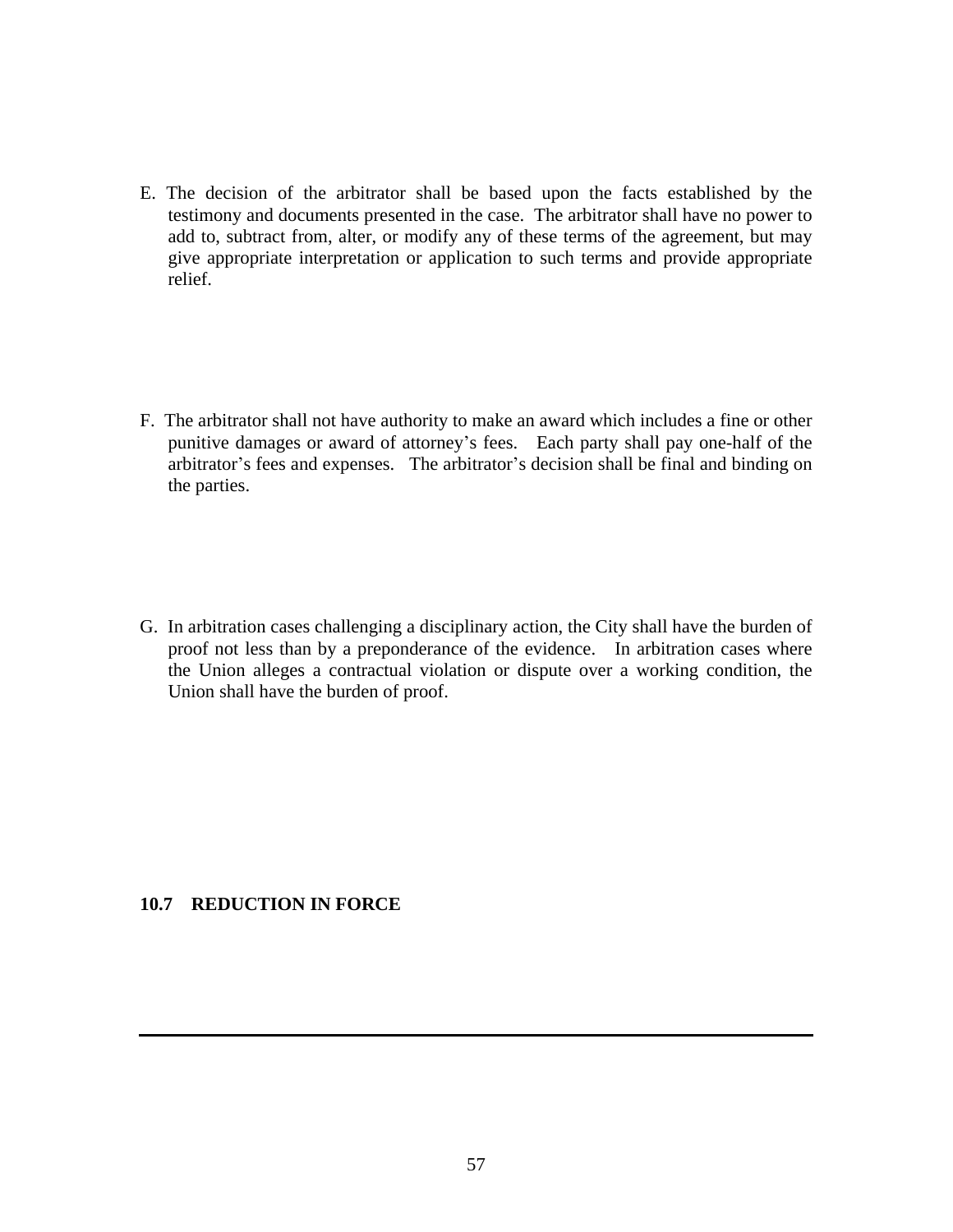A. The City Council may, upon recommendation by the City Manager of a determination of financial or operational need to reduce the workforce, undertake a reduction in force through the following procedure:

1. The City Council, upon recommendation by the City Manager, makes a determination that there is a financial or operational need to reduce FTEs, either in whole [elimination of a classified position] or through reduction of the hours of work attributable to a position [a furlough reducing hours of work], based on the City's operational needs for the City and taking into consideration the best interests of the City.

2. The City Council, upon recommendation of its City Manager, shall review the positions in a specific department within the classification to be reduced or eliminated and rank the incumbents in order of seniority in that position.

3. For purposes of this policy, "seniority" shall refer to an employee's combined years and months of fulltime, non-probationary continuous service as an employee of the City of Espanola.

4. The reduction in force shall apply to incumbents with the least seniority in employment with the City first, and continue in reverse order of seniority until the reduction in force in a particular classification within a department is achieved.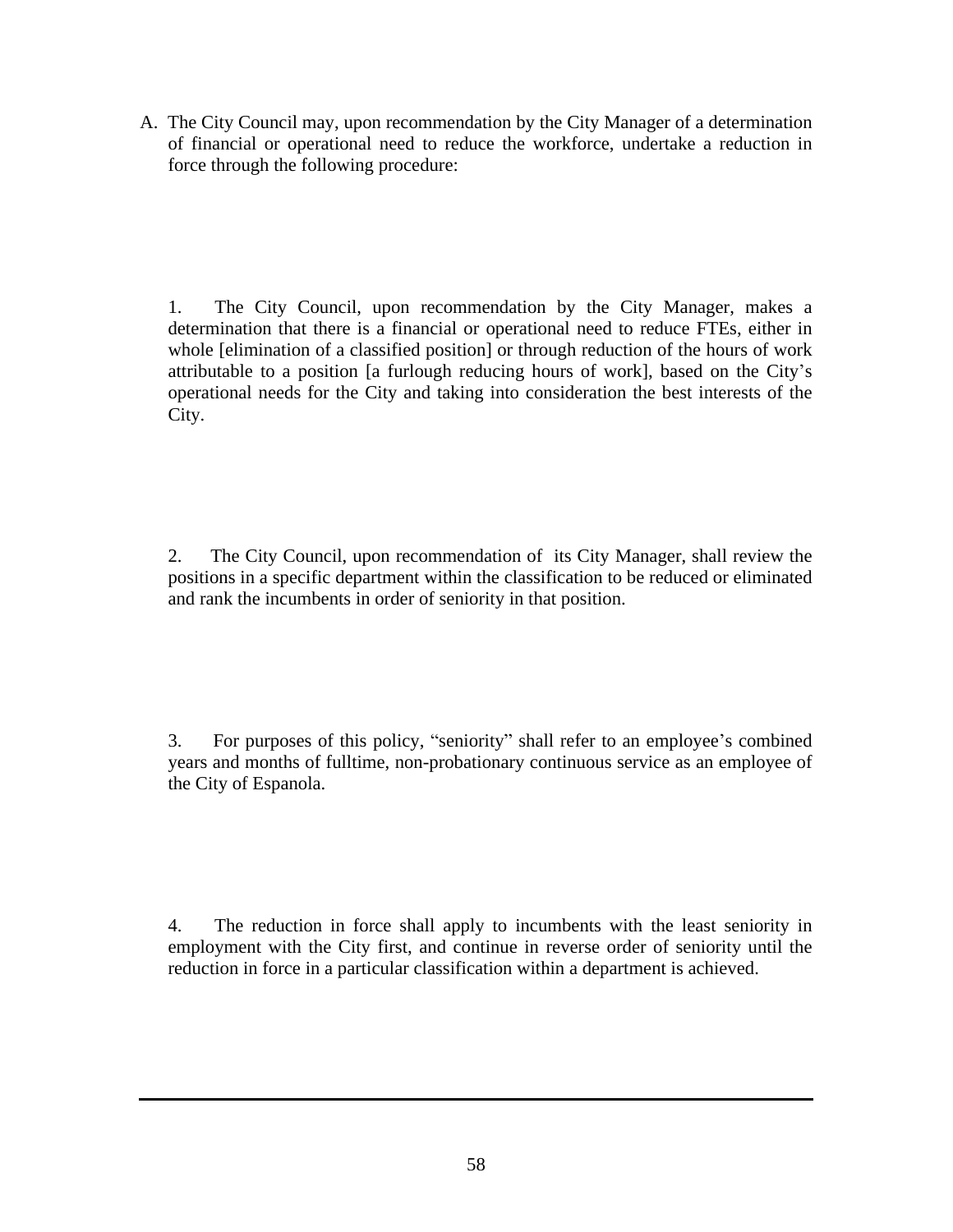5. When, in the best interests of the City, the City Council, upon recommendation of the City Manager, determines that there is a financial or operational need to impose a furlough reducing the hours of work for a classified position, the reduction in work hours shall apply to incumbents with the least seniority in employment and continue in reverse order of seniority until the reduction in work hours in a particular classification within a department is achieved.

6. The City Council, upon recommendation by the City Manager, may determine that it is in the best interests of the City to eliminate a position even if there is only one position within a department of a particular classification.

7. A reduction in force does not constitute disciplinary action.

8. Employees who are terminated as a result of a reduction in force are eligible to apply for unemployment compensation benefits as allowed by law.

9. A decision to furlough an employee by reducing the hours of work attributable to the position under this policy is final.